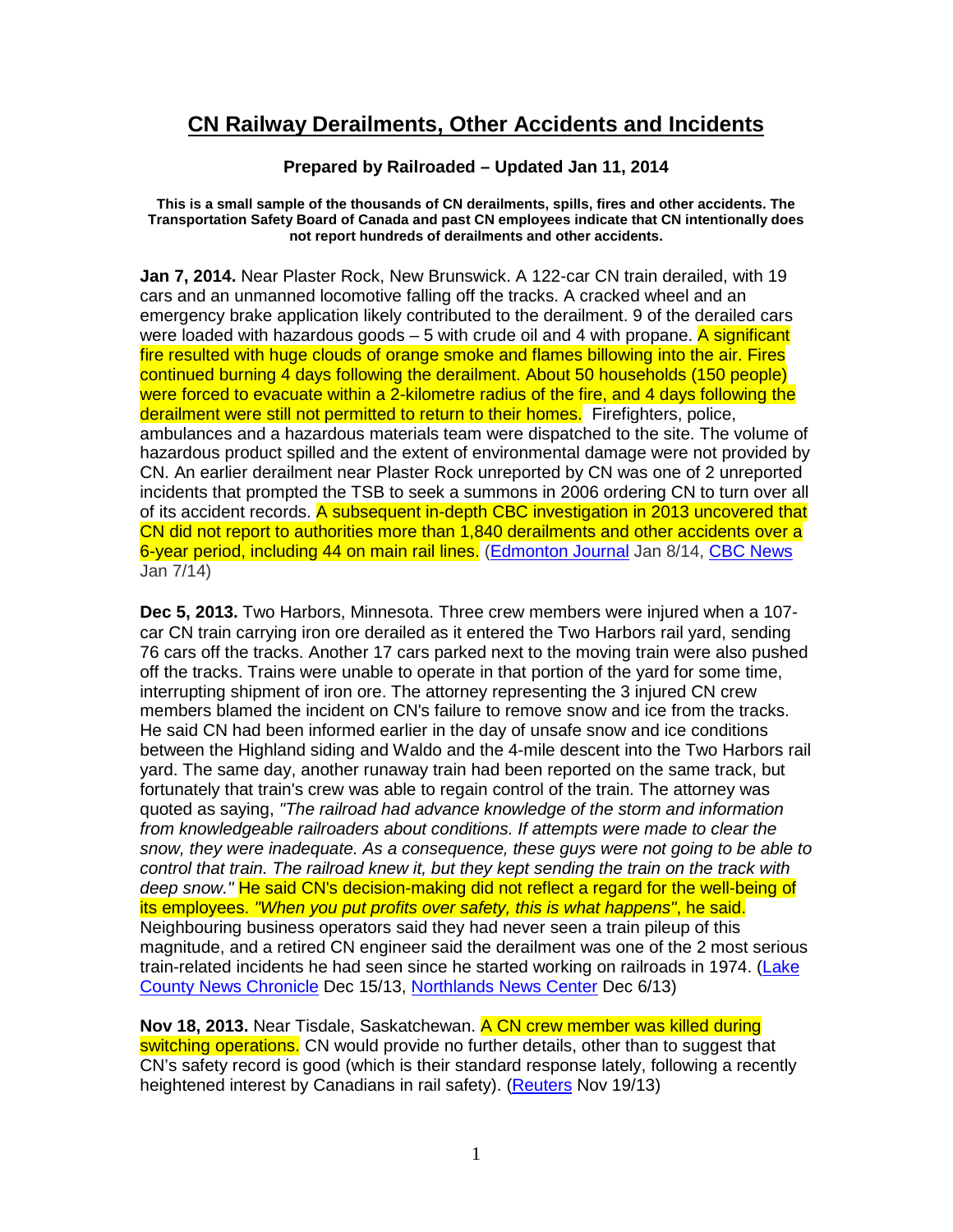**Nov 11, 2013.** Near Fort Frances, Ontario. A 184-car CN train derailed, spilling grain all over the tracks. A total of 39 freight cars fell off the tracks. It took several days for the spilled grain to be cleaned up and for the rail cars to be removed. (Fort Frances Times Nov 12/13)

**Nov 9, 2013.** Near Asquith, Saskatchewan. Six CN cars carrying lumber jumped the tracks. Nearby residents expressed concern not only about derailments close to their homes, but also about challenges getting compensation from CN for damages incurred by CN-started fires. (Global News Nov 10/13)

**Nov 3, 2013.** Near Peers, Alberta. 13 CN cars derailed. 12 of the derailed cars were loaded with lumber and 1 was carrying sulphur dioxide. CN rail traffic along its main line was shut down while mangled rail cars and spilled broken lumber were cleaned off the tracks. (CTV News Nov 3/13)

**Oct 19, 2013.** Gainford, Alberta. A 134-car CN train carrying crude oil and liquefied petroleum gas (propane) derailed about 90 km west of Edmonton, **causing explosions** and a massive fire. 9 of the 13 derailed tank cars were carrying propane and 4 carried crude oil. 1 of the cars carrying propane exploded and 3 others also caught fire. The amount of petroleum product spilled and the extent of environmental and property damages were not disclosed. A state of emergency was ordered for the entire area. All 100 Gainford residents and another 25 people living within 2 km of the derailment site were evacuated for 4 days due to the fear of additional explosions, fires and noxious fumes. The intensity of the fire was so severe, firefighters were forced to let the fire burn itself out, which took 4 days. The main east-west highway (Yellowhead No. 16) and the main east-west rail line (Trans-Continental) through western Canada were closed for 5 days. (Chicago Tribune Oct 19/13, CBC News Oct 19/13, plus additional sources)

**Oct 16, 2013.** Sexsmith, Alberta. 4 CN tank cars carrying anhydrous ammonia derailed. One of the derailed tank cars was leaning and sinking. Anhydrous ammonia is a dangerous good. In the absence of receiving any information from CN, Sexsmith fire resources ordered an evacuation of about 150 homes. (Calgary Herald Oct 16/13)

**Oct 7, 2013.** Brampton, Ontario. The last 4 cars of a 73-car CN train derailed, sending one CN employee to the hospital with minor injuries. A CN public relations spokesperson suggested to the media there were no injuries, whereas the Peel Emergency Services reported the CN employee suffered minor injuries. The 4 derailed tank cars carried jet fuel residue. (Rail tank car "residue" can consist of up to several thousand gallons of dangerous goods per tank car. Rail companies erroneously refer to these cars as being empty.) The derailment held up numerous Kitchener GO trains. (Toronto Star Oct 7/13)

**Oct 2, 2013.** North Battleford, Saskatchewan. 3 CN tank cars derailed; 2 of the cars contained crude oil and the other contained asphalt. Human error likely caused the derailment when a wrong switch was aligned while connecting rail cars together. CN waited 5 hours before notifying North Battleford emergency crews about the derailment. Mayor Ian Hamilton says he was angry the City wasn't notified right away by CN. (Global News Oct 3/13)

**Sept 25, 2013.** Near Landis, Saskatchewan. 17 of 130 CN cars carrying oil, condensate, ethanol and mixed freight derailed. 1 tank car leaked an undisclosed amount of oil, and the derailment sparked a grass fire. The Landis school was evacuated for a day as a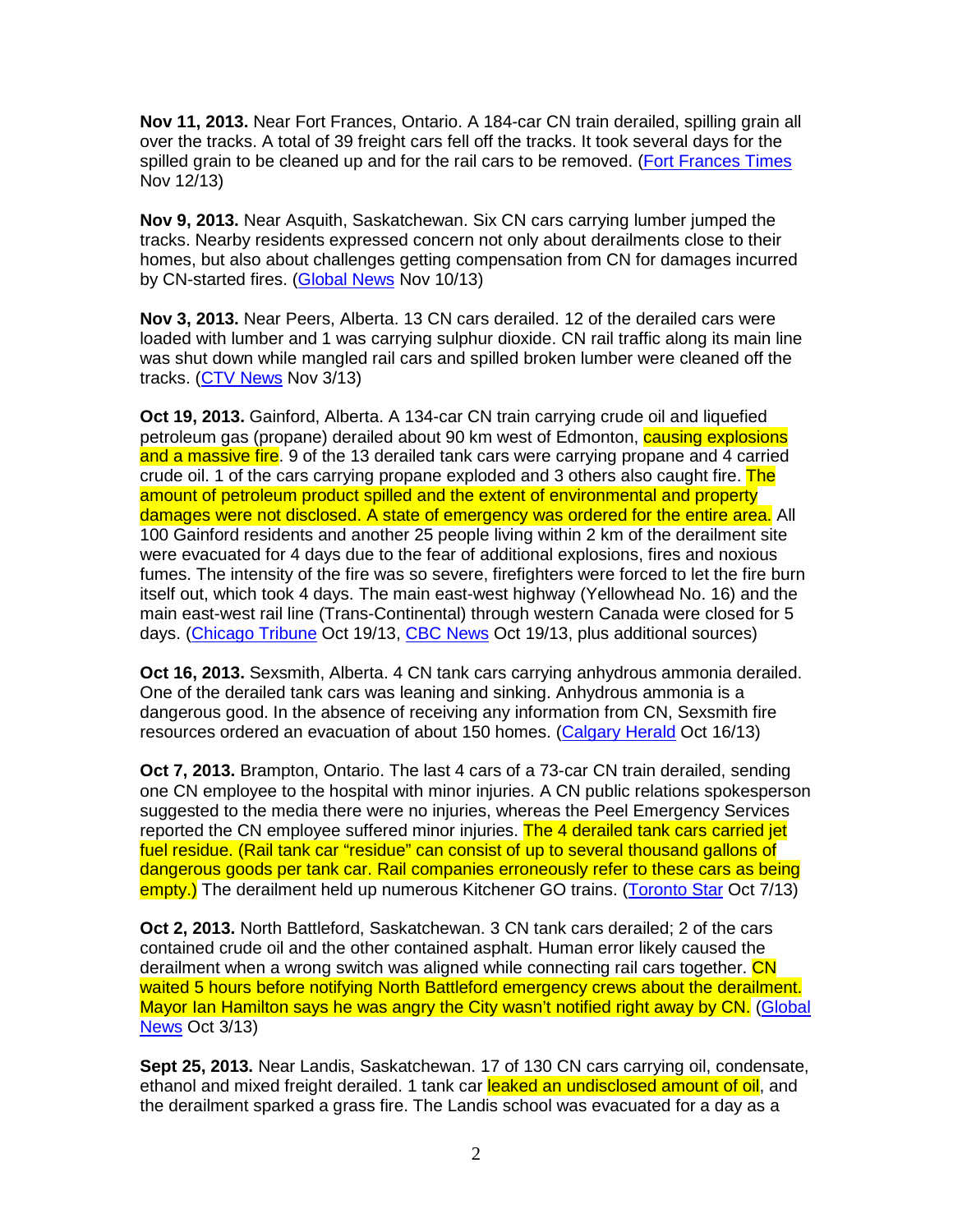precaution. The extent of environmental damage was not disclosed. (Toronto Star Sept 25/13)

**Sept 16, 2013.** About 60 km south of North Bay near South River, Ontario. 11 CN freight cars derailed, of which 1 carried methanol, 3 carried sulphuric acid residue, and 7 were hauling general merchandise and consumer goods. The tracks were closed for about 2 days. (The Nugget Sept 17/13)

**June 2, 2013.** Symington Rail Yard, Winnipeg, Manitoba. 6 empty CN lumber cars crashed off the tracks, damaging 2 power poles and knocking power out to 1,900 customers in the Windsor Park area. (CTV Winnipeg June 3/13)

**April 30, 2013.** Near Pense, west of Regina, Saskatchewan. 11 CN cars fell off the tracks, blocking a grid road. Fertilizer leaked from some of the cars. (National Post May 1/13)

**April 19, 2013.** Near Cedarvale, British Columbia. 5 intermodal CN cars carrying household consumer goods derailed east of Terrace, causing the rail line to be shut down for an undisclosed length of time. (CJFW April 19/13)

**March 30, 2013.** Gary, Indiana. 35 cars of a 101-car CN freight train derailed. 3 of the derailed cars carried hazardous materials. The derailment also ruptured a 14-inch industrial gas line. Hazmat responded to the accident and directed that South Shore train service be halted until the gas rupture was cleaned up and the area was determined to be safe. (WSBT TV March 30/13 & Chicago Sun-Times March 30/13)

**March 25, 2013.** Kenner, Louisiana. 14 cars of a 141-car CN train derailed. 2 of the derailed cars carrying coal tipped over and another 5 leaned, looking close to toppling over. An undisclosed amount of coal was spilled. The derailment blocked Farm Avenue and Morey Street in Kenner. (The Times-Picayune March 25/13)

**March 16, 2013.** Near Hatfield, Wisconsin. 19 CN cars loaded with sand plowed off the railway, spilling sand across the area. County Road K remained closed for at least a day. (La Cross Tribune March 17/13)

**March 7, 2013.** Winnipeg, Manitoba. A CN locomotive and 1 intermodal car derailed in a rail yard, blocking traffic on the East Perimeter Highway for over 4 hours. It appeared that 2 CN trains collided, causing the derailment. (Metro Winnipeg March 7/13)

Feb 22, 2013. McComb Subdivision, Jackson, Mississippi. 18 CN cars derailed - 17 were loaded with grain and the other was empty. Some track was damaged and will need to be replaced. Rail traffic between Jackson and New Orleans was expected to be shut down for most of the day. As of April 4, 2013, 11 tons of the wheat spilled during the derailment was rotting and emitting a foul odour at the Hinds County Penal Farm in Raymond where it had been piled, and was causing concern to local residents. (WLBT Feb 22/13 & other sources)

**Feb 9, 2013.** Fort Rouge Rail Yard, Winnipeg, Manitoba. About 8 CN cars derailed, 6 of which flipped over on their sides. The cars were carrying household and consumer goods. (CBC News Feb 9/13)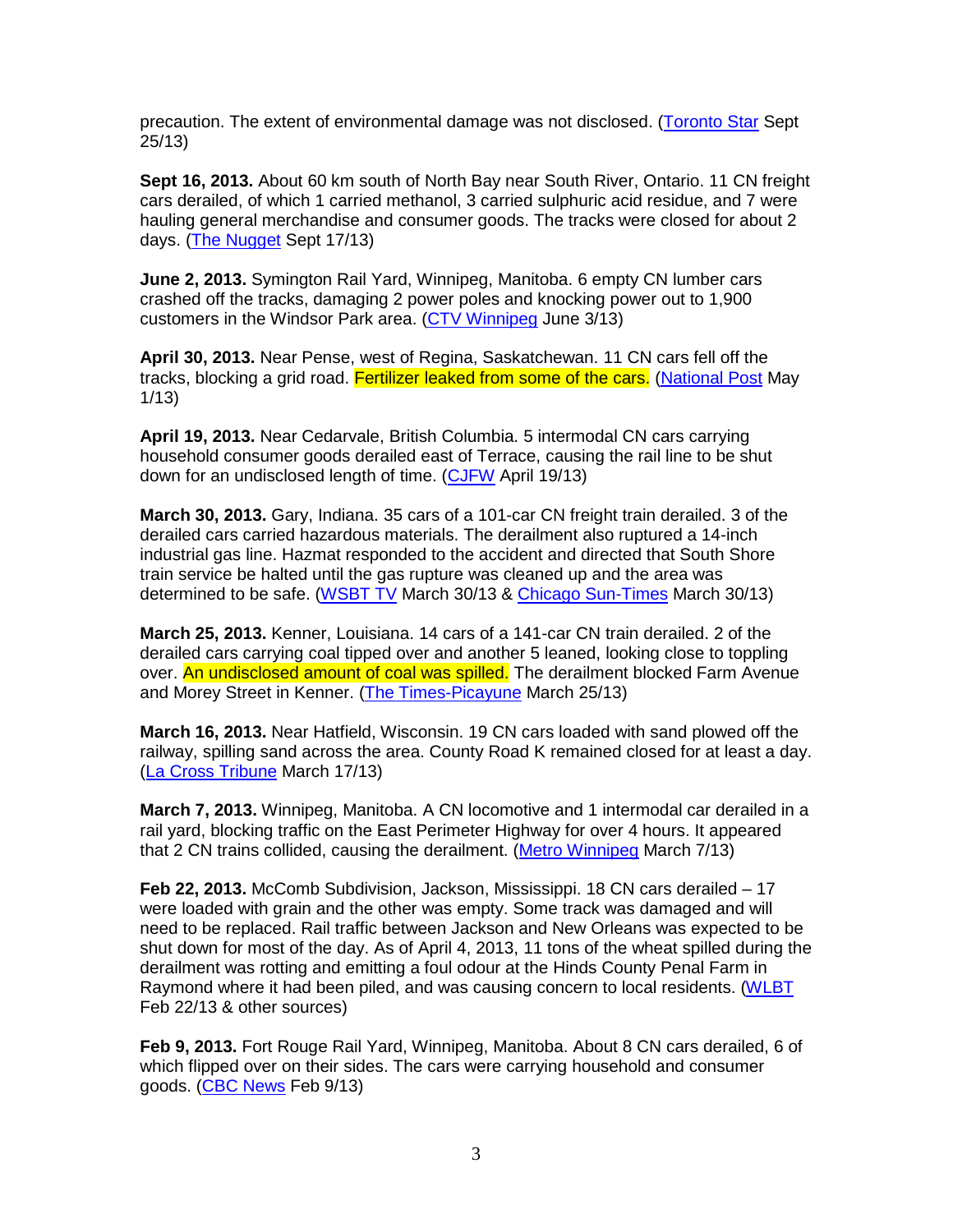**Feb 7, 2013.** Near Biggar, Saskatchewan. A CN locomotive and 17 containers derailed about 5 km west of Biggar. The cars were carrying consumer and household products. (Leader Post Feb 7/13)

**Jan 25, 2013.** Kaukauna, Wisconsin. Diesel fuel spilled from a CN locomotive's fuel tank punctured by a portion of track beside the main line that had been pushed up by frost. At least 1,200 gallons of fuel spilled for about a mile along the track. Options considered for clean up included using a chemical that consumes fuel oil and excavating beneath the railroad bed to remove any contaminated soil. The extent of environmental damage was not disclosed. (Post-Crescent Media Jan 28/13)

**Jan 24, 2013.** Blackfoot Subdivision, near Paynton, Saskatchewan. A CN train carrying crude oil crashed into a road grader on a public crossing, killing the driver of the grader. A locomotive and 16 tank cars loaded with crude oil derailed. At least 2 of the tank cars toppled over on their sides and spilled an undisclosed amount of crude oil. (Each tank car can carry up to 650 barrels of oil.) The extent of environmental damage was not disclosed. (Canadian Press Jan 24/13, TSB Investigation R13E0015)

**Jan 6, 2013.** Decatur, Illinois. 6 cars derailed on a dead end siding. Cars rammed through the end of the track, ending up in a heap and partly toppled down a steep embankment. 4 cars contained soybean oil, 1 was loaded with limestone and 1 tank car carried residue of an undisclosed product. (Herald & Review Jan 8/13)

**Jan 3, 2013.** South of Pemberton, British Columbia. 3 empty wood pellet hopper cars derailed while crossing a bridge, 1 toppling off the bridge and closing Highway 99 for about 2 hours. (Globe & Mail Jan 3/13)

**Dec 26, 2012.** Wainwright Subdivision, near Clover Bar Station, NE Edmonton, Alberta. 3 CN contractors were injured when they were hit by a CN freight train as they were clearing snow off rail switches. 2 were in critical condition, while the third man had relatively minor injuries. It appears the "Safety Watch" protocol was not followed. (Edmonton Journal Dec 28/12, TSB Investigation R12E0182)

**Dec 19, 2012.** The Canadian Transportation Agency ruled today that both Canadian National Railway and Canadian Pacific Railway exceeded revenue caps for the movement of western grain for the 2011-12 crop year. Both railways must pay the amount by which they exceeded their 2011-12 caps plus a penalty to the Western Grains Research Foundation. (Canada News Centre Dec 19/12)

**Dec 17, 2012.** Williams Lake, British Columbia. 2 locomotives derailed as they entered a rail yard. (Got News Network Dec 17/12)

**Nov 28, 2012.** About 180km north of Fort St. John, British Columbia. Workers were switching cars on and off a train in a rail yard when a fuel tank car derailed and rolled onto a CN conductor, killing him. (Canadian Press Nov 30/12)

**Nov 19, 2012.** A new Canadian National Railway "Quiet Zone" restriction in Naperville and Warrenville, Illinois will take effect today. CN trains will not be allowed to sound their horns in this quiet zone unless deemed necessary for safety purposes. Naperville and Warrenville join Aurora and DuPage County in successfully pressing for the quiet zone after residents complained about the excessive horn use by CN on the rail line they took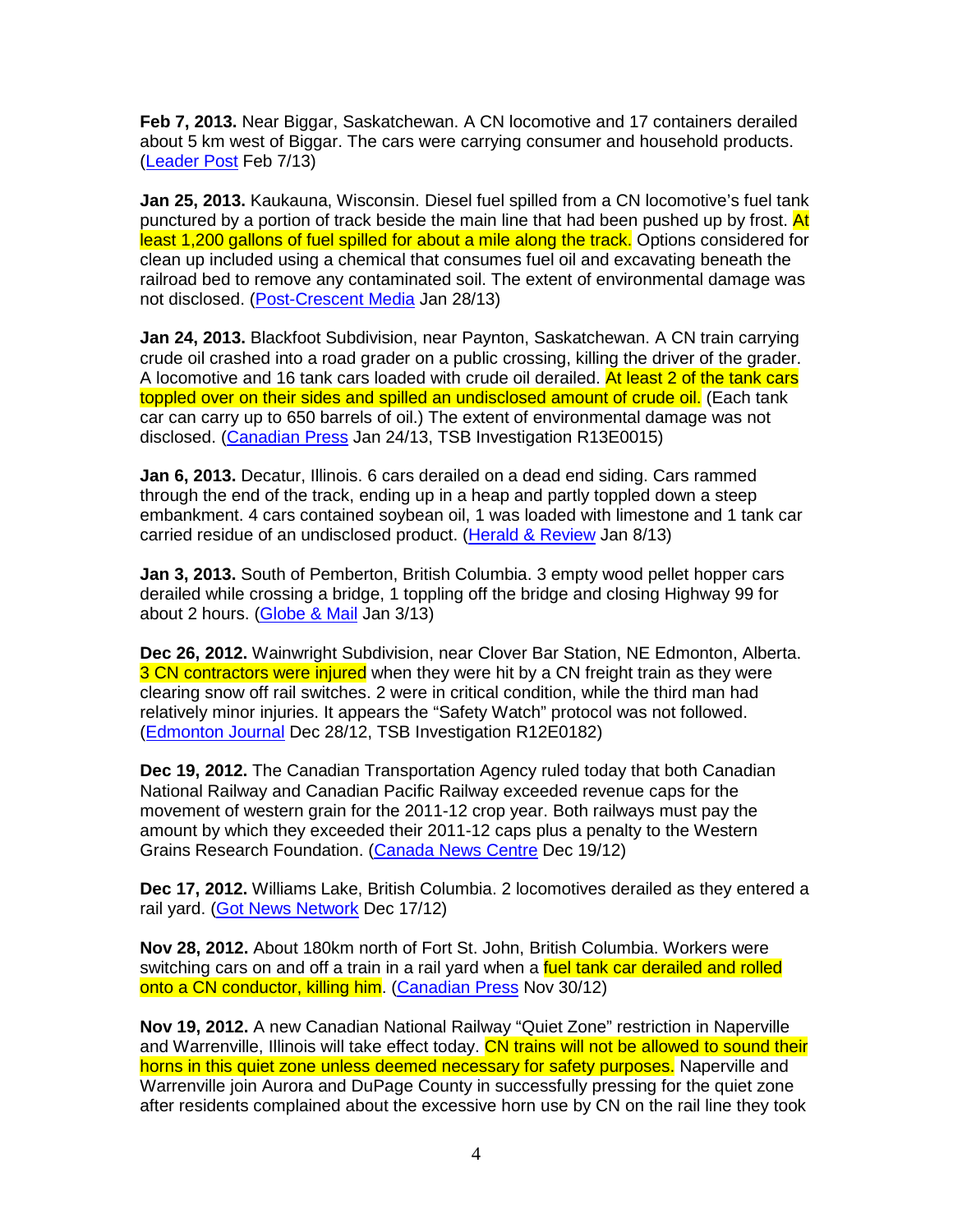over from Elgin, Joliet & Eastern Railway in January 2009. 33 communities along the former EJ&E Railway main line have been battling with CN over their concern about CN's aggressive approach to the EJ&E takeover. Communities have been concerned about increased rail traffic, increased noise and diesel exhaust pollution, adjacent property devaluation, and increased traffic jams at many rail crossings which have very significant impacts on emergency vehicle response times. (Beacon-News Nov 15/12)

**Nov 8, 2012.** North of Squamish Terminals, British Columbia. A 6-axle CN locomotive had its fuel tank punctured by a broken piece of track, causing about 5,700 litres of diesel fuel to spill onto the track and into the Squamish Estuary. Containment booms were used to try to limit migration of the diesel fuel in the sensitive estuary ecosystem. Concerns were expressed by local residents because the herring spawning season was close to starting and herring eggs are very sensitive to environmental contamination. About 50 feet of rail track were also torn up and the subsurface soil dug up in an attempt to remove some of the diesel fuel. A local former B.C. Rail employee placed part of the blame on CN using large 6-axle locomotives on the line whereas when B.C. Rail was operating the same line it used smaller 4-axle locomotives. He indicated the 6-axle units can't make the turns on that section of track without placing too much stress on the track. (Squamish Chief Nov 14/12)

**Nov 1, 2012.** Ontario's Superior Court gave the go-ahead today for a multi-million dollar lawsuit against CN Rail and Via Rail on behalf of most of the passengers of a fatal train derailment February 26, 2012 in Burlington, Ontario. The train was traveling 4 times faster than the speed limit while changing tracks. Arguments for the class-action lawsuit to proceed included that CN Rail and Via Rail were negligent in the derailment that killed 3 Via employees, injured 1 Via employee and injured 45 passengers. Altogether, 68 of the 75 passengers have joined the lawsuit. (Toronto Sun Nov 1/12, CBC News Oct 26/12)

**Oct 11, 2012.** Waterloo, Ontario. 4 tank cars derailed in uptown Waterloo. CN failed to notify the Region of Waterloo, which was a violation of an agreement between the 2 parties. A Waterloo Chronicle news article read, "The incident has left Waterloo residents worried, as the train was bound for the Chemtura chemical manufacturing plant in Elmira." (Waterloo Chronicle Oct 24/12)

**Sept 7, 2012.** Battle Creek Yard, Michigan. About 8 cars loaded with grain derailed and ripped up about 700 feet of track and a switch. (Railroadfan.com Sept 8/12)

**June 26, 2012.** Near Poser, west of McBride, British Columbia. 8 loaded coke cars went off the tracks. (250 News June 26/12)

**May 26, 2012.** Hixon, British Columbia. 8 empty freight cars derailed and toppled over. (250 News May 28/12)

**May 15, 2012.** Outside Oakville, Manitoba. Train derailed when it made an emergency stop. The rear wheels of 1 of the cars carrying wheat went off the rails. Sparks from the derailment started a grass fire, causing nearby piles of old rail ties to also catch fire. Highway 13 in Oakville was closed throughout the night due to the accident. (CN often leaves old discarded rail ties by the track, which creates a fire hazard.) (CTV Winnipeg News May 16/12)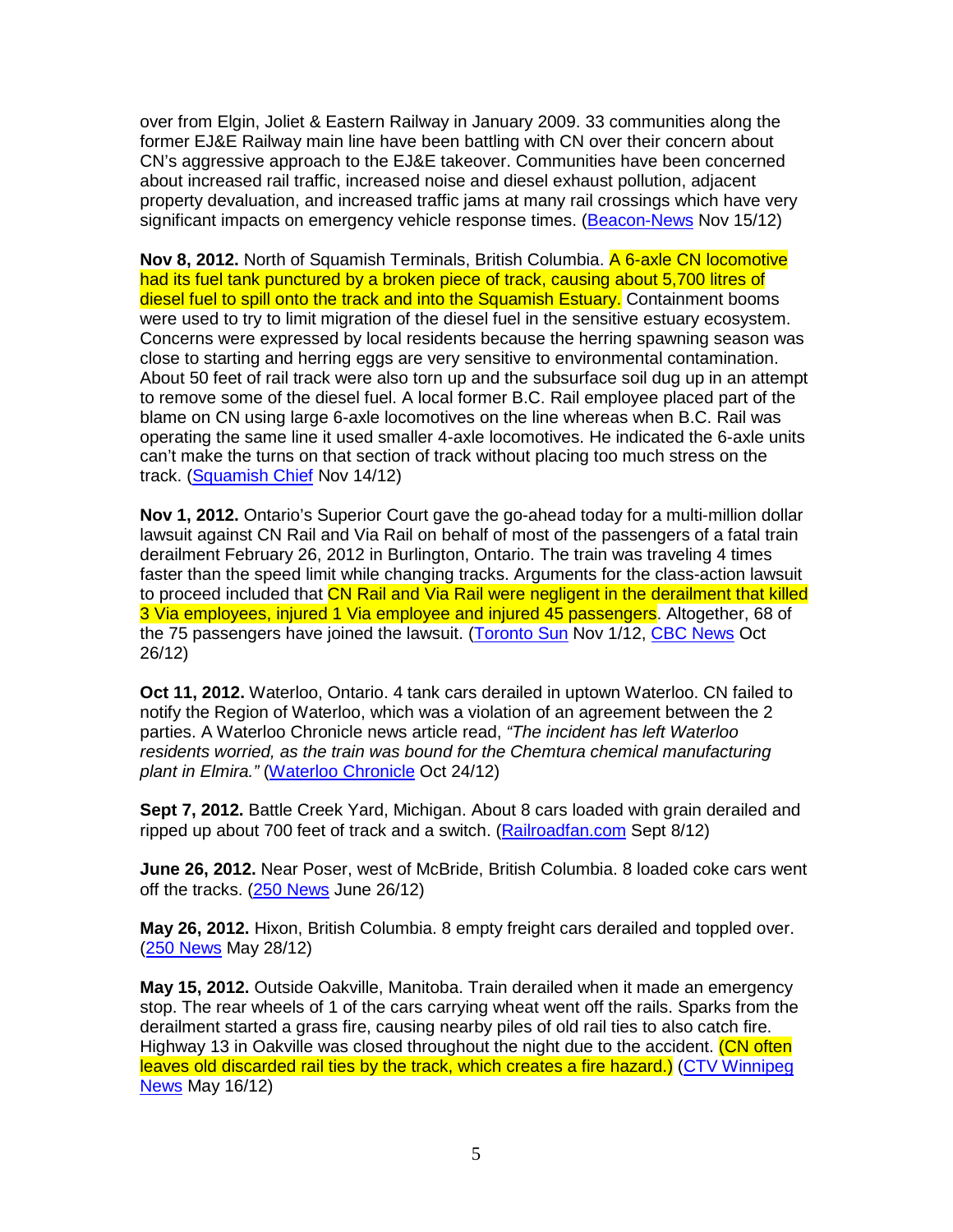**May 9, 2012.** Just outside Collins, Mississippi. About 2 dozen loaded coal cars derailed on the CN main line. A significant amount of coal was spilled. Rails and a bridge were damaged. The train consisted of 105 cars, all loaded with coal. The Collins Fire Department Chief said, "There have been multiple derailments over the years, but nothing of this magnitude or this size." (WDAM May 9/12)

**April 26, 2012.** Between Valemont & Blue River, British Columbia. A locomotive and up to 15 cars derailed due to a washout. At least 2 container cars fell into the North Thompson River. A contamination containment boom was set up on the river in an attempt to contain what was described as a **chemical slick on the surface of the water**. Crews were still cleaning up debris from the derailment over 2 weeks later. The extent of environmental damage was not disclosed. (Castanet News May 12/12, CFJC TV May 13/12)

**April 1, 2012.** Near Searchmont, Ontario. 11 of 34 cars derailed – 5 tank cars carrying residue and 6 cars carrying steel products. Damaged rail cars and rolls of steel were scattered in the surrounding bush. (The Sault Star April 3/12)

**March 20, 2012.** SE Calgary, Alberta. 4 cars and 1 engine derailed in CN's Ogden Rail Yard. A conductor was reported to have suffered injuries when he jumped from the train. A fuel tank on the engine was punctured and an undisclosed amount of fuel spilled onto the ground. (CBC News March 20/12)

**March 15, 2012.** 35km east of Melville, Saskatchewan. 22 empty cars derailed on CN's main line. (Leader-Post March 16/12)

**March 6, 2012.** Saint John, New Brunswick. 12 CN cars derailed. 4 of the cars carrying potash flipped on their sides, **spilling potash on the ground.** (CBC News March 6/12)

**Feb 26, 2012.** Oakville Subdivision, near Aldershot Station, Burlington, Ontario. Three Via Rail engineers were killed and 46 other people were injured when the Via Train 92 locomotive and 5 cars derailed on track owned, operated and maintained by CN Rail. The train was switching from one track to another when it flew off the tracks and collided with a building, destroying the locomotive that the 3 deceased crew members were in. The locomotive's fuel tank was punctured and about 4,300 litres of diesel fuel spilled. The train was traveling 4 times faster than the speed limit while changing tracks. A lawsuit was later initiated against CN and Via Rail by passengers who are seeking compensation for physical and emotional injury, damage to property and loss of income as a result of the derailment and crash. An Orangeville Citizen editorial read, *"There* should be no need to await the safety board's final report on the crash before replacing such wholly inadequate switching, something that would likely have happened many years ago had the CNR not had such a cavalier attitude toward safety." The TSB slammed Transport Canada and the railway industry for not having voice recording included in locomotive data recorders, a recommendation made repeatedly by the TSB since 2003. The TSB said, "Voice recordings allow investigators to understand the environment in which crews operated and the decisions they made leading up to an accident. The lack of this information in rail investigations deprives the TSB of a key tool it needs to help make Canadians safer." The federal NDP said a positive train-control system, mandatory in the U.S. since 2008, would have prevented the accident, and having mandatory voice recorders in trains would have allowed investigators to know exactly what happened. Emile Therien, past Canada Safety Council President, said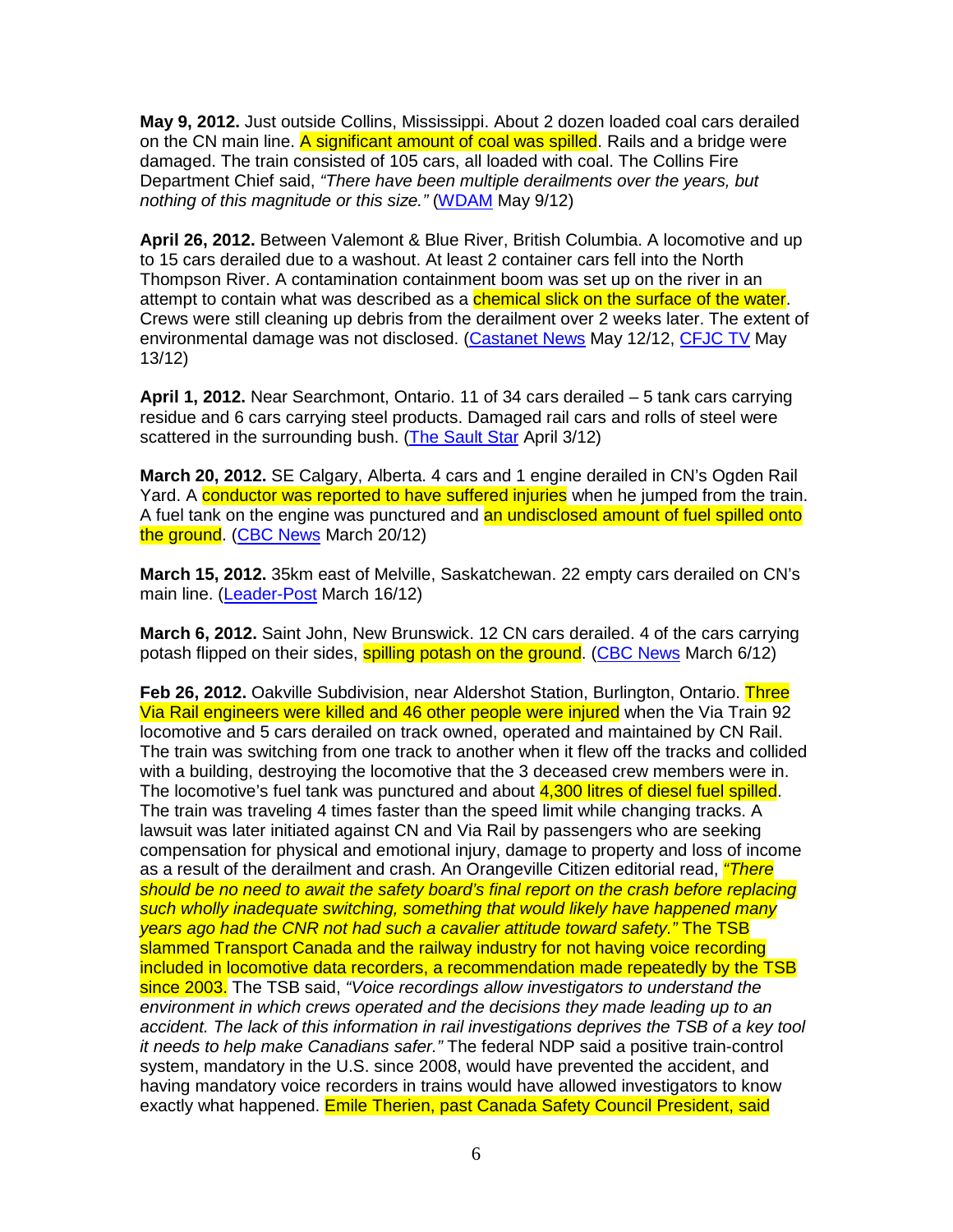Transport Canada has relinquished its regulatory control to individual rail companies, making it more perilous to ride the rails. He said it's time for rail companies to stop monitoring themselves and for the federal government to step up to its on-the-track oversight responsibilities. (Orangeville Citizen March 1/12, TSB Investigation R12T0038)

**Feb 21, 2012.** 12km east of Smithers, British Columbia. 46 coal cars went off the track, spilling coal and damaging rail cars and rail tracks. One nearby resident said, "My property is a hell of a mess. I have property on both sides and they've made a mess of everything." (Houston Today March 3/12)

**Jan 21. 2012.** Tumbler Subdivision, 50km NE of Prince George, British Columbia. 13 CN cars loaded with coal derailed. (250 News Jan 22/12)

**Jan 21, 2012.** Near Fabyan, Alberta. 31 cars hauling grain derailed as a CN train crossed the Fabyan Bridge on the Wainwright Subdivision main track. The outside rail in a curve at the end of the bridge rolled over, causing the derailment. About 1,760 feet of track were destroyed, 17 of the derailed cars fell into the Battle River valley far below, rail cars were destroyed or sustained major damage, and there was significant damage to the bridge itself. The TSB found that loose and broken lag screws securing the track led to the derailment. As an example of the misleading information often provided by CN public affairs staff, both Julie Senecal and Warren Chandler of CN had told Star News that all 137 cars in the train were grain cars. Shortly following the derailment, a TSB investigator informed Star News that CN's information was not correct; there were only 74 cars that contained grain, while 31 tank cars contained dangerous goods residue (up to several thousand gallons in each car), 19 were empty, 5 were auto carriers, 2 carried pulp and 4 cars carried steel pipe. (Star News March 2/12, TSB Report R12E0008)

**Jan 20, 2012.** Near Hay Lakes, Alberta. 18 cars hauling plastic pellets and other general merchandise derailed. (CBC News Jan 20/12)

**Jan 18, 2012.** 16km north of Prince George, British Columbia. 11 cars in a CN train carrying lumber and pulp products went off the tracks. (250 News Jan 22/12)

**Jan 18, 2012.** Grande Cache Subdivision, Hanlon (between Hinton & Grande Cache), Alberta. CN train with 6 locomotives, 91 loaded coal cars and 1 empty car had a number of problems that eventually resulted in 13 loaded coal cars from the 13,620-ton train being left unattended on an incline with hand brakes improperly applied. The 13 loaded cars ran away uncontrolled for about 3 miles and plowed into a stationary CN train on the main line, causing 9 loaded cars and 3 locomotives to derail. 7 of the derailed cars were destroyed and the 3 derailed locomotives were extensively damaged. 1 locomotive flipped on top of another locomotive, with 2 locomotives ending up on their side. 1 crew member was seriously injured and taken to hospital by helicopter, while 2 crew members sustained minor injuries. At least 2,800 litres of fuel and 740 tons of coal spilled, resulting in undisclosed environmental damage. About 250 feet of track were damaged. (Canadian Press Jan 18/12, TSB Report R12E0004)

**Dec 21, 2011.** Near Caribou, British Columbia. 19 CN rail cars carrying coal derailed on the main track after a wheel gave out and caused emergency braking. The TSB criticized CN and reiterated to Transport Canada to put regulations in place for wheel safety inspections on rail cars. The American Association of Railways has set a threshold of 90,000 pounds of impact for rail operators in the U.S. to pull the train and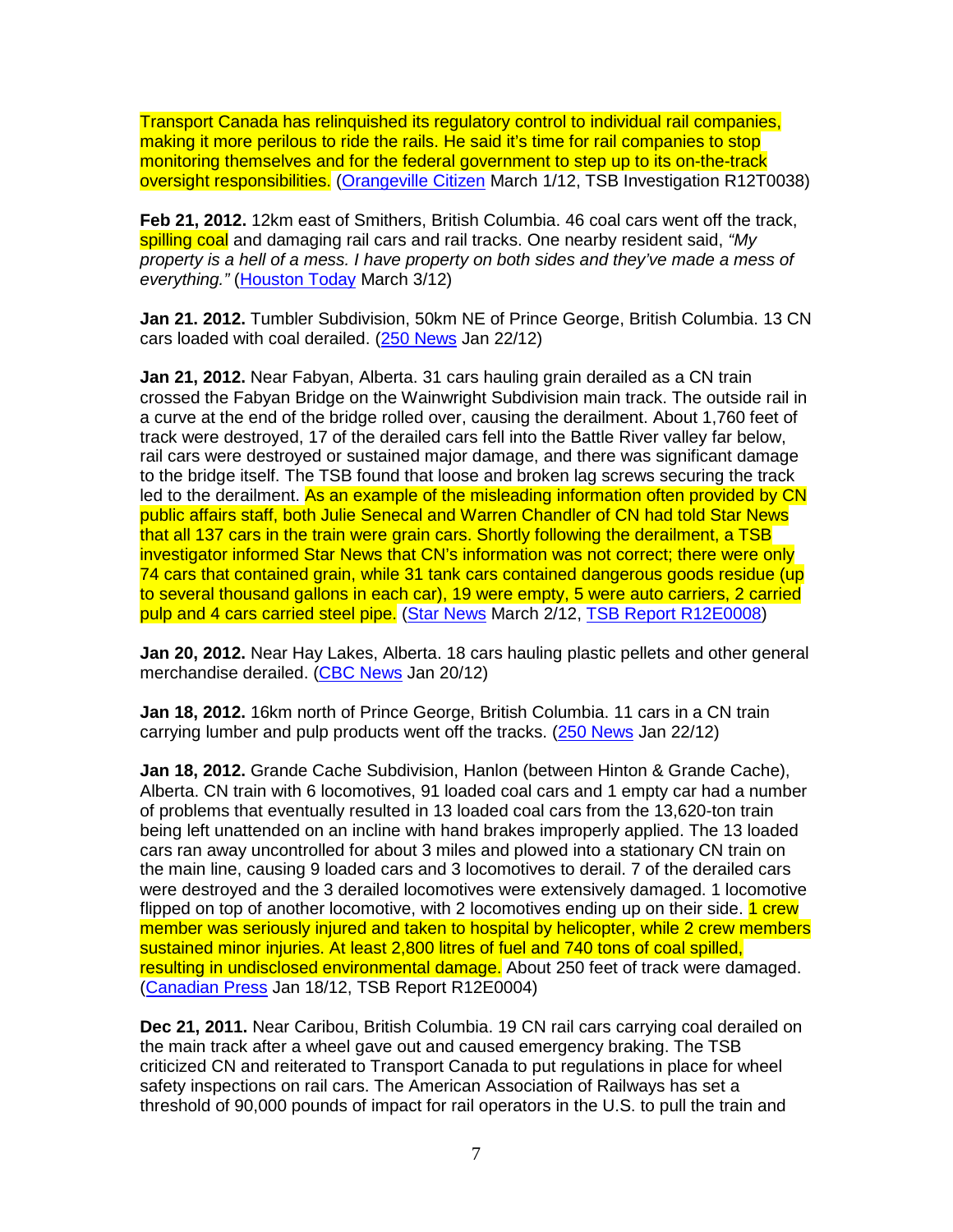replace wheels. Unfortunately, Transport Canada has no threshold in place even though on Dec. 1, 2011 the TSB called on Transport Canada to establish one. A similar CN derailment of 36 coal cars occurred along the same line near Fort Fraser, B.C. February 12, 2011. (Canadian Press Jan 22/13, TSB Report R11V0254)

**Oct 29, 2011.** Near Meharry, Manitoba. A CN freight train and a Via Rail passenger train approached one another on the same track, without either of the crews being aware, until it was almost too late. The trains were able to come to emergency stops within 1,500 feet of one another. An October 17, 2012 TSB investigation report determined that the rail near-miss resulted when short-cuts were made to railway operating rules and procedures. The redundancy and safeguards built into the rules are often compromised when short-cuts are taken, which increases the risk of accidents. The investigation also highlighted one of many outstanding issues on the TSB's Watchlist – the need for video and voice recorders on locomotives. The absence of such recorders has hindered many TSB investigations of rail accidents and rail near-misses, including this one. (TSB News Release Oct 17/12, TSB Report R11V0057)

**Oct 21, 2011.** Three Hills Subdivision, near Alix Junction, Alberta. A too-long freight train over 2 miles long consisting of 3 locomotives and 87 loaded cars derailed in a curve on the main track near the Ardley Bridge over the Red Deer River. The train consisted of 62 loaded double-stack intermodal cars (140 platforms) and 25 mixed freight cars. The TSB investigation found that 7 loaded double-stack intermodal flat cars (13 car bodies) derailed over a mile behind the locomotives when a sudden catastrophic failure of a rail occurred likely due to an existing defect in the rail. Several of these cars rolled down a bank and came to rest upside down. One derailed 3-unit intermodal flat car was carrying paint, paint products, sodium hydroxide, phosphoric acid and other dangerous goods. About **900 litres of phosphoric acid were spilled** and 470 feet of track were destroyed. The extent of environmental damage was not disclosed. The TSB criticized CN by indicating that their ultrasonic rail tests did not identify all the transverse defects in the older vintage rail. (TSB Report R11C0118)

**Sept 24, 2011.** Near Point-Saint-Charles, Quebec. A train exceeded the authorized speed limit at a switching crossover, causing a derailment on the main track. The TSB found that side-to-side force due to excessive speed and the sudden application of brakes caused the wheel of one of the cars to lift, leading to the derailment of 6 cars. About 650 feet of track and several track turnouts were damaged. (TSB Report R11D0075)

**July 14, 2011.** Near Waterfall, Ontario. 11 multi-platform intermodal cars carrying 86 containers derailed on CN's Bala Subdivision main track. About 6,800 feet of track were damaged or destroyed including a siding switch. The TSB reported that the derailment resulted from the combined effects of weakened track structure, worn car components condition and strained cornering behaviour of double-stack cars. (TSB Report R11T0162)

**July 14, 2011.** Kingston Subdivision, near Durham Junction, Ontario. 2 CN workers were repairing a section of track when a Via Rail train travelling on a track next to the track the workers were repairing hit and killed one of the workers. The TSB indicated the inappropriate use of the "Safety Watch" protocol was considered the primary factor in the fatality. The minimum required sight line at the accident location was 2,200 feet, whereas the actual sight line was less than 800 feet. The TSB criticized CN for improper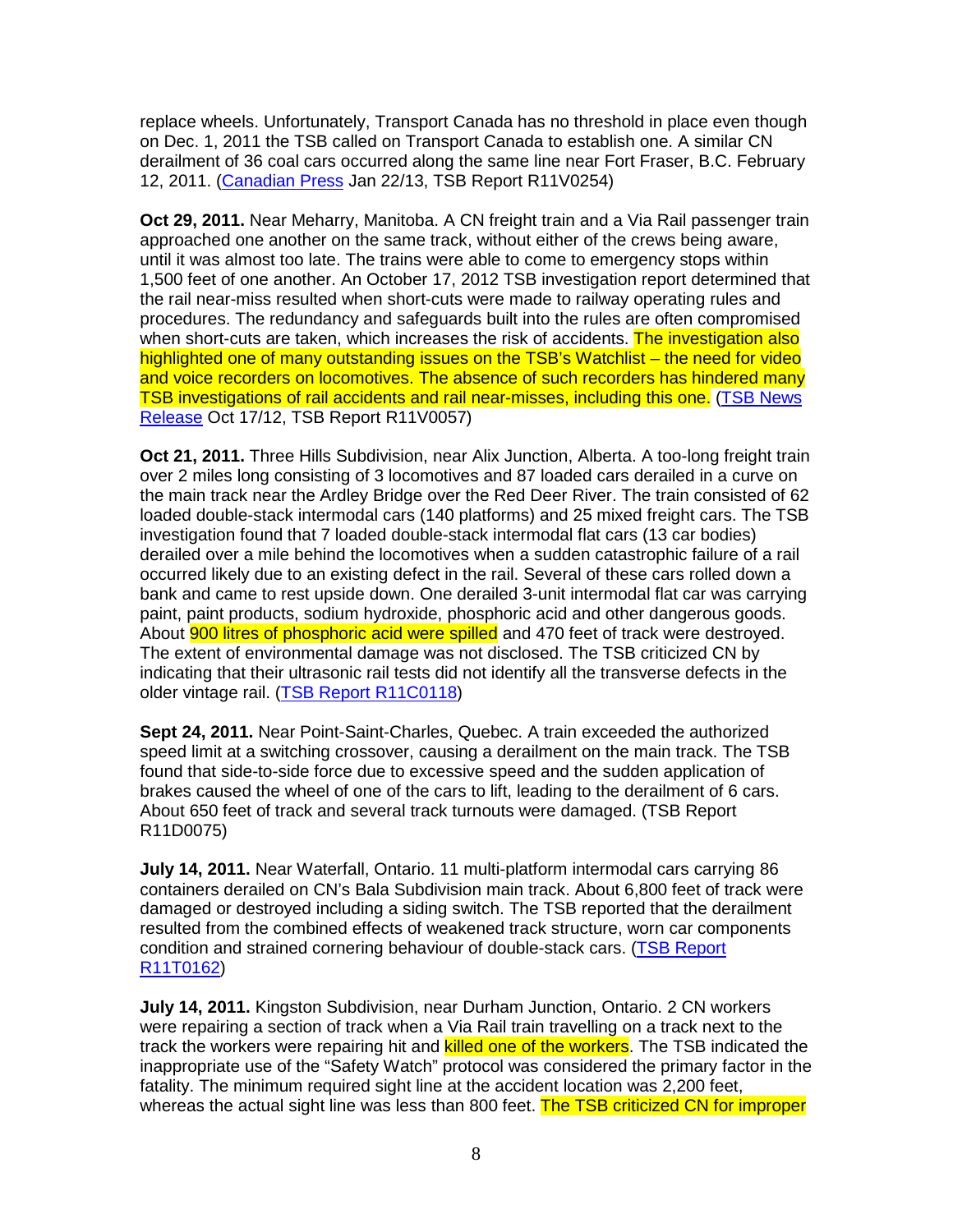or no training regarding the "Safety Watch" procedure, and criticized Transport Canada for lax implementation of its overall responsibility for rail safety. (TSB Report R11T0161)

**June 23, 2011.** 10km south of Anzac, south of Fort McMurray, Alberta. CN train derailed and an undisclosed amount of an undisclosed chemical leaked from 1 or more of the rail cars. The extent of environmental damage was not disclosed. The Fort McMurray Fire Department, Environment Canada and Alberta Sustainable Resources were all at the scene. Few details were provided by CN officials. (CHED News June 24/11)

**June 23, 2011.** Edmonton, Alberta. 1 CN freight train collided with the tail end of a second stationary CN freight train along the main track near  $50<sup>th</sup>$  Street and the Yellowhead Freeway. The collision resulted in the derailment and toppling of 2 intermodal flat cars and 1 of the locomotives sustaining damage. As well, 6 empty containers and 2 containers loaded with waste paper and metal scrap were damaged. The TSB reported that the moving train was traveling too fast considering the short sight line distance, and that the operating crew was fatigued. (CBC News June 23/11, TSB Report R11E0063)

**June 3, 2011.** Edmonton, Alberta. A moving CN freight train collided with the tail end of a stationary CN freight train. 2 intermodal flat cars from the stationary train derailed, and the lead locomotive in the moving train was damaged. The crew in the moving train did not have a long-enough clear and direct line of sight and did not reduce train speed accordingly before it collided with the stationary train. The TSB investigation report released October 18, 2012 on the collision read, "In the absence of additional backup safety defences in signalled territory, when signal indications are not correctly identified or followed, existing defences may not be adequate to reduce the risk of collision and derailment." The TSB has had an outstanding recommendation for more than a decade regarding this problem and has identified it as an issue on its Watchlist which is a list of issues "the TSB has determined pose the most serious risk to Canada's transportation system." (TSB News Release Oct 18/12)

**May 22, 2011.** Sarnia Rail Yard, Ontario. 2 CN trains collided during switching operations in the yard. 6 tank cars carrying dangerous goods, a locomotive and 2 loaded bi-level auto carriers derailed. About 400 feet of track were damaged. Sarnia Fire and Rescue Services were on the scene and remained on site while CN crews cleaned up the mess. The TSB reported that train movement information was not properly communicated between yard coordinators and operating crews. (The Observer May 24/11, TSB Report R11T0113)

**May 17, 2011.** SW Strathcona County, near Edmonton, Alberta. A CN-caused wildfire burned several acres of a private conservation area – Bretona ConservAction Area. The Strathcona Fire Department and the landowner had to fight the fire and contain it to prevent the entire 100-acre conservation area from burning. The fire occurred only about 100m from the industrial rail yard built in 2010 as a joint project by CN, Cando Contracting Ltd. and Imperial Oil Ltd. to store 225 petroleum tank cars right next to 2 homes and 2 conservation areas. Had the fire spread into the rail yard, it would have been disastrous. CN has refused to compensate the landowner for damages resulting from the wildfire. (Railroaded News Release May 18/11)

**May 8, 2011.** Clover Bar Yard, Edmonton, Alberta. 4 freight cars jumped the tracks. CN did not share information on the contents of the derailed cars. (CTV News May 8/11)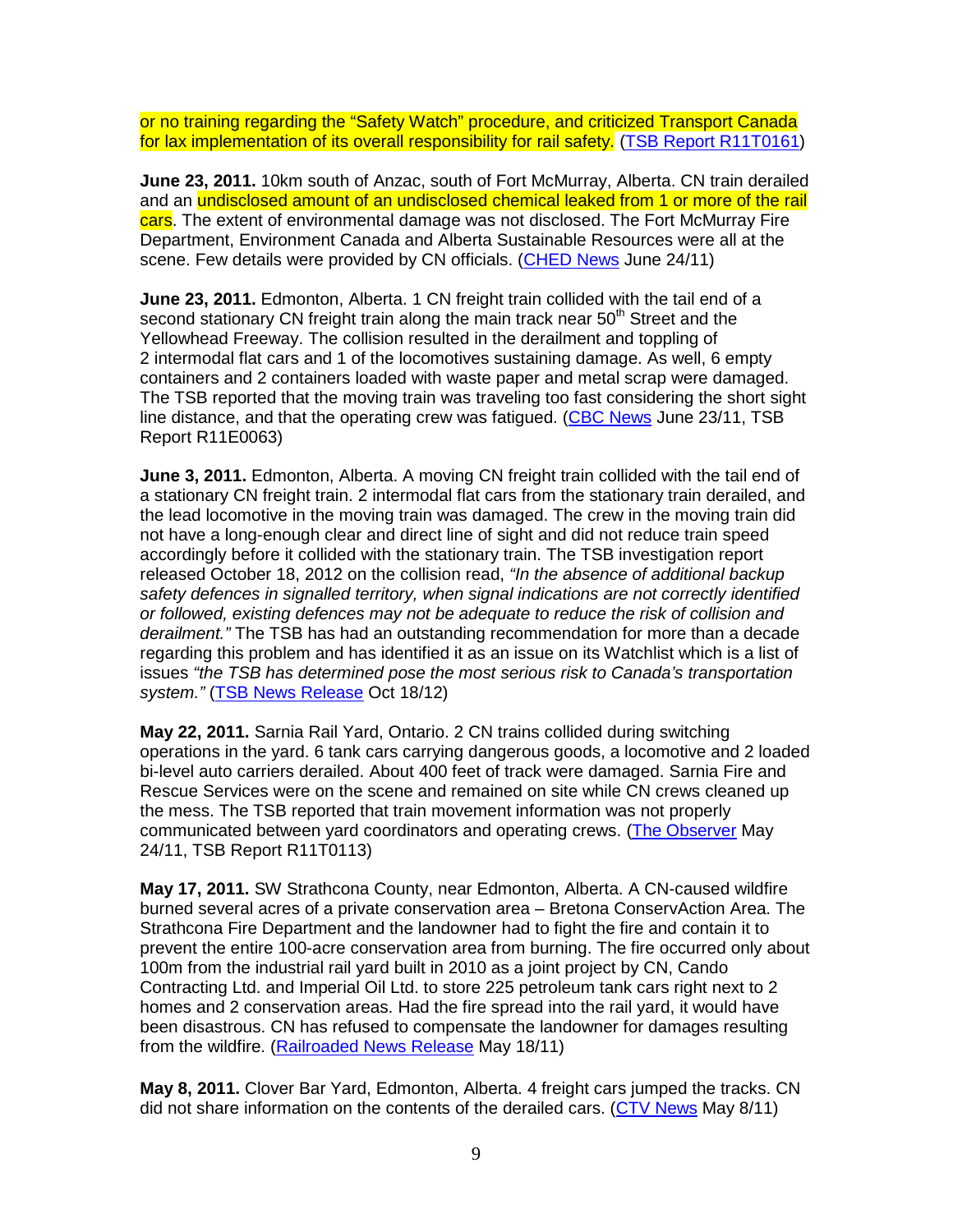**April 24, 2011.** Prince George CN Yard, British Columbia. A locomotive derailed and appeared to have crashed into cars that were full of coal. (250 News April 24/11)

**April 22, 2011.** Ikea (Sweden's furniture giant), Tuxedo Yards Development Corp., and Seasons (Winnipeg) JV Corp. are suing CN Rail for unspecified damages to the property where Ikea's new store was to be built in Winnipeg. More specifically, the suit claims CN has refused to remove fill and materials it dumped on the property over several decades. They also claim that while CN has removed the tracks, it didn't take away the ballast used to construct the spur track, and it also left underground drainage pipes all over the property. As well, the companies allege that when a building CN built on the site was being demolished, they found the walls contained hazardous levels of asbestos in the vermiculite insulation. The companies claim they asked CN to remove the material, but finally did it on their own when CN didn't. (Winnipeg Free Press April 27/11)

**March 31, 2011.** Symington Rail Yard, Winnipeg, Manitoba. 10 CN cars derailed and 1 of the toppled cars **spilled an undisclosed amount of gasoline**. (Winnipeg Free Press March 31/11)

**March 27, 2011.** East of Port Hope, Ontario. At least 25 CN cars in a 116-car train derailed. The derailment, considered "significant", occurred on a main line and included spills of dangerous goods - jet fuel and propane. Booms were required in an attempt to contain the spills. A fire broke out and a "Red Alert" was issued through Emergency Management Ontario. A Red Alert means there is "a major risk to health, safety and security". Families from 20 houses were forced to flee their homes. The rail corridor was also shut down. About 67,000 litres of spilled aviation fuel were eventually recovered, while about 133,000 litres made their way into the local environment including the water system, causing undisclosed environmental damage. As with many other CN derailments across North America, CN did not allow the media near the vicinity of the spill to view clean up progress. Fuel spilled during the derailment on the shores of Lake Ontario continued to come up through a swamp area 19 months later. Production on 2 private farm properties was still not back to normal. Not only the farmland near the lake was affected, but the access roadways to them as well. Clean-up has included excavating and hauling away contaminated soil. It is not known whether CN has paid compensation to the farmers for damages. (Toronto Star March 27/11, Northumberland Today April 25/11, Northumberland Today Oct 4/12)

**March 15, 2011.** A U.S. Federal Appeals Court ruled unanimously that CN must honour conditions imposed by the U.S. Surface Transportation Board on CN's purchase of the Elgin Joliet & Eastern (EJ&E) Rail Line that runs between Illinois and Indiana. The decision means CN must pay \$68 million to cover the lion's share of costs in building 2 underpasses in the Chicago area to mitigate rail crossing traffic jams. CN has been battling with 33 communities along the EJ&E main line that are concerned about CN's aggressive approach to the EJ&E takeover. Communities have been concerned about increased rail traffic, increased noise and diesel exhaust pollution, adjacent property devaluation, and increased traffic jams at many rail crossings which have very significant impacts on emergency vehicle response times. (Chicago Business March 15/11)

**March 11, 2011.** A British Columbia Provincial Court convicted CN of an offence under the federal Fisheries Act. CN was sentenced to pay \$75,000 for spilling a deleterious substance – diesel fuel - into a fish-bearing river. In January 2009, Environment Canada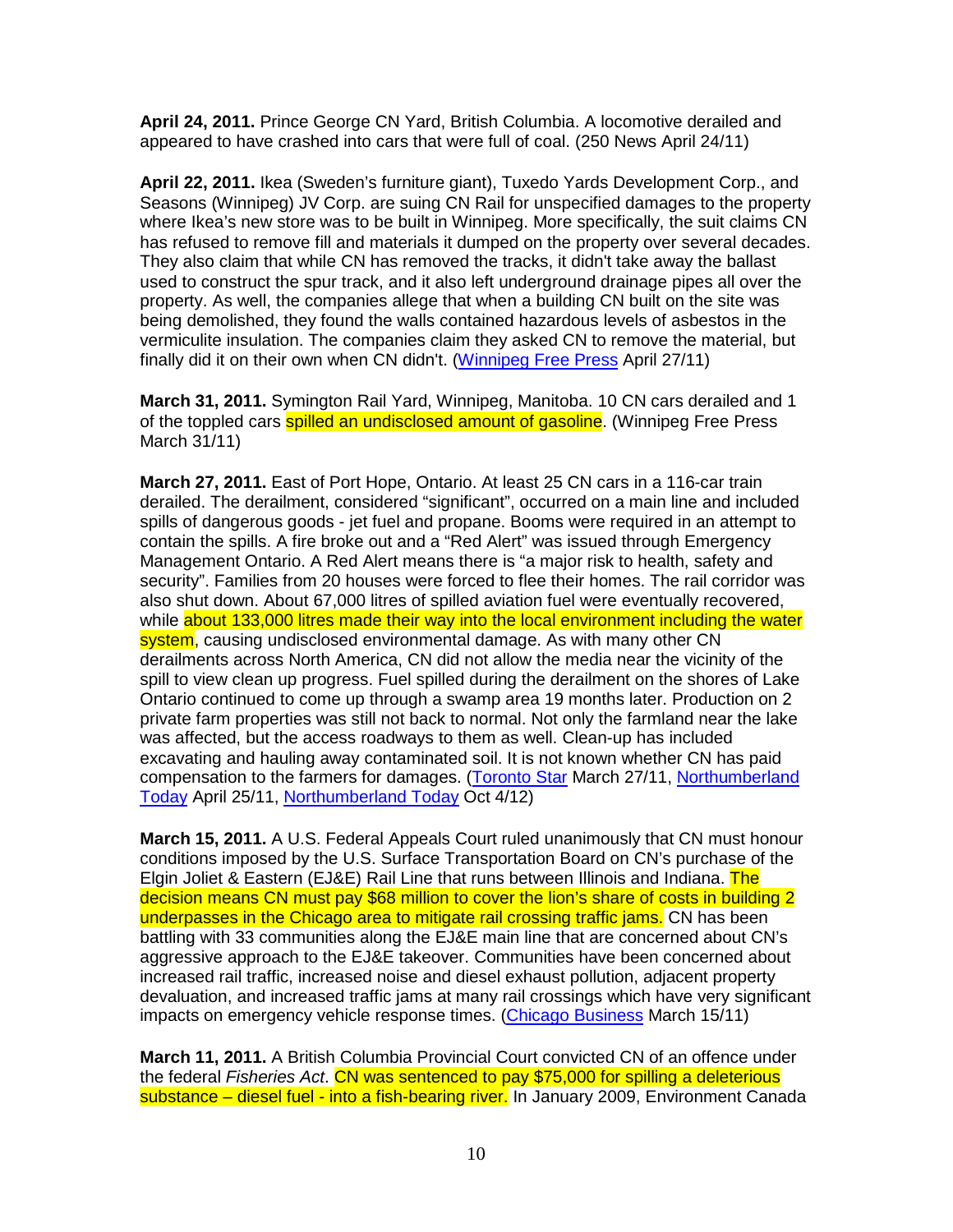was notified of a diesel slick near the confluence of Barker Creek and the Fraser River in B.C. Their investigation confirmed that the source was a fuel pumping station at the CN Rail Thornton Yards. (Daily Commercial News March 14/11)

**End of Feb 2011.** Kennedy Siding, Pine Pass, British Columbia. CN train carrying 16 propane cars derailed. (250 News Feb 26/11)

**Feb 12, 2011.** Fort Fraser, British Columbia. 36 of 104 loaded CN coal cars derailed on the main track. A rail car wheel fractured when a crack, which had been growing over a period of time, reached such a size that the wheel could no longer support normal service loads. 19 loaded CN coal cars went off the tracks on the same line near Caribou, B.C. December 21, 2011. (TSB Report R11V0039)

**Feb 7, 2011.** Mussey Township, St. Clair County, Michigan. 4 CN cars derailed, **spilling** ammonia nitrate, which is used as a fertilizer. CN did not disclose how much ammonia nitrate was spilled. (The Times Herald Feb 7/11)

Jan 6, 2011. Vernon Township, Michigan. A CN train that derailed **spilled hydrochloric** acid, forcing about 35 nearby residents to evacuate their homes. 12 of about 100 cars came off the tracks, including 4 that toppled over on their sides. 10 tank cars were loaded with toxic hydrochloric acid, 1 carried flammable ethanol and the other was a freight box car. At least 1 tank car with a capacity of 20,000 gallons spilled hydrochloric acid and a cloud of gas drifted into the surrounding area. Hydrochloric acid is toxic and can damage eyes, skin, lungs and other organs. Local authorities monitored air and water quality before lifting the evacuation notice. A CN public relations spokesperson refused to share information on the health of the train crew, saying it is company policy not to discuss the status of employees. CN also did not disclose how much hydrochloric acid had spilled or the extent of environmental damage. (Washington Post Jan 7/11)

**Jan 2, 2011.** 10km west of Tête-Jaune Cache, British Columbia. 33 of 113 loaded CN coal cars derailed at a bend in the track next to the Fraser River, on their way to Prince Rupert. The derailed cars slid onto the riverbank, **spilling an undisclosed amount of coal.** (Each car carries up to 1 million kg of coal.) A small marsh that drains into the Fraser River was directly impacted by the spilled coal. Crews worked several days clearing up the mess and removing all the debris. A veteran CN employee said the derailment could have been caused by any number of rail defects. (Rocky Mountain Goat Jan 5/11)

**Dec 27, 2010.** Neenah Rail Yard, Wisconsin. Part of a 99-car CN train - 11 empty freight cars - derailed and 7 of them toppled over on the main line. An undisclosed length of track was damaged. (Chicago Tribune Dec 27/10)

**Dec 21, 2010.** The U.S. Surface Transportation Board fined CN \$250,000 for intentionally under-reporting train blockages at railroad crossings along the EJ&E line between Illinois and Indiana. The decision was the first fine ever imposed on a railroad by the U.S. Surface Transportation Board. The decision stated that an investigation into Canadian National's reporting of the blockages, "supports the conclusion that CN has knowingly violated the Board's orders that CN report, on monthly and quarterly bases, the date and descriptive information for each crossing blockage exceeding 10 minutes in duration." For example, U.S. Representative Judy Biggert indicated that CN had reported only 14 blocked crossings lasting 10 minutes or longer for a particular reporting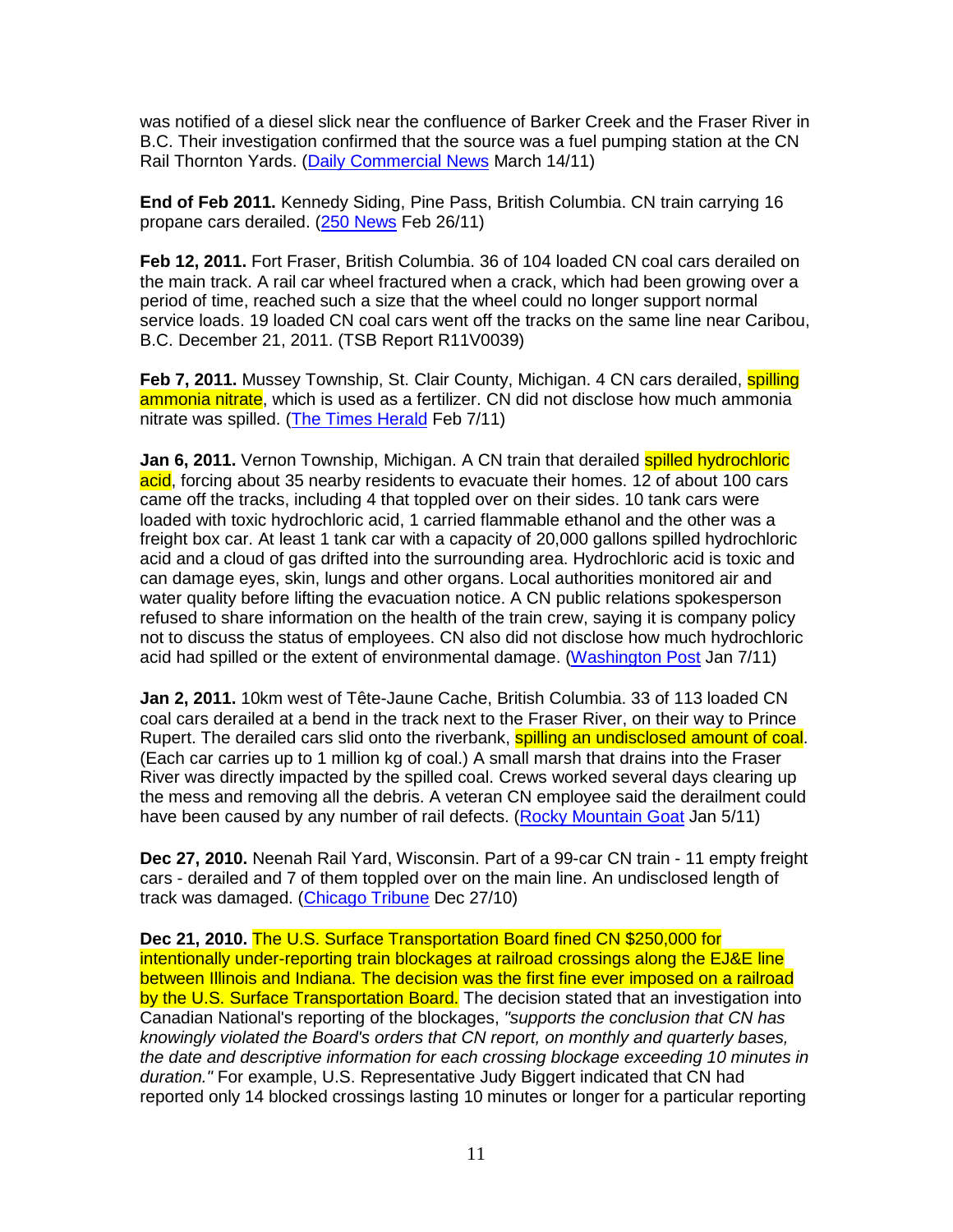period, whereas the actual number was 1,457, over 100 times the reported number. TRAC (The Regional Answer to Canadian National) stated, "The STB decision brings to light a serious flaw in how railroads are regulated." TRAC has indicated that more needs to be done to ensure that communities across the U.S. are not harmed by CN's lack of respect for U.S. citizens. (nwitimes.com Dec 21/10, several other sources)

**Dec 10, 2010.** Prichard, Alabama. At least 10 CN cars loaded with coal derailed and 3 overturned, **spilling an undisclosed amount of coal** and closing Highway 45. (FELA Lawyer News Dec 10/10)

**Nov 27, 2010.** Williams Lake, British Columbia. 2 locomotives derailed, disrupting traffic at a public crossing just north of a rail yard. (Williams Lake Tribune Dec 2/10)

**Nov 21, 2010.** Scotford Rail Yard, Fort Saskatchewan, Alberta. 14 CN cars fell off the track – 10 tank cars and 4 general freight cars - a short 3 months following a 43-car derailment in the same yard. Another CN derailment in the same yard April 6, 2005 involved a hydrogen peroxide spill. (Fort Saskatchewan Record Nov 25/10)

**Nov 19, 2010.** East of Vibank, Saskatchewan. 2 locomotives and 1 empty hopper car derailed, closing Highway 48 for 2 days while CN cleared the derailed locomotives and car, and repaired damages. (Regina Leader Post Nov 20/10)

**Nov 5, 2010.** SW Strathcona County, near Edmonton, Alberta. The first petroleum tank cars were moved in to an industrial rail yard joint ventured by Cando Contracting Ltd., CN and Imperial Oil Ltd. Construction of the new rail yard began June 21, 2010 and was completed by late October. Up to 225 tank cars owned by Imperial Oil Ltd. are to be stored and moved in and out of the rail yard. The rail yard was built only 68m from one home and 163m from another home, and only 30m from 2 conservation areas. This violates minimum set-back distance requirements of the Railway Association of Canada, Federation of Canadian Municipalities and CN's own policy, all of which indicate that new rail yards are not to be built within 300m of any homes. Construction and operation of the rail yard also breaches federal transportation, railway safety and environmental legislation and regulations; Alberta environmental protection and drainage legislation; Canadian Rail Operating Rules; CN environmental policies; CN community relations policies; Imperial Oil environmental policies; and, Imperial Oil community relations policies. (Railroaded News Release July 21/10, Railroaded News Release Nov 8/10)

**Oct 18, 2010.** Kingston Subdivision, near Lancaster, Ontario. CN train derailed 18 cars on the main track, including 6 cars containing dangerous goods. An **undisclosed amount** of sodium cyanide (solid) was spilled. As a precautionary measure, residents in close vicinity to the accident site left their homes. About 1,000 feet of track were damaged or destroyed. The train consisted of 2 locomotives at the head of the train and 122 cars (59 loaded, 63 empty). It weighed 8,350 tons and was 7,105 feet long. The train derailed due to a rail roll-over partly attributable to improperly assembling the train. (TSB Report R10D0088)

**Oct 10, 2010.** New Haven, Michigan. About 3,000 gallons of diesel fuel spilled from a CN locomotive, causing undisclosed environmental damage. (The Voice News Oct 11/10)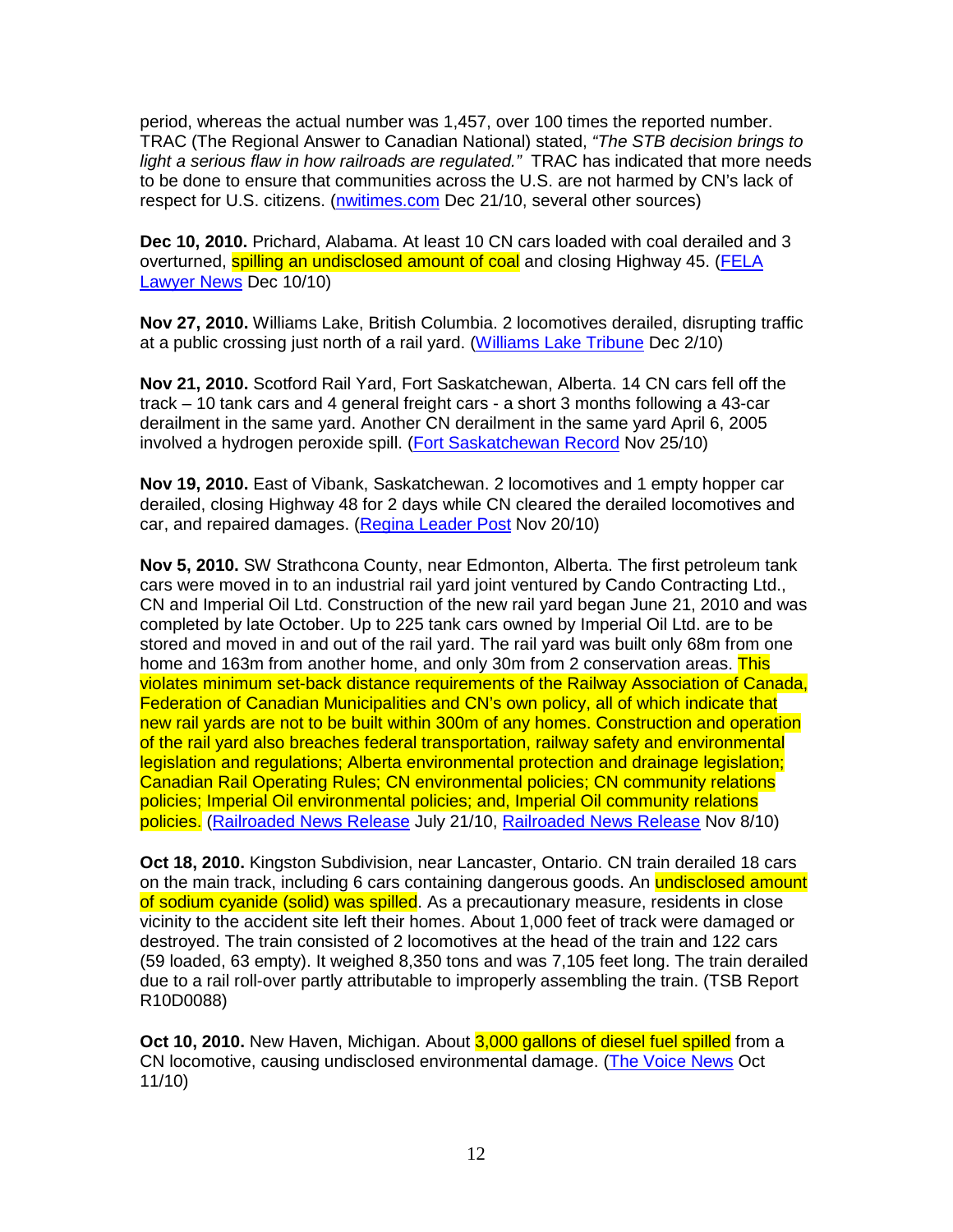**Oct 8, 2010.** Parry Sound, Ontario. CN train carrying dangerous goods derailed. 19 cars fell off the tracks, 15 of them containing extremely flammable propane and fuel oil. A major emergency response included evacuations, road closures and fire crew deployment. Many rail cars and 1,000 feet of track were damaged. About 40 gallons of fuel oil were spilled. (Cottage Country Now Oct 8/10)

**Oct 2, 2010.** Near Newbrook, NW of Edmonton, Alberta. 2 locomotives and 18 cars derailed on the way from Edmonton to Fort McMurray in a 1½ mile long train with 3 locomotives and 162 cars. (Edmonton Journal Oct 3/10)

**Oct 1, 2010.** Near Falding, Ontario. CN freight train derailed 21 cars on the main track. The derailed cars included 8 loaded tank cars containing liquefied petroleum gas and 7 loaded tank cars containing fuel oil. A number of homes in the vicinity of the derailment were evacuated. The TSB found that the train was not properly assembled, braking instructions were not properly followed, and the locomotive engineer was fatigued. (TSB Report R10T0213)

**Sept 30, 2010.** Brimson, North of Two Harbors, Minnesota. 2 CN ore trains collided after one of the trains carrying 116 cars full of taconite ore left a siding and entered the main track before getting permission. It later collided with a CN train with 118 empty rail cars. 3 locomotives and 14 cars derailed, all 5 crew members from both trains were injured, and the derailment resulted in over \$8 million in property damages. The NTSB blamed the collision on the loaded train entering the main line without permission and a lax CN policy on train right-of-way communication on a route without signals. (Duluth News Tribune Feb 12/13)

**Aug 23, 2010.** Saint-Maurice Subdivision, near Clova, Quebec. 17 CN cars (16 loaded and 1 empty) derailed and about half of the cars toppled over on their sides on the main track. About 1,300 feet of track were destroyed. The derailment zone covered a distance of about 1,300 feet. The derailed equipment consisted of 10 gondola cars loaded with wood chips, 1 covered hopper car (sodium cyanide residue), and 6 covered cars carrying newsprint. The train was made up of 5 locomotives and 95 cars (90 loaded and 5 empty), it weighed 13,100 tons and was 5,640 feet long. The derailment occurred when a track slid sideways as the train was passing over it. (TSB Report R10Q0037)

**Aug 18, 2010.** Scotford Rail Yard, Fort Saskatchewan, Alberta. 43 CN tank cars carrying 7 types of hazardous goods including diesel and liquefied petroleum gas derailed, many of them toppling over on their sides. The derailment occurred during switching operations - 1 CN train was shoving 50 loaded and 5 empty cars in the yard when the movement collided with 46 parked empty cars on the track. It is not known whether there were any hazardous products spilled or whether there was any environmental damage, as CN staff made sure no members of the public were allowed near the site. The TSB attributed the derailment to human error and to the poorly lit rail yard during a night time operation. Other CN derailments in the same yard include one April 6, 2005 and another one November 21, 2010 (Edmonton Journal Aug 19/10, Railroaded News Release Aug 19/10, TSB Report R10E0096)

**July 31, 2010.** 15km south of Lytton, British Columbia. A water bomber crashed in the Fraser Canyon while fighting a CN-caused wildfire, killing the pilot and co-pilot. (FireFightersCloseCall.com Aug 1/10)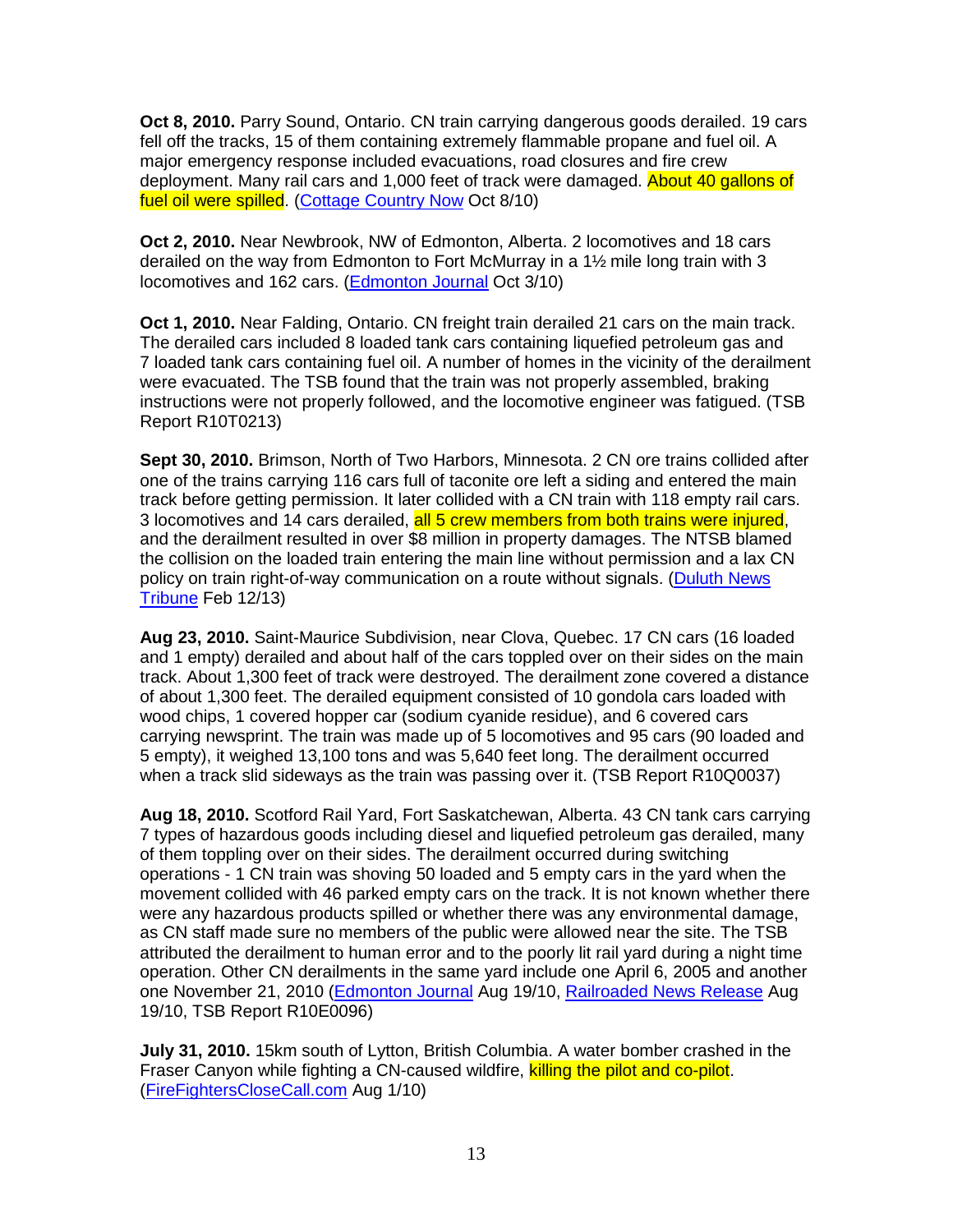**July 21, 2010.** 10km east of Prince George, British Columbia. 16 CN cars loaded with coal derailed.

**July 20, 2010.** Tk'emlups First Nation Reserve, near Kamloops, British Columbia. A fire investigator is confident that a CN engine in a rail yard ignited a large grass fire on the Tk'emlups First Nation Reserve. In 2009, the City of Kamloops billed CN for \$20,000 for firefighting when sparks from a train ignited a 3-day blaze. These are just a few examples of the many fires caused annually by CN. Idling and slow-moving locomotives, such as in rail yards, pose particularly high fire hazards. (Kamloops Daily News July 23/10)

**July 6, 2010.** Jasper Yard, Jasper, Alberta. A CN freight train collided with a Via passenger train while passengers were disembarking on the station track. The passenger train was pushed to a 45° angle. The CN l ocomotive and one of the Via passenger cars were damaged. The TSB attributed the accident to human error – improper communication between the 2 crews. (TSB Report R10E0080)

**June 15-28, 2010.** Between Sarnia, Ontario and Port Huron, Michigan. About 2,000 rail tank car loads of biodiesel were moved back and forth repeatedly across the Canada/U.S. border without unloading the cars. One CN worker said, "In 25 years, I'd never done anything like it…The clerk told me it was some kind of money grab. We just did what we were told." CN made \$2.6 million from the money-making scheme. (UPI Dec 3/12)

**March 30, 2010.** Pickering, Ontario. 9 cars of a 149-car CN train stretching 9,383 feet and weighing 12,166 tons jackknifed and derailed at the Pickering GO Station on the main track. 1 car spilled a load of lumber and the fuel tank of one of the 3 locomotives was punctured and **spilled 50 litres of diesel fuel which caught fire**. Local residents were concerned about the sixth derailment in as many years along this section of track running from Whitby to Pickering. This is of particular concern to Canadians living next to railways, considering that 12% of all rail traffic carries dangerous goods, according to the Railway Association of Canada. In April 2011, the TSB issued a scathing investigation report faulting the way in which this latest train was assembled. The train was pulled by 3 locomotives, all located in the front of the train, a method the TSB has blamed for a number of other CN derailments involving these too-long and too-heavy trains. Following a similar CN derailment near Brighton, Ontario in 2009, CN had pledged to start building trains over 8,500 feet long by spacing locomotives throughout the train, a technique known as distributing power, which cuts down on in-train forces. The TSB has investigated 10 derailments that involved longer, heavier trains and excessive in-train forces. 9 of these were Canadian National trains. CN has the lowest safety level rating, 1 or 2 on a scale of 5. One of many reasons identified for this poor safety record is the lack of dialogue by CN management with its train operators and the general strained relationship between the railway union and CN management. A "culture of fear" is known to exist within CN, and workers are reluctant to bring safety risks to the attention of their supervisors for fear of reprisal. (TSB Report R10T0056, The Toronto Star March 31/10, Financial Post April 15/11, Consider This April 21/11)

**March 2, 2010.** Morrisburg, Ontario. CN train derailed 26 cars on the Kingston Subdivision main track. The train comprised 2 locomotives and 121 cars (53 loaded, 68 empty). It was 8,703 feet long and weighed 9,641 tons. About 1,400 feet of track,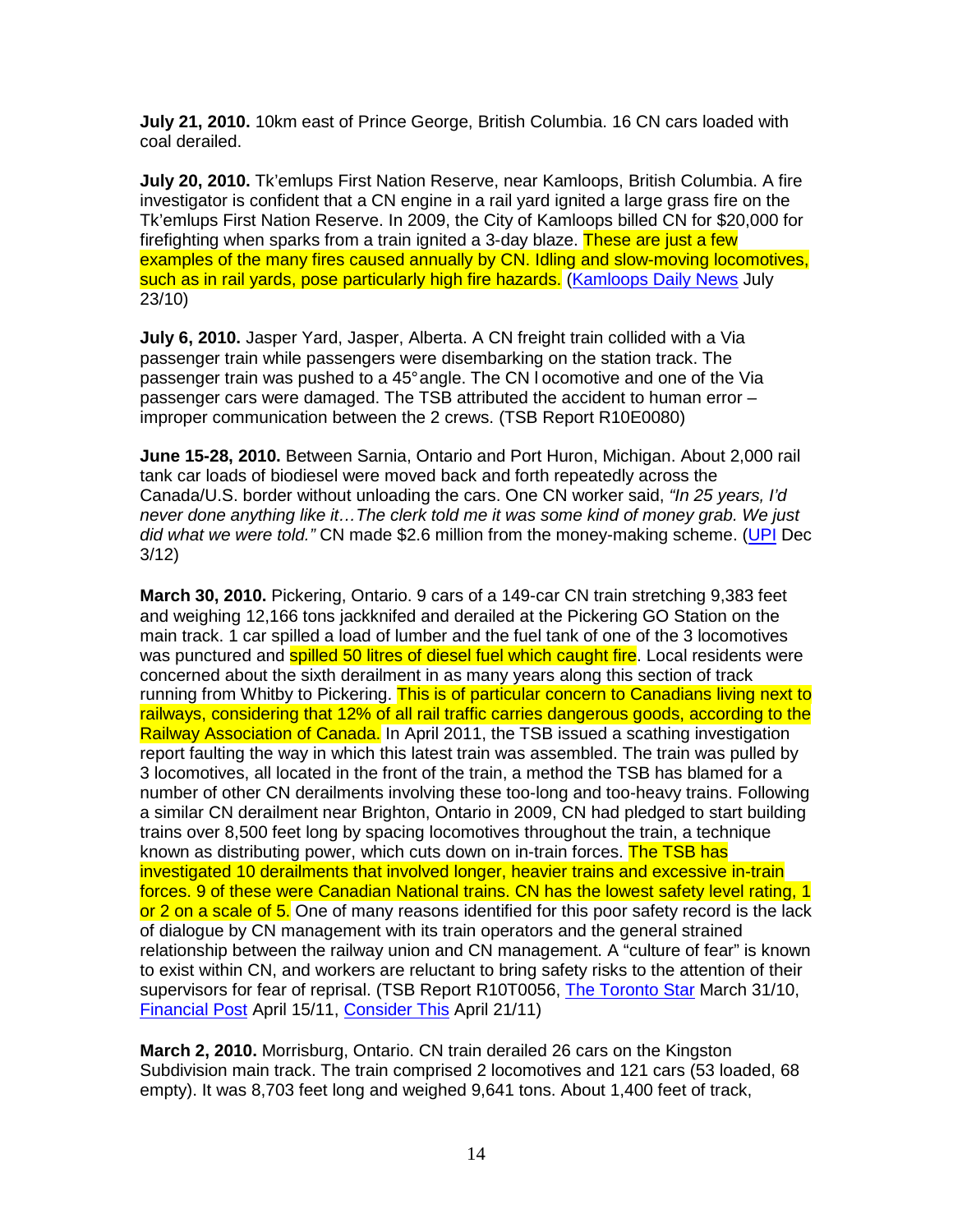including 4 crossovers, were damaged. The TSB blamed the derailment on a cracked axle and insufficient inspections by CN. (TSB Report R10T0035)

**Feb 25, 2010.** St-Charles-de-Bellechasse, Quebec. A Via Rail passenger train on CN track entered a siding track at excessive speed resulting in 2 locomotives and 6 passenger cars derailing on the main track. 2 locomotive engineers and 5 passengers were injured. A house, garage and 6 motor vehicles were destroyed. Via passenger cars and siding track were also extensively damaged. **About 3,000 litres of diesel fuel spilled** from the derailed train, causing undisclosed environmental damage. The TSB reported the following factors as contributing to the derailment: snow accumulation, poor visibility, misinterpretation of the advance switching signal, and safety deficiencies related to medical testing for employees (slow transfer of medical information for locomotive engineers hired by Via Rail from CN and other railways). When the TSB investigation report was released March 6, 2012, **TSB officials said Canadians have reason to fear rail** safety because the rail industry and Transport Canada refuse to recognize the necessity of maintaining and in many cases improving rail safety measures. (CTV News March 6/12, TSB News Release March 6/12, TSB Report R10Q0011)

**Feb 9, 2010.** MacMillan Yard, Toronto, Ontario. 2 CN cars derailed in the yard during switching operations. 1 of the cars, a tank car, broke into 2 sections and spilled its entire load of about 57,000 litres of ferric sulphate – a hazardous corrosive liquid - along the roadway and adjacent tracks. The extent of environmental damage from the spill was not disclosed. 3 additional cars were damaged. The TSB reported that the tank split in 2 due to a small fatigue crack at a weld seam that should have included a reinforcing pad. (TSB Report R10T0020)

**Dec 5, 2009.** Rivers Subdivision, near Spy Hill, Saskatchewan. A CN freight train derailed 36 cars on the main track, including 22 tank cars loaded with dangerous goods – liquefied propane, benzene, plastic pellets. An undisclosed quantity of dangerous goods was subsequently spilled, resulting in a fire which initially involved 34 of the cars and burned for 6 days. All residents within a 1.6-kilometre radius were evacuated. About 400 feet of track were destroyed. The extent of environmental damage was not disclosed. The train consisted of 2 locomotives at the head of the train and 168 cars (142 loaded, 26 empty). It weighed 12,423 tons and was over 2 miles long. The TSB determined the probable cause of the accident was the sudden failure of a rail that had persistent surface defects. (TSB Report R09W0252, several additional sources)

**Nov 21, 2009.** Lac-St-Jean Subdivision, Sainte-Tite, Quebec. A CN train derailed 10 cars (5 loaded and 5 empty) on the railway bridge across des Envies River. About 200 feet of the main track were damaged and one span of the bridge was destroyed. The train consisted of 2 locomotives and 11 cars (5 loaded and 6 empty). It weighed 1,250 tons and was 850 feet long. The derailment was caused by a fatigued rail on the bridge that had developed numerous defects over time. (TSB Report R09Q0047)

**Nov 17, 2009.** Yale Subdivision, near Komo, British Columbia. A CN freight train consisting of 1 locomotive, 45 loaded cars and 13 empty cars struck a debris slide of rock, mud and trees on the main track that derailed the locomotive and 3 cars loaded with copper concentrate. The train struck the slide, rode up and over it and came down on the other side where the locomotive rolled over onto its side. The first 3 cars behind the locomotive jackknifed and derailed. About 833 gallons of fuel were spilled from the locomotive, which overturned on its side, resulting in undisclosed environmental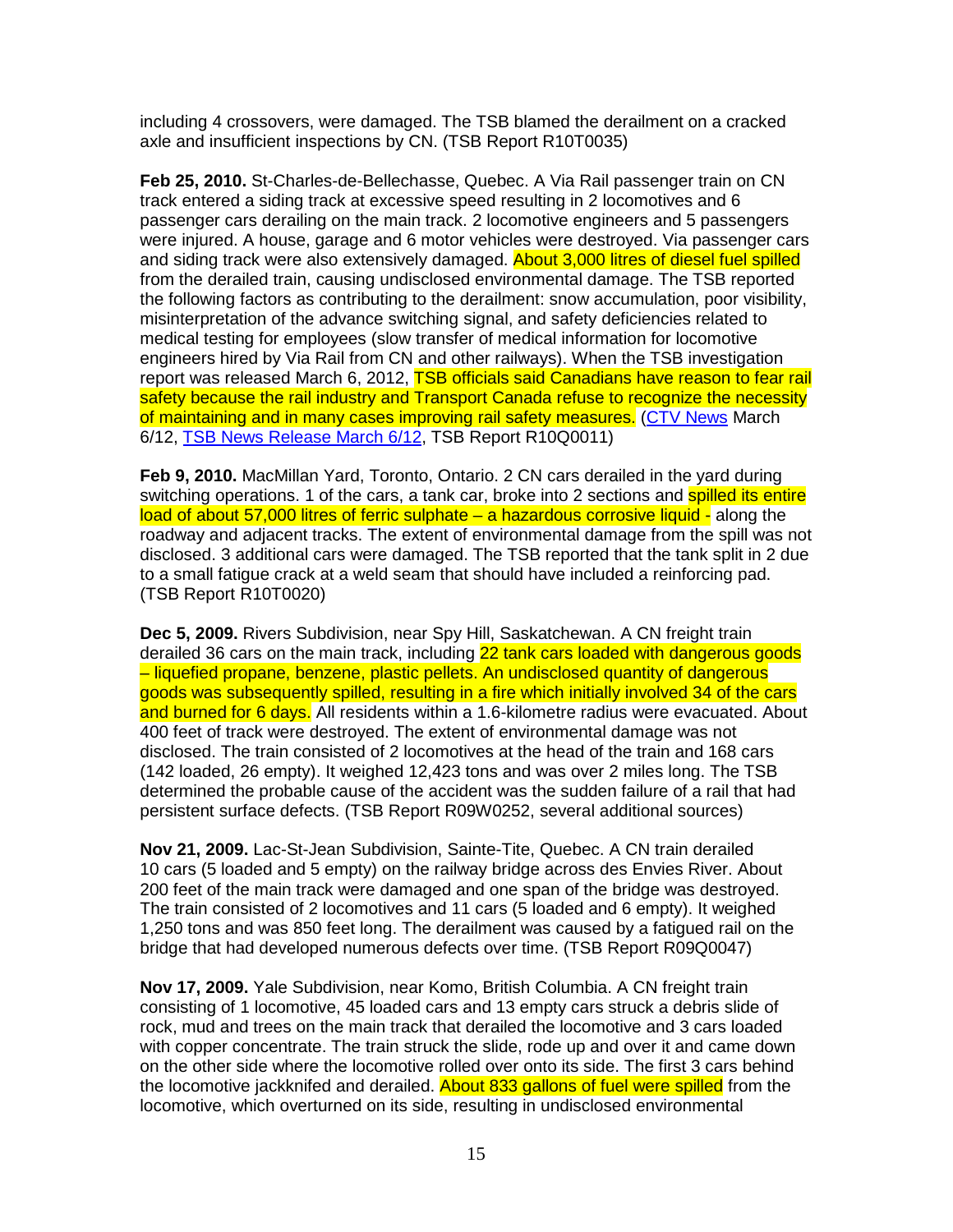damage. The locomotive engineer sustained contusions and a laceration to his right leg. The conductor suffered a fractured right thumb and contusions. Both were taken by ambulance to the hospital in Hope. The train weighed 6,394 tons and was 3,519 feet long. (TSB Report R09V0235)

**July 17, 2009.** Limoilou Yard, Quebec City, Quebec. 5 CN tank cars derailed. A turnout and about 180 feet of track were damaged. Aviation fuel, which is extremely flammable and explosive, leaked from one of the tank cars. A safety perimeter was established around the derailment area. The Dufferin-Montmorency Highway and neighbouring public roads were closed to traffic. The derailment occurred when a track in one of the yard switches rolled over due to the lateral forces exerted by the heavy tank car wheels. (TSB Report R09Q0030)

**June 28, 2009.** Redditt Subdivision, Jones, Ontario. A CN train collided with the tail end of another CN train which was stopped on the main track. As a result of the collision, the 4 intermodal cars (six platforms in total) from the stationary train and the 3 locomotives from the moving train derailed. The locomotive engineer from the moving train was transported to hospital with injuries. The TSB reported miscommunication between the rail traffic controller and the operating crew of the moving train. (TSB Report R09W0118)

**June 19, 2009.** Cherry Valley, Illinois. 19 of 74 tank cars carrying flammable ethanol, derailed at a highway railway crossing where cars waited for the train to pass. 13 of the derailed cars were punctured, causing the ethanol to spill which exploded into a huge fireball. The train, hauling a total of 114 cars, was carrying about 2 million gallons of ethanol. One 44-year-old woman waiting at the railway crossing burned to death, and 9 to 11 others were injured (reports vary). The dead woman's husband was burned but survived and her 19-year-old pregnant daughter was injured and lost her baby. 600 nearby homes were evacuated due to the intensity of the ethanol fire. About 60,000 gallons of ethanol spilled into a creek that flows into the Rock and Kishwaukee rivers, killing a minimum of 72,350 fish, many of which were game species. The Illinois Attorney General found CN Rail responsible for what was characterized as the single-largest fish kill that was not natural in the history of the state of Illinois. Monetary damages were estimated to total \$7.9 million. The NTSB investigation found a washout of the tracks, a failure of CN's emergency communications, and inadequate design of the tanker cars all contributed to the derailment and severity of the accident. The NTSB report released in February 2012 contained many more criticisms of CN. Associated Press research of U.S. statistics revealed that ethanol tank cars have been breached in at least 40 serious accidents between 2000 and mid-2012. An Illinois District County Court ordered CN to pay US\$36 million to settle 2 negligence lawsuits that revealed Canada's largest railway was negligent in the operation, maintenance and supervision of the train and track. (Associated Press Sept 12/12, Rock River Times June 6/12, NTSB Report RAR-12-01)

**May 22, 2009.** CN Walker Yard, Edmonton, Alberta. A fire broke out in the rail yard and was contained within about an hour. Generally, rail yards pose high fire risks because extremely flammable diesel fuel, oil, grease and solvents leak and drip all over the ground from locomotives and rail cars. As well, tank cars carrying flammable products often ignite during derailments and spills in rail yards. (Edmonton Sun May 23/09)

**May 19, 2009.** Becancour, Quebec. A stub sill was reported broken on a tank car loaded with chlorine at a chemical plant. (A stub sill is part of the frame which connects the tank cars.) Based on this particular type of fault, the **TSB warned, "that tens of thousands of**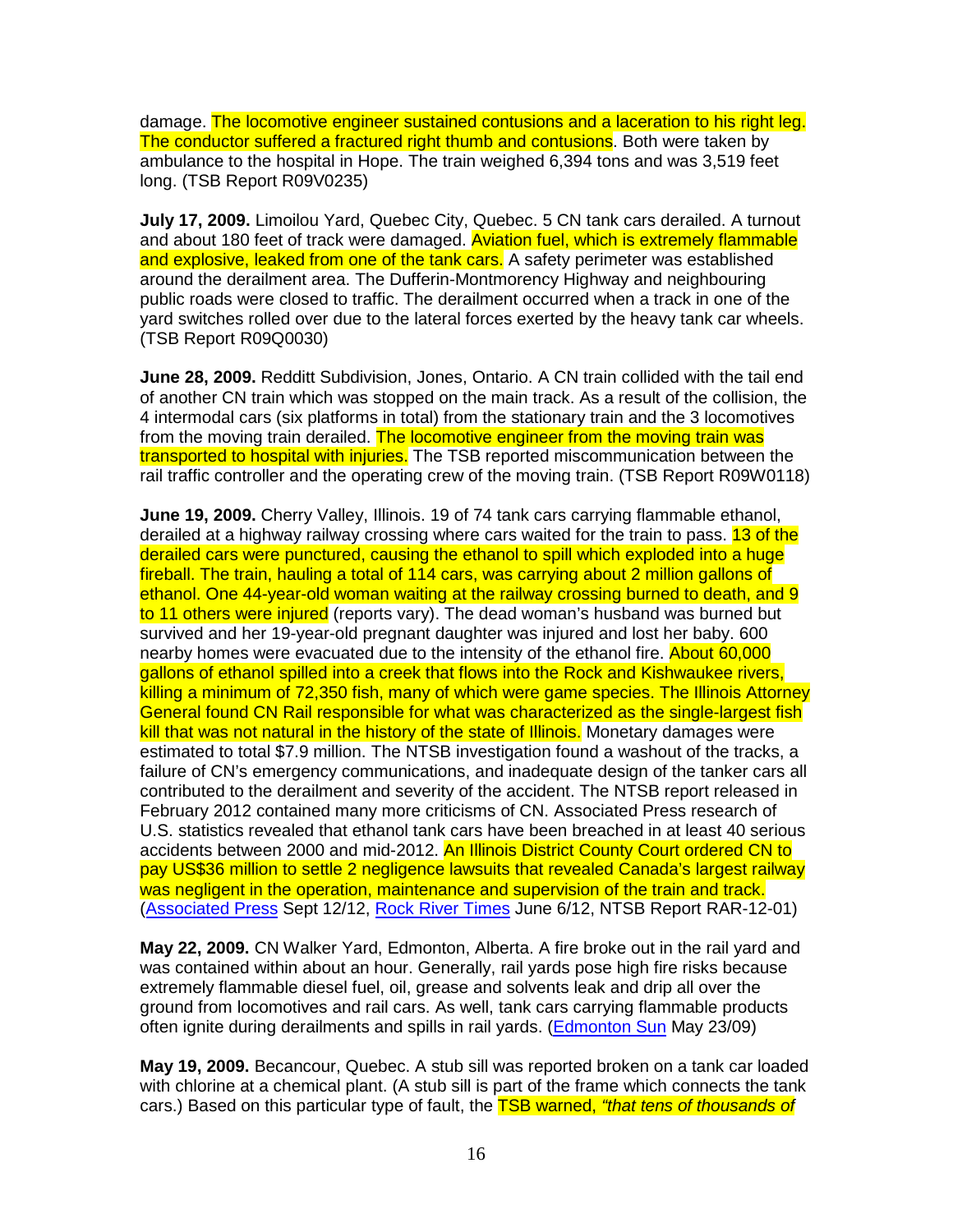faulty railway cars may be in operation, hauling dangerous goods across Canada". (TSB Report R09W0016)

**March 21, 2009.** Kingston Subdivision, near Brighton, Ontario. 6 of 137 CN rail cars were ripped off the main track - 3 carrying hazardous materials - after the train, which stretched nearly 2.7km, came to an unexpected and abrupt stop. This forced some of the heavier loaded cars in the back of the train to crash into some lighter empty ones closer to the front, causing the knuckle on the 107<sup>th</sup> car to break. CN and others have been realizing significant cost savings by increasing the length and weight of their trains, and by improperly assembling them, but at the same time this practice is compromising safety. As a result of the increasing number of derailments of too-long, too-heavy and improperly assembled trains, the federal government launched a 2-year study in an attempt to develop regulations to address the problem. (TSB Report R09T0092)

**Feb 13, 2009.** Allanwater Subdivision, Robinson, Ontario. A CN freight train derailed 2 locomotives and 29 cars on the main track. The derailed cars included a load of sodium chlorate and 2 loads of propane. The derailed cars struck an 800-gallon wayside propane tank that fuelled a switch heater, puncturing it and igniting an explosion and fire. The fire engulfed most of the derailment site, including approximately 15 of the 29 derailed cars. 2 tank cars of lard and a carload of lumber were consumed in the fire. Several bulldozers and large backhoes were brought to the accident site to contain the fire and to work on restoring the rail line. The heavy equipment spread the damaged rolling stock about the site and covered it in snow in an effort to extinguish the fire, which burned for about 24 hours. The train consisted of 2 locomotives at the head of the train and 94 cars. It weighed 10,386 tons and was 6,061 feet long. The TSB was unable to determine the cause of the derailment because the wrecking and restoration work had commenced without TSB consent. (TSB Report R09W0033)

**Jan 14, 2009.** Near Dugald, Manitoba. A faulty stub sill went undetected, allowing a tank car loaded with 51,500 pounds of flammable liquid propylene to separate from the rest of the train before coming to a stop. (A stub sill is part of the frame which connects the tank cars.) In a scathing report issued August 25, 2010, the TSB said the lack of formal protocols to record and report stub sill failures may prevent other broken parts from being found before the next accident. The TSB warned "that tens of thousands of faulty railway cars may be in operation, hauling dangerous goods across Canada". The TSB continued, "Approximately 41,000 cars within the North American tank car fleet are equipped with this model of stub sills, and approximately 35,000 of them are in dangerous goods service…These numbers are alarming and must not be ignored." Adding to the concern, Transport Canada, the regulator, was either unaware of, or had limited information regarding, stub sill failures so the problem has gone undetected. The TSB strongly suggested Transport Canada take the lead in coordinating with the railway industry and other North American regulators on the issue of reporting stub sill failures. (This does not appear to have been done.) Adding to the risk, the TSB said today's trains are longer and heavier than ever, making them more difficult to control. Alarmingly, stub sills manufactured according to older design criteria may be more susceptible to failure in the current operating environment of longer heavier trains. Prior to the mid-1990's, an average train in main-track service was about 5,000 feet long and weighed 6,000 to 7,000 tons. Following the privatization of CN in 1995, some of the trains are now over 12,000 feet long and weigh more than 10,000 tons. (TSB News Release Aug 25/10, TSB Report R09W0016)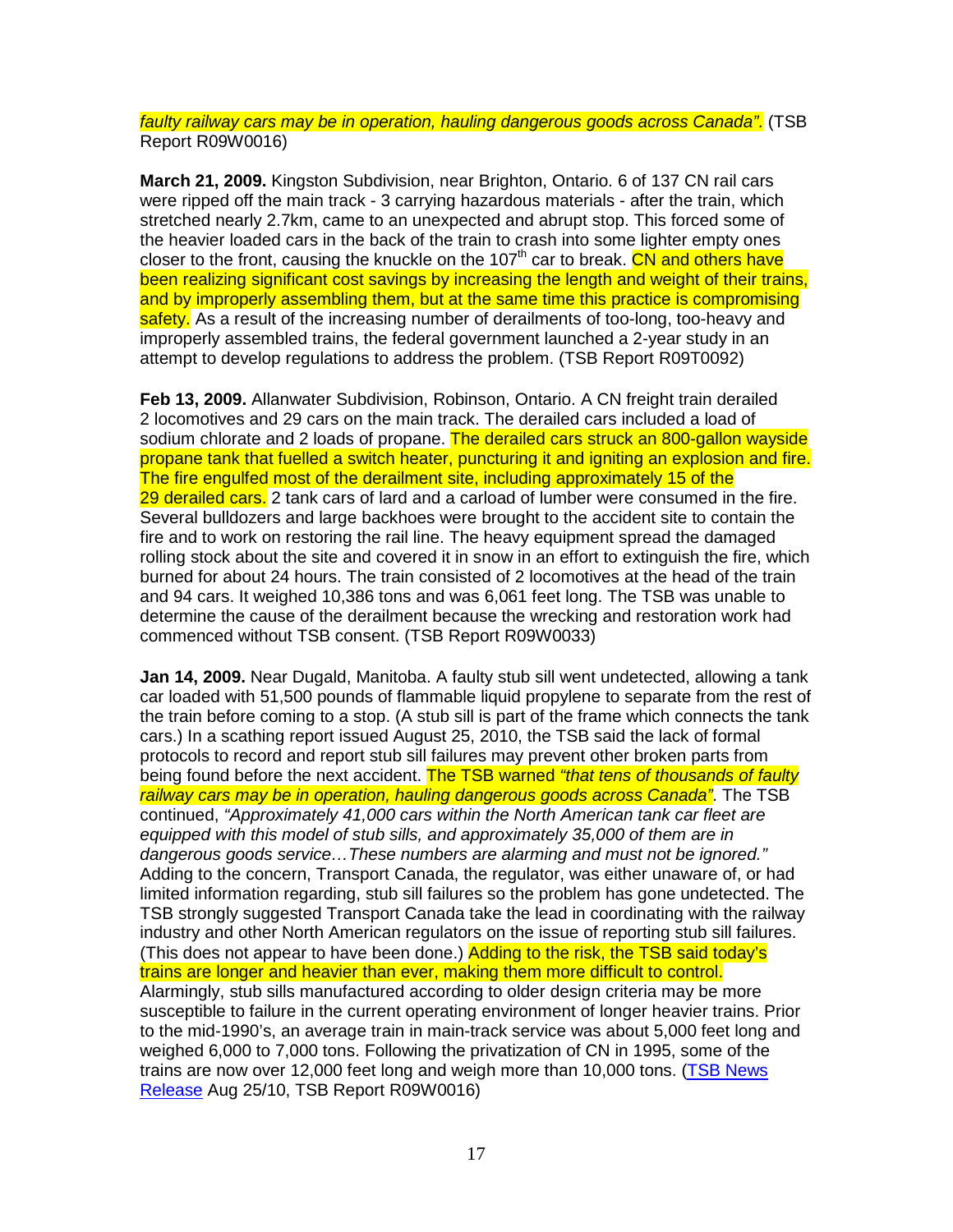**Dec 31, 2008.** Drummondville Substation, near Villeroy, Quebec. 33 CN cars derailed on the main track - 7 empty tank cars, 6 empty box cars and 20 loaded covered hopper cars. 2 main-track turnouts were damaged. A switch heater gas line was severed, causing about 2,000 gallons of propane gas to leak into the air. About 500 feet of track were destroyed. The train consisted of 3 locomotives and 115 cars (70 loaded and 45 empty), weighed 10,800 tons and was 7,000 feet long. The local fire department was advised by local residents of the accident, arrived on the scene shortly thereafter, and established a safety perimeter, evacuating about 70 residents from the area as a precaution. The TSB reported that the train derailed when the switch heel block joint failed under the weight of the train, and that a simple wrench test would have detected the loose switch bolts. (TSB Report R08Q0028)

**Dec 18, 2008.** Edson Subdivision, Peers, Alberta. A CN freight train weighing 9,444 tons and 8,244 feet long derailed 48 of its 147 cars on the main track. The derailed cars included 16 loaded hopper cars, 7 loaded centre beam bulkhead flat cars, 3 loaded box cars, 12 empty covered hopper cars, a loaded gondola, and 9 tank cars carrying residue. The first 6 derailed cars had left the track on the high side of a curve. The following 42 cars were derailed on both sides of the track. About 1,715 feet of main track were damaged. The TSB reported that, as the train was travelling through the curve, the high rail likely broke under the 21st car or one of the adjacent cars due to heavy loads and inservice forces. (TSB Report R08E0150)

**Oct 21 & 22, 2008.** Symington Yard, Winnipeg, Manitoba. 3 CN cars derailed in the yard on October 21. On October 22, a CN mechanical crew was cleaning up the derailment site. While one of the clean up crew members was monitoring a crane that was lifting a derailed car, the employee was struck by a locomotive that was in switching operation right next to the derailment work site. The employee, who suffered a broken wrist, a facial laceration and a bruised knee, was taken to the hospital. The TSB questioned why CN decided to resume normal switching operations so quickly and so close to the derailment site where clean up activities were underway. This resulted in reducing the physical space available to the clean up crew and, therefore, the level of protection. The locomotive struck the employee because the physical space required to conduct re-railing activities was insufficient. (TSB Report R08W0219)

**Oct 1, 2008.** Near Hamiota, Manitoba. 11 empty cars of a 153-car CN train derailed, causing major damage to both the rail lines and the cars. (TCRC76 Oct 2/08)

**July 3, 2008.** CN Bedford Subdivision, Halifax, Nova Scotia. A Via Rail train was moving westward exiting a loop track. At the same time a CN train was reversing eastward toward Halifax Ocean Terminals. In an area where sightlines were restricted due to the curvature of the track and a rock cut, the 2 trains collided. As a result of the collision, 2 locomotives, a baggage car and 5 coaches of the Via train were severely damaged. There was also some track damage. (TSB Report R08M0063)

**June 23, 2008.** Wabamun, Alberta. A stub sill on a tank car completely severed from the car during normal CN train operation. The car was scrapped with, unfortunately, no record of the stub sill failure which could have helped fix the problem on many other tank cars carrying dangerous goods. (A stub sill is part of the frame which connects the tank cars.) Based on this particular type of fault, the TSB warned, "that tens of thousands of faulty railway cars may be in operation, hauling dangerous goods across Canada". (TSB Report R09W0016)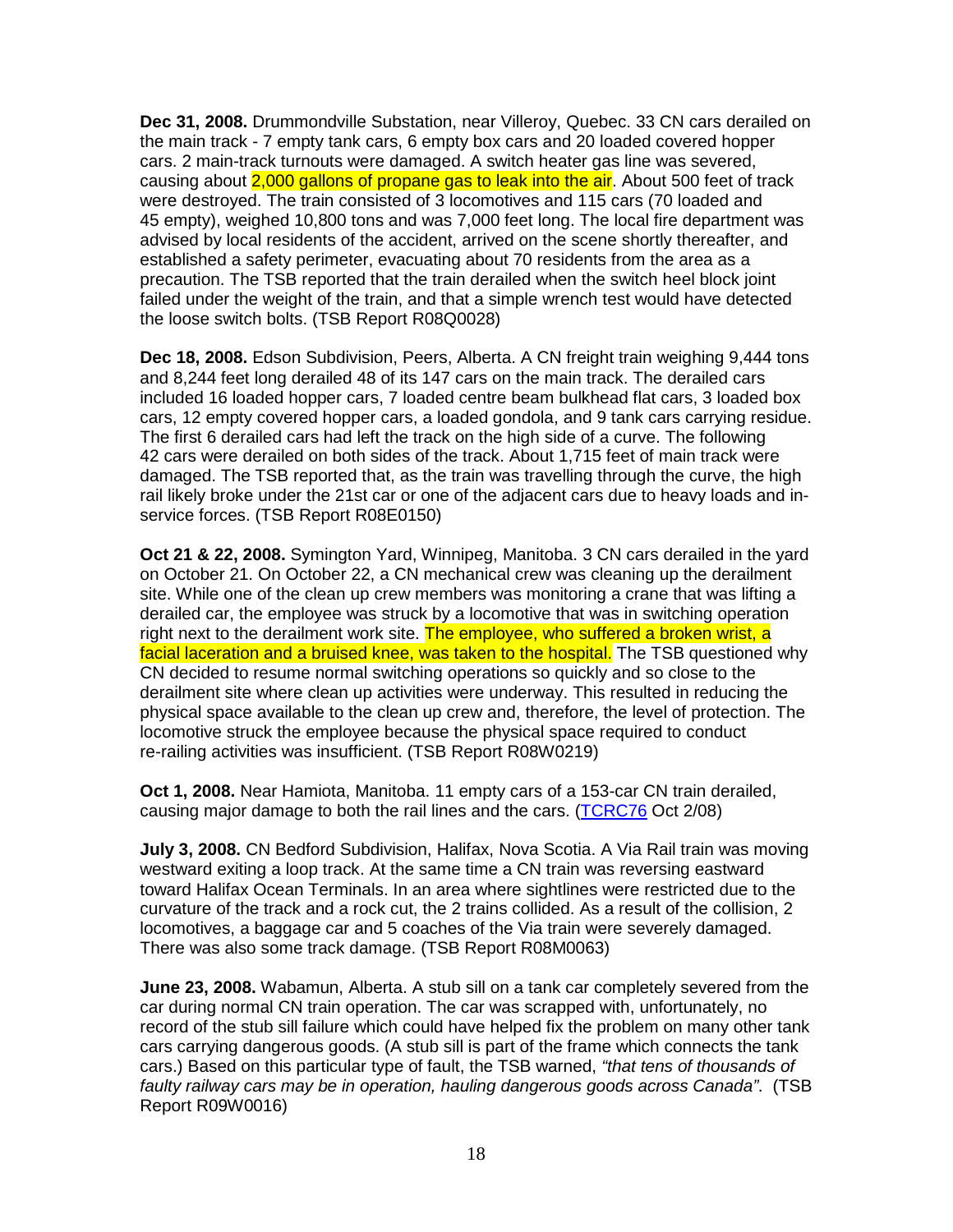**May 2008.** Standing Committee on Transport, Infrastructure & Communities released its report on Rail Safety in Canada. The report was particularly critical of CN's carrying out of safety standards and manner of reporting safety issues. The Committee wrote, *"Due* to the frequency of rail accidents in Canada in the last few years, notably in British Columbia, Alberta, Ontario and Quebec, there is a concern that the rate of accidents is on the rise. The repercussion from these accidents has been severe in terms of human fatalities and environmental damage." The Committee remained concerned about both the increase in main track derailments and the need for better rail safety generally across the country. There is a lack of accountability by both Transport Canada and the railroads with regard to rail safety. Transport Canada is not accountable enough in enforcing safety regulations, ensuring the implementation of safety procedures is more consistent across the country, conducting safety audits and making safety audit results public. Transport Canada needs more resources and needs a more hands on approach to rigorous inspection programs and to enforcing safety regulations. The railways, particularly CN, were criticized for the lack of meaningful management-employee consultations, poor crew training, poor employee fatigue management, and poor prioritizing and carrying out of safety procedures. The Committee also criticized Transport Canada and the railways for the serious delays in implementing the Safety Management Systems, developed 7 years earlier. On a scale of 1 to 5, with 5 being the optimal level, CN was at level 1 or 2, CP at 3 and Via Rail at 4 in terms of progress to properly implement the Safety Management Systems. CN employees were reluctant to report safety violations, for fear of reprisals from the company, and stated they were working within a "culture of fear". The fear of discipline for reporting safety violations was viewed by CN employees as a major deterrent to reporting such violations. The Standing Committee developed 14 recommendations to address the above-mentioned shortcomings. (Standing Committee Report May 2008, Maclean's July 7/08)

**Feb 18, 2008.** Oakville Substation, Aldershot, Ontario. 20 CN cars derailed including 5 residue tank cars - 3 containing sulphuric acid residue and 2 containing sodium hydroxide residue. There was significant structural damage to a neighbouring industrial building. The train consisted of 3 locomotives and 139 cars (79 loaded, 43 empty, and 17 residue tank cars). It weighed 11,908 tonnes and was 8,027 feet long. The TSB reported that a rail car wheel broke while the train was moving through a curve in the track. The wheel was defective and had been deteriorating for some time. The TSB said without an appropriate quality assurance process for inspecting wheels, derailments will continue. (TSB Report R08T0029)

**Oct 30, 2007.** Malport, Ontario. A CN freight train derailed while stopping to set off a block of intermodal cars. The train consisted of 4 locomotives at the head of the train and 131 cars (59 loaded and 72 empty), was 7,839 feet long and weighed 7,810 tons. 32 cars derailed and about 2,500 feet of track were destroyed or damaged. The TSB investigation determined that weakened track rolled over, initiating the derailment. The derailment actually consisted of 2 separate derailments, an initial one involving only 2 cars, and then a subsequent one that resulted in other derailed cars continuing to spread rail until the added drag finally brought the train to a stop. (TSB Report R07T0323)

**Oct 27, 2007.** Edson Subdivision, Peers, Alberta. A CN train did not stop prior to a stop signal on the main track and collided with a second CN train that was entering the siding. As a result of the collision, the locomotives and 22 cars of the train that could not stop derailed; 10 other cars were damaged but did not derail. 5 cars on the train that was hit derailed and 4 other cars were damaged but did not derail. The TSB reported that the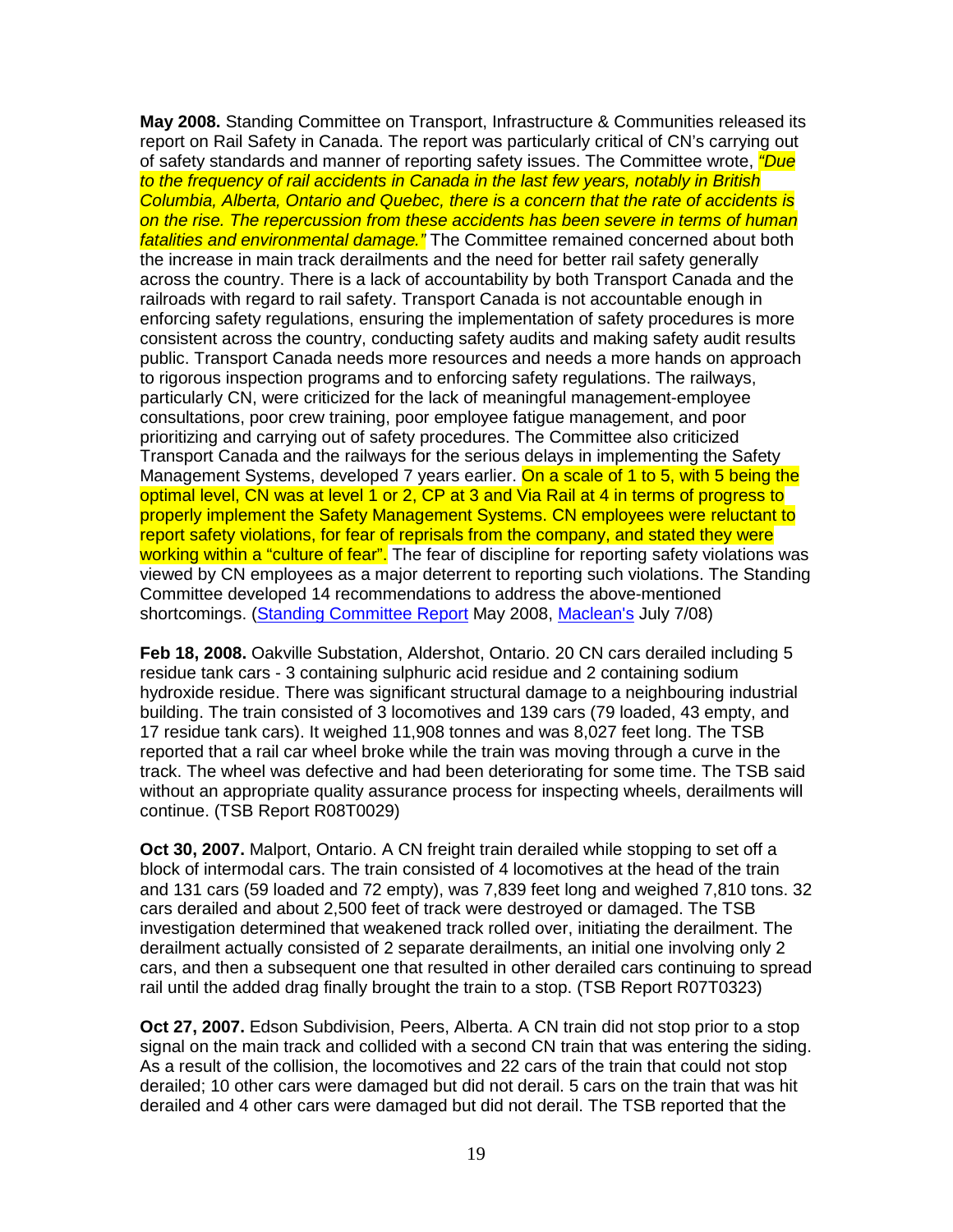locomotive engineer in the train that failed to heed the stop signal was fatigued. The report said despite previously-acquired knowledge on employee fatigue, the countermeasures that CN had in place were ineffective. In view of the severity of the accident and the availability of other crews at that location, consideration should have been given to relieving the crew from the train that missed the stop signal. (TSB Report R07E0129)

**Sept 17, 2007.** Halton Subdivision, MacMillan Yard, Toronto, Ontario. A CN train remotely controlled by Beltpack and consisting of 67 loaded cars and 30 empties sidecollided with the tail end of a second CN train. 2 locomotives and 2 cars from the remotely controlled train derailed. 6 cars on the other train derailed and/or sustained damage, including 2 special dangerous goods tank cars containing chlorine gas. Both of these cars were severely damaged. About 3,785 litres of diesel fuel spilled from the derailed locomotives and seeped into the ground. About 3,000 litres of diesel fuel were reported to have been recovered and 4 tons of contaminated soil was removed. The extent of environmental damage was not disclosed. The remotely controlled train weighed 9,054 tons and was 5,914 feet long. The TSB reported that the new conductor operating the train by Beltpack remote control had inadequate training and experience for switching long, heavy trains by remote control. The TSB also indicated that the train was actually too long and too heavy to be operated by remote control at all. (TSB Report R07T0270)

**Sept 17, 2007.** 48km east of Terrace, British Columbia. 29 of 99 grain cars derailed on CN's northern B.C. main line. (Business Edge May 10/07)

**Aug 4, 2007.** Chetwynd Subdivision, CN Yard, Prince George, British Columbia. During a switching operation in the yard located on the banks of the Fraser River, a CN train remote controlled by a Beltpack and pulling 53 loaded cars struck a second CN train which was entering the yard. The remote controlled train struck a car loaded with gasoline, derailing it as well as the adjacent car also loaded with gasoline. 2 locomotives, a yard slug unit (a car that provides traction and braking effort to a locomotive) and a centre beam flatcar loaded with lumber in the remote controlled train derailed. A massive fire broke out, burning and destroying the 2 tank cars loaded with gasoline, the centre beam flatcar, as well as the 2 locomotives and slug unit of the remote controlled train. About 172,600 litres of fuel (1,600 litres of diesel and 171,000 litres of gasoline) were spilled, some of which was consumed by the fire. Water bombers were called in to help fight the fire. Health officials issued a voluntary evacuation order for nearby residents. An undisclosed amount of gasoline also spilled into the nearby Fraser River as slicks were seen swirling downstream. The extent of environmental damage was not disclosed. The TSB investigation reported that the CN staff operating the train by remote control Beltpack were inadequately trained and had no experience switching long, heavy trains by remote control. (CBC News Aug 4/07, TSB Report R07V0213)

**April 28, 2007.** Kingston Subdivision, Cobourg, Ontario. A CN freight train derailed a Herzog track maintenance machine and 21 empty multi-level cars on the main track. During the derailment, the fuel tank on the Herzog maintenance unit was punctured, spilling about 9,084 litres of diesel fuel. The fuel ignited, setting fire to the Herzog unit and about 1,000 feet of track structure, including the Burnham Street level crossing. The local fire department responded and extinguished the fire. The train consisted of 3 locomotives at the head of the train and a mix of 84 empty and loaded cars. It was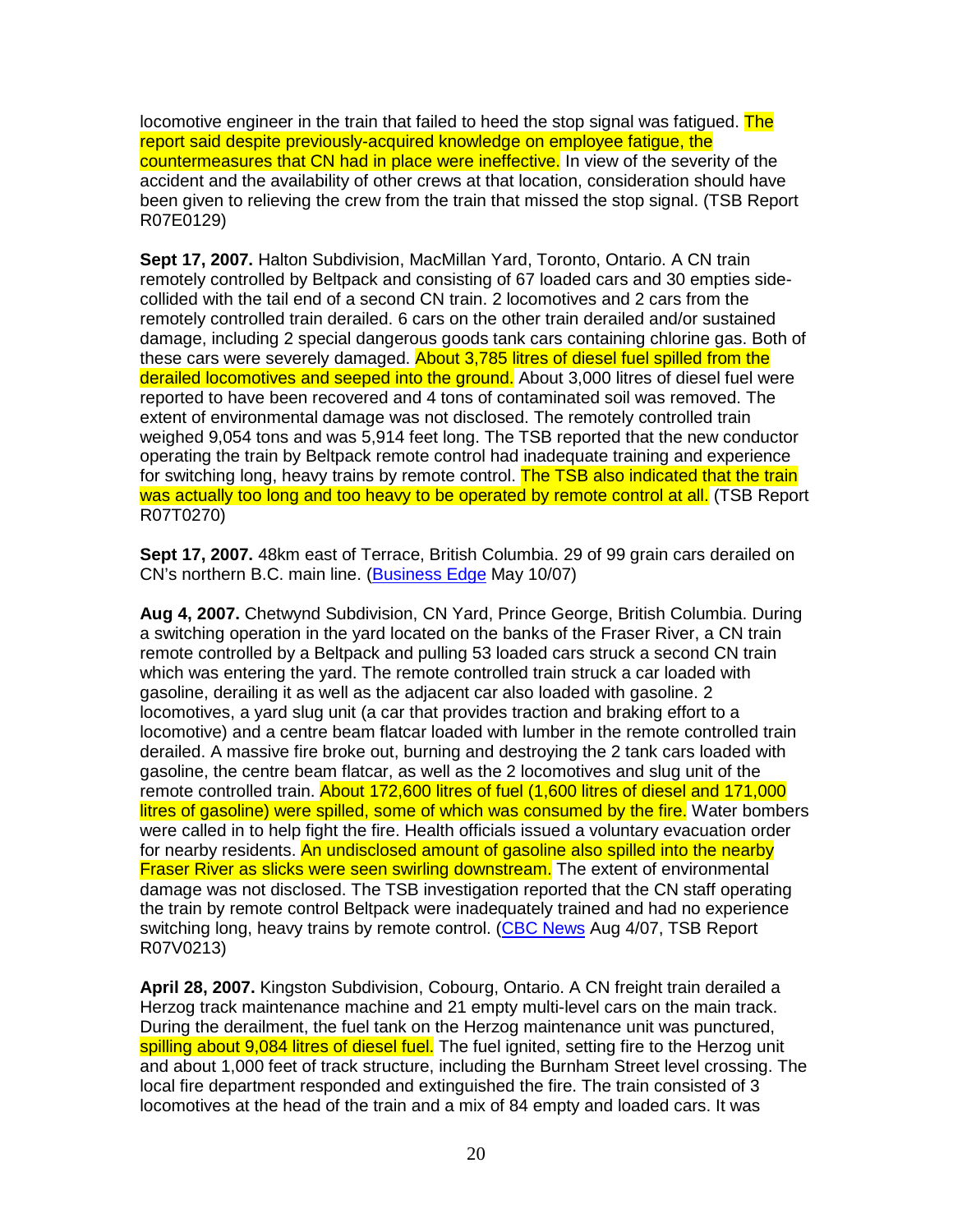9,602 feet long and weighed 9,000 tons. The TSB investigation determined that the marshalling of the train, with placement of a car equipped with non-standard couplers at the head-end of a train with significant trailing tonnage, was a contributing factor to the accident. A quote from the TSB report read, <sup>"</sup>CN's train design planning system does not take weight distribution within the train into consideration when the train service plan is produced. In comparison, other Canadian railway companies require that freight trains be made up…with the loads marshalled closest to the locomotives to reduce the probability of undesirable track/train dynamics occurrences." The TSB also wrote, "Despite a recent derailment under similar circumstances where Canadian National investigators were made aware of the unique coupler design of the Herzog machine, the machine was allowed to be marshalled in trains without additional restrictions." (TSB Report R07T0110)

**March 29, 2007.** North of Huntington, Quebec. A CN freight train derailed 8 cars on the main track. 4 of the derailed cars were tank cars loaded with sulphuric acid (a dangerous good), 2 cars were loaded with wood products and 2 cars were loaded with paper. 6 of the cars, including 3 of the tank cars loaded with sulphuric acid, flipped over on their sides down an embankment. The train consisted of 2 locomotives and 80 cars (78 loaded and 2 empty). It was 4,771 feet long and weighed 10,382 tons. About 1,200 feet of track were damaged. In some places the track had buckled and was forced laterally up to 2 feet. The TSB reported the rail anchoring condition was poor and may have contributed to the derailment. (TSB Report R07D0030)

**March 12, 2007.** Queen's switch, Kingston, Ontario. CN freight train derailed 32 cars. (Colin Churcher's Railway Pages)

**March 7, 2007.** Chicago, Illinois. The crew of a CN train left 2 locomotives, which had only air brakes applied, on a grade at CN's Lumber Street interchange. The 2 uncontrolled and unmanned locomotives rolled about 1,789 feet along CN's track and onto Amtrack's track where they collided with the lead locomotive of a standing Northern Illinois Regional Commuter Railroad (Metra) train. About 55 passengers were aboard the eighth Metra passenger car at the time of the collision. The other 7 passenger cars were empty. 7 passengers and the Metra engineer and assistant conductor were transported to area hospitals with minor injuries. The total property damage was estimated to be \$75,766. The NTSB determined the probable cause of the collision was the failure of the CN engineer and conductor to properly secure the CN locomotives before leaving them unattended. (NTSB Report RAB-07-04)

**March 3, 2007.** Napadogan Subdivision, Juniper, New Brunswick. A CN freight train derailed 18 cars, including 3 dangerous goods tank cars (liquefied petroleum gas residue) on the main track. The derailed equipment consisted of 12 empty covered hopper cars, 2 tank cars that contained non-dangerous goods residue, and 3 tank cars which contained liquefied petroleum gas residue. They had detached from the train and piled up on either side of the main track. 10 of the cars were destroyed. The 3 liquefied petroleum gas tank cars experienced some jacket damage. Rail car wheel sets were strewn about the derailment site. There were more than 50 broken rails in the 14 miles between Juniper and the accident site. Damaged infrastructure included 2 switches, a hot box detector and its associated bungalow, a private crossing for a logging road, as well as 14 miles of track. The train consisted of 3 locomotives and 100 cars (42 loaded, 49 empty, and 9 with residues), weighed 7,600 tons, and was 6,850 feet long. The TSB reported the train derailed following the fracture of a wheel caused by the improper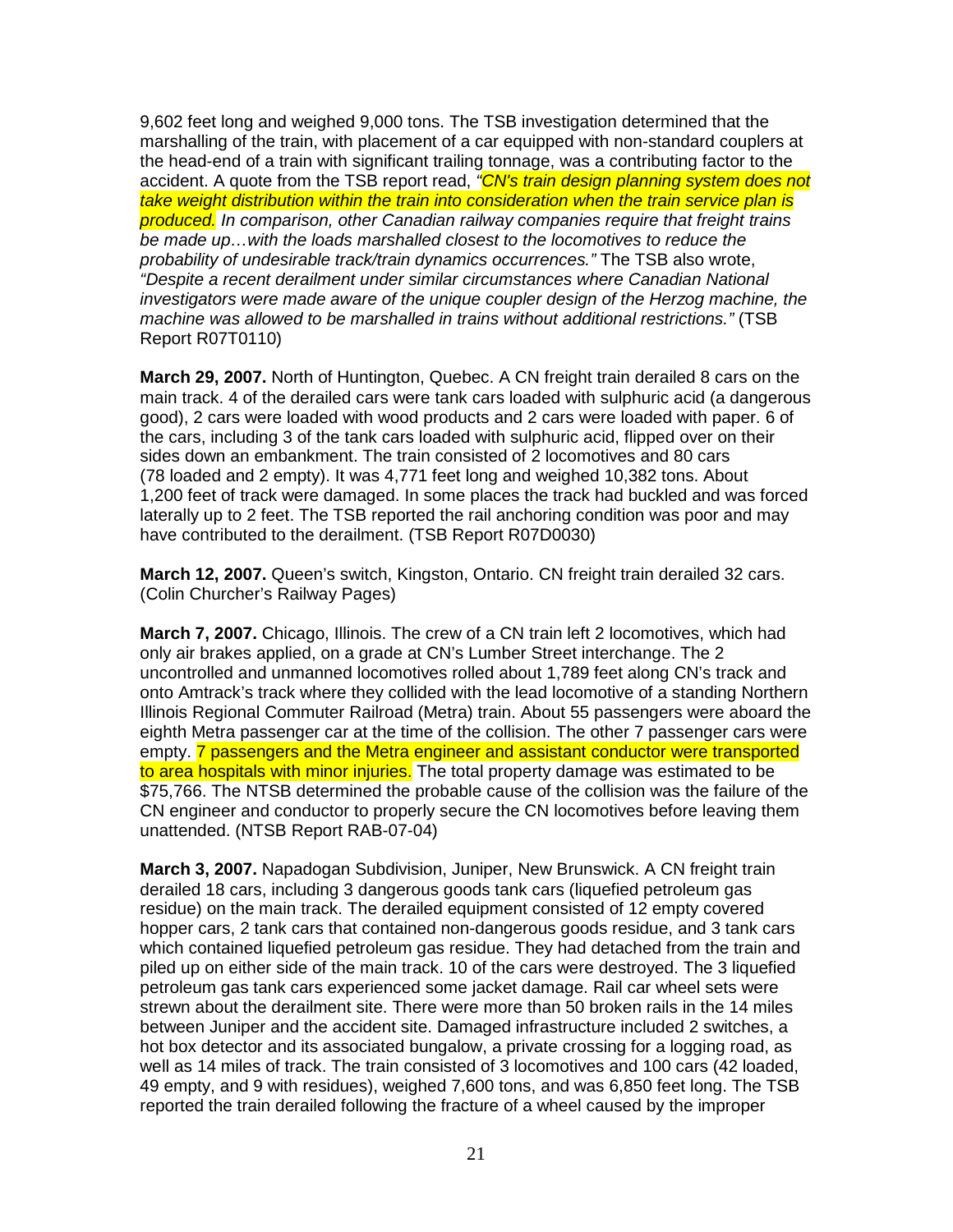functioning of the car's air brakes due to a stuck slide valve on the service portion. (TSB Report R07M0017)

**Feb 13, 2007.** Sprague Subdivision, Symington Yard, Winnipeg, Manitoba. A CN train remote controlled by a Beltpack was accidentally made to travel westward during a switching operation when the operator meant to send the train eastward. The remote controlled train sideswiped a second CN train that was outbound. 4 empty covered hopper cars from the remote controlled train derailed. A total of 9 cars were damaged. The first 2 derailed cars were on their side, the third car came to rest at a 45° angle and the fourth derailed car remained upright. On the outbound train, 3 covered hopper cars loaded with grain and 1 empty covered hopper car were damaged. As well, a stationary empty auto rack car, which was stored on an adjacent track, was damaged. The TSB warned that greater care was required by CN operators who control trains in rail yards with remote controls. In this particular case, the operator was sitting in a motor vehicle that was travelling away from the train which made it very difficult to visually monitor the train he was operating by remote control. (TSB Report R07W0042).

**Feb 12, 2007.** Drummondville Subdivision, near Drummondville, Quebec. 8 of 105 cars in a CN freight train derailed when a knuckle on the  $75<sup>th</sup>$  car broke. 1 of the derailed cars was a tank car with aviation fuel residue. About 850 feet of track were damaged. The train was pulled by 5 locomotives all located at the front end of the train, was 7,006 feet long and weighed 10,815 tons. The TSB investigation determined that the improperly assembled train (empty cars ahead of loaded cars) contributed to the derailment. CN and others have been realizing significant cost savings by increasing the length and weight of their trains, and by improperly assembling them, but at the same time this practice is compromising safety. (TSB Report R07D0009)

**Jan 7, 2007.** Montmagny Subdivision, Montmagny, Quebec. A CN freight train derailed 24 cars (19 loaded and 5 empty) on the main track. 4 of the derailed tank cars contained sulphuric acid, a dangerous good. 1 of these cars was damaged which created a risk because it was located on a bridge over a river. The rest of the derailed cars included: 3 tank cars loaded with non-dangerous liquids, 4 centre beam flat cars, 2 automobile carriers, and 11 covered hopper cars. These cars were derailed in an accordion pattern across the main track, the station platform, and into the street behind the station. A workshop trailer owned by CN was destroyed, and the Via Rail station building and 2 inhabited houses were damaged. About 600 feet of track, a main-track turnout, numerous switch parts, the deck and the west span of the bridge over the Rivière du Sud were also damaged. The train consisted of 3 locomotives and 122 cars (72 loaded and 50 empty), weighed 10,587 tons and was 8,384 feet long. The TSB reported that the train derailed when a switch point rail broke under the train. The TSB also suggested that, considering all the derailments in Canada, perhaps there is a need for tracks to be maintained at a level higher than that required by the Railway Track Safety Rules. (TSB Report R07Q0001)

**Nov 11, 2006.** Kingston Subdivision, Moira, Ontario. A spike puller operator on contract to CN was fatally injured while attempting to perform repairs to his Nordco Grabber Model A Spike Puller. The accident occurred when the right side joystick controller of the spike puller was inadvertently activated, causing the right-hand roller frame assembly to drop rapidly onto the machine operator underneath the machine. (TSB Report R06T0281)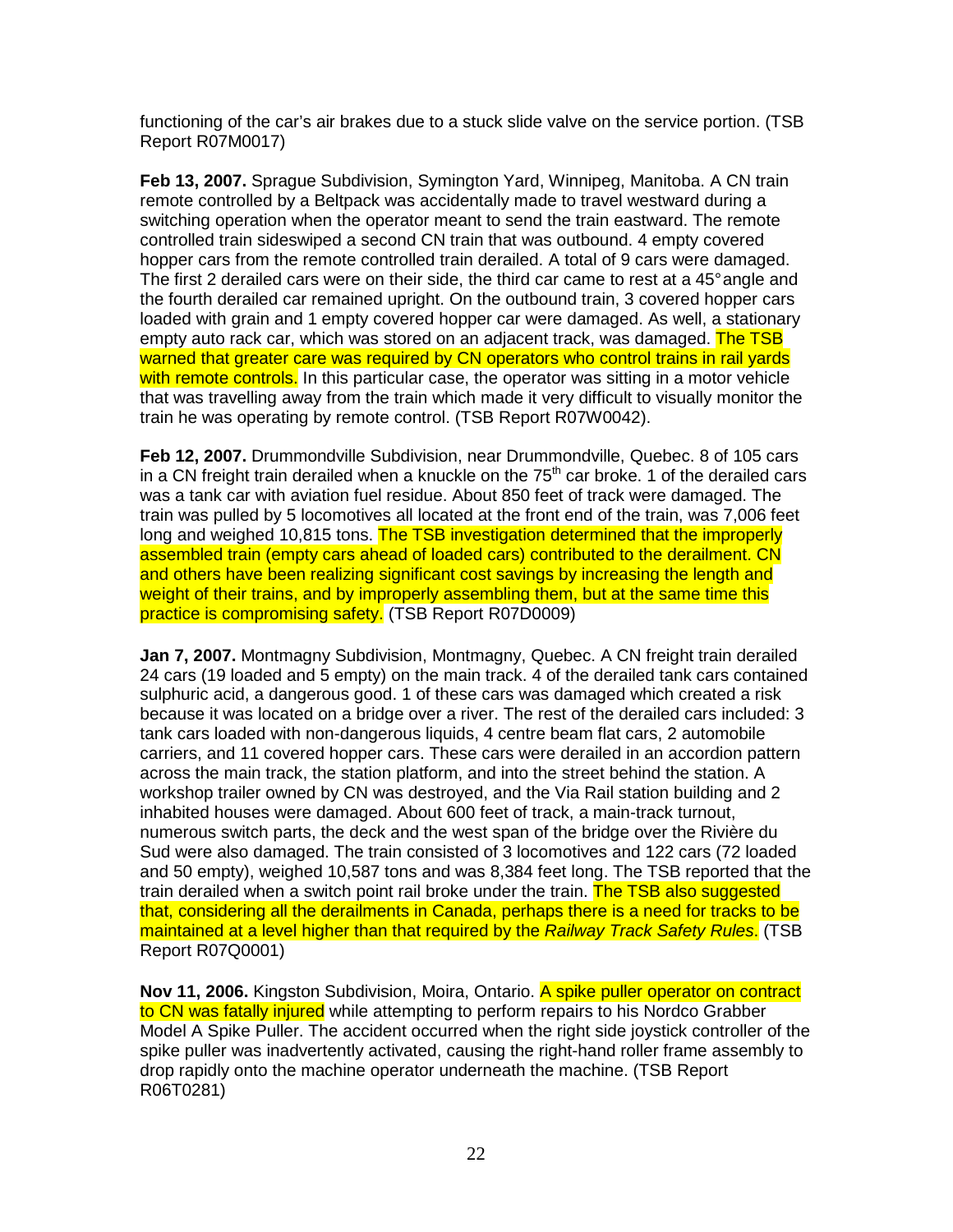**Aug 27, 2006.** Lac-Saint-Jean Subdivision, Chambord, Quebec. A CN freight train derailed 12 cars, 5 loaded and 7 empty, on the main track. The derailed equipment consisted of 4 gondola cars loaded with wood chips, 1 tank car loaded with a flammable liquid, 4 empty box cars, and 3 empty gondola cars. About 1,400 feet of track were damaged. The train consisted of 2 locomotives and 93 cars (20 loaded, 73 empty), weighed 4,980 tons and was 6,140 feet long. The TSB reported that the derailment was caused by wheel lift on a loaded wood chip car negotiating a curve in the track. As the car ran derailed, it damaged the track, leading to the derailment of 11 other cars. The TSB also reported on asymmetrical loading of car contents as a contributing factor. (TSB Report R06Q0096)

**July 14, 2006.** Oakville Subdivision, Mimico, Ontario. A CN freight train derailed 7 cars on the main track as it was passing over a switch. Derailed equipment fouled the 3 main tracks. The train derailed at a track buckle in an area of track that had undergone recent upgrades in the form of a new turnout installation and track resurfacing. In addition to the buckled track and damaged turnout, about 650 feet of the 3 main-line tracks were damaged during the derailment. The TSB attributed the derailment to track buckling caused by inadequate rail anchoring. (TSB Report R06T0153)

**June 29, 2006.** Lillooet Subdivision, near Lillooet, British Columbia. A CN freight train consisting of 1 locomotive and 1 car loaded with lumber derailed after losing control while descending a steep grade near Lillooet. When the crew realized the train was in a runaway situation, the conductor decoupled the loaded lumber car from the locomotive, climbed onto the car and began to make his way over the lumber to apply the hand brake located on the other end of the car. With the connection between the locomotive and the car severed, the 2 began to separate. Having separated from the locomotive by about 200 feet, the car derailed to the outside of a curve. The conductor was thrown from the derailing car and was killed. The lumber car came to rest about 1,000 feet below the rail right-of-way. The locomotive continued to accelerate. At a curve in the track, the locomotive derailed and slid about 800 feet down the mountain. The trainman was thrown from the locomotive and sustained fatal injuries. The locomotive engineer was thrown off and sustained serious injuries. The locomotive came to rest about 800 feet below the rail right-of-way. The TSB report contained many criticisms of CN and many recommendations to improve the safety of train travel in steep mountainous terrain. Brake shoe friction fade on the lumber car may well have contributed to the derailment. The TSB expressed concern that Transport Canada and CN had not followed the lead by the Association of American Railroads in improving brake shoe design for heavier cars, and that heavier cars in Canada will continue to be operated using brake shoes designed to an older specification. CN employees had also previously raised concerns about the use of non-Dynamic Brake-equipped locomotives in steep mountainous territory such as Lillooet, but these concerns were not relayed to CN management. The TSB criticized CN for the failure of its safety management system to identify and mitigate risks in steep mountainous terrain and recommended that Transport Canada require CN to do so. Many local residents and ex-B.C. Rail employees criticized CN for not becoming better prepared for the added risks of rail travel in mountainous terrain when they bought B.C. Rail in 2004. (TSB Report R06V0136, several other sources)

**June 4, 2006.** Joliette Subdivision, Charette, Quebec. A CN freight train derailed 14 cars (10 loaded and 4 empty) on the main track, including 7 cars loaded with dangerous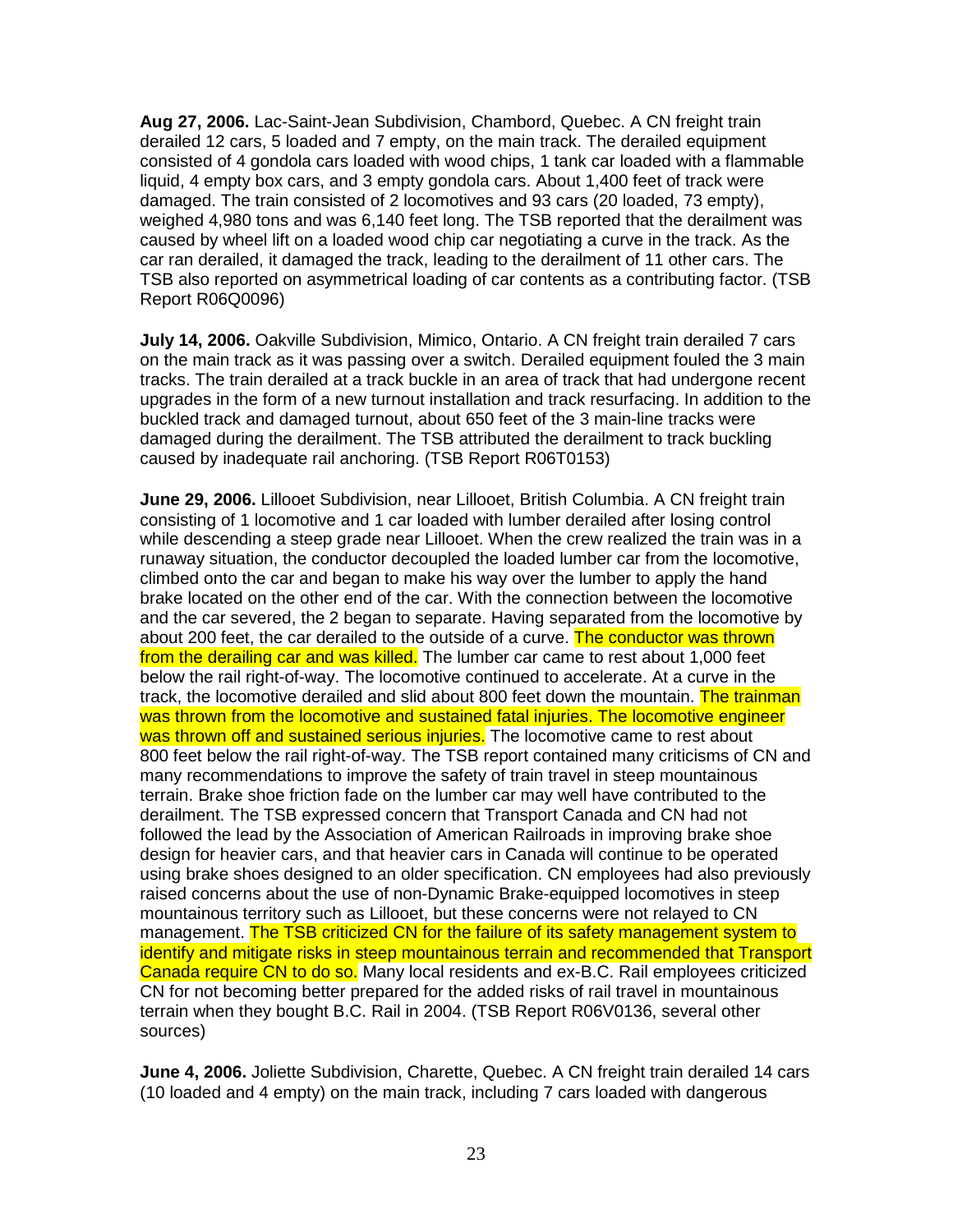goods, while exiting a bridge. The dangerous goods cars included 2 cars loaded with gasoline, 3 cars loaded with fuel oil and 2 cars loaded with sulphuric acid. About 233,000 litres of hydrocarbons spilled from 3 tank cars and about 160,000 litres flowed down the river valley and into the Rivière du Loup right next to the derailment. Local fire and police departments; Environment Canada; the Canadian Forest Service; and Quebec Sustainable Development, Environment and Parks responded to the accident. Containment barriers were constructed in an attempt to slow the flow of the remaining hydrocarbons into the river. Skimmers and booms were installed on the Rivière du Loup in an attempt to collect hydrocarbons near the derailment site and downstream near the St. Lawrence River. Because the first responders arrived after most of the hydrocarbons had entered into the Rivière du Loup, only about 73,000 of the 233,000 litres of hydrocarbons were recovered. Spilled liquids continued being collected through the following winter months. The spill negatively impacted the bird and fish life along the Rivière du Loup. The train consisted of 3 locomotives and 142 cars; it was 6,760 feet long and weighed 12,290 tons. The TSB reported that rotting and otherwise deteriorating track ties and a lack of rail anchors were major contributors to the derailment and spill. (TSB Report R06Q0054)

**May 21, 2006.** Kamloops Yard, Kamloops, British Columbia. A CN train involved in a switching operation in the yard collided with an unoccupied Rocky Mountaineer Vacations (RMV) passenger train moving into the yard. 4 passenger cars derailed and the CN locomotive was heavily damaged. The CN train was 2,600 feet long, weighed 3,952 tons and consisted of 2 locomotives pulling 28 loaded and 13 empty cars. The TSB reported that the speed of the CN train and distance to the RMV train, along with the weight and lack of braking power on the trailing cars, resulted in the CN train being unable to stop before colliding with the RMV train. Although the CN train did not exceed 15 mph, the movement was unable to stop within one-half the range of vision of equipment as required by Canadian Rail Operating Rule 105. Communications between the rail traffic coordinator and train crews and between the 2 crews involved were inadequate to assist the crews in identifying each other's whereabouts. (TSB Report R06V0111)

**May 15, 2006.** Lac-Saint-Jean Subdivision, near Lac Bouchette, Quebec. A CN freight train derailed 18 cars (16 loaded, 2 empty) at a curve on the main track. The train consisted of 3 locomotives and 75 cars (72 loaded, 3 empty), weighed 8,780 tons and was 4,750 feet long. The TSB reported that the design and loading of the first 3 derailed cars contributed to the derailment and speculated that there must have been a warp in the track. (TSB Report R06Q0046)

**Aug 5, 2005.** Squamish Subdivision, north of Squamish, British Columbia. 9 CN Rail cars (1 loaded and 8 empty) flipped off the tracks, **spilling 40,000 litres of toxic caustic** soda (sodium hydroxide) into the Cheakamus River. The chemical compound stripped the river of oxygen and had a devastating impact on the river's fish population. All freeswimming fish occupying the river at the time of the spill were killed. More than 500,000 adult and young salmon, steelhead, trout and other fish species were killed. Fish died of suffocation from skin burns and gill haemorrhaging. British Columbia Environment staff said the spill decimated the river's fish population. Angling closures were issued on the Cheakamus and MamQuam rivers and a portion of the Squamish River in an attempt to help fish populations repopulate the sections impacted by the spill. Birds and mammals that relied on Cheakamus River salmon for food were also negatively impacted by the toxic spill. CN was assessed about \$200,000 for river clean up costs and was charged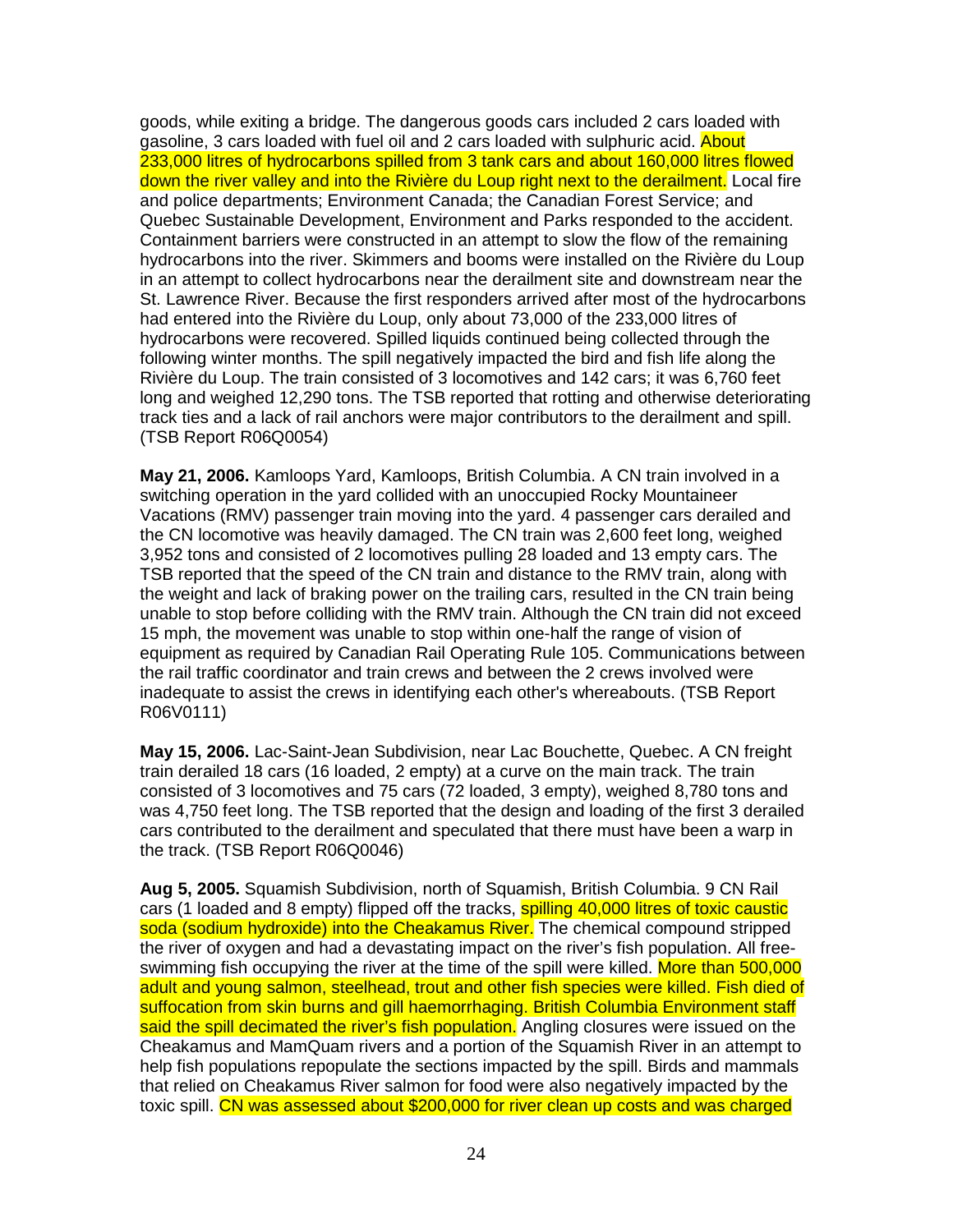twice under the federal Fisheries Act and 3 times under the B.C. Environmental Management Act, which resulted in fines. The train consisted of 5 locomotives at the head of the train, 144 cars (3 loaded and 141 empty), and 2 locomotives behind the 101<sup>st</sup> car. It was 9,340 feet long and weighed 5,002 tons. The TSB blamed the derailment on human error, poor supervision, use of a too-long train and an improperly assembled train. (TSB Report R05V0141, Canada.com Aug 4/07, several other sources)

**Aug 3, 2005.** Edson Subdivision, Wabamun Lake, west of Edmonton, Alberta. 43 CN cars derailed along the shoreline of Wabamun Lake, spilling 1.3 million litres of heavy bunker C fuel oil that quickly spread across the lake. 100 Wabamun Lake residents blockaded the CN tracks for 5 hours to protest insufficient action by CN to contain or clean up the spill. Oil-slicked birds and other wildlife plus the oil-soaked lake shoreline became instant national news. 4 days later, CN revealed that 700,000 litres of Imperial Pole Treating Oil had also spilled into the lake. This hazardous chemical contained naphthalene and other polycyclic aromatic hydrocarbons that are highly toxic and linked to cancer. People who lived nearby were forced to evacuate their homes and cottages. Hundreds of oil-soaked birds died. Wabamun Lake is a popular angling lake, and fish were negatively impacted. CN spent an estimated \$28 million attempting to clean up the mess, with remaining costs covered by insurance. CN was forced into a compensation program for those whose properties were damaged. In May 2009, CN pleaded guilty to 3 charges, one under Alberta's Environmental Protection and Enhancement Act for failing to take all reasonable measures to contain and remedy the spill, one under the federal Fisheries Act, and a third under the federal Migratory Birds Convention Act. Fines issued by the court totaled \$1.4 million, which many Albertans did not think was sufficient, considering the magnitude of environmental damages, and considering it appeared that CN was more concerned about opening their track again than in containing and cleaning up the spilled dangerous goods. The train consisted of 3 locomotives, 117 loaded cars, 13 residue cars, and 10 empty cars. It was 8,547 feet long and weighed 15,562 tons. The TSB reported that a defective rail caused the train to fall off the tracks. (Wikipedia, TSB Report R05E0059, several other sources)

**July 31, 2005.** Val-d'Or Subdivision, Val-d'Or, Quebec. A CN freight train derailed 9 cars on the main track. 7 of the derailed cars were bulkhead flat cars loaded with logs, and 2 were gondola cars loaded with copper concentrate. 7 of the derailed cars flipped over on their sides and all 9 derailed cars were damaged. 1 wye track was destroyed, and 450 feet of main and wye track were damaged. The train was powered by 2 locomotives, and was hauling 26 loaded cars, 10 empty cars and 19 residue cars. It was 2,940 feet in length and weighed 3,800 tons. The TSB reported the accident occurred when a 25 year-old roller bearing on one of the bulkhead flat cars that derailed overheated and seized. (TSB Report R05Q0033)

**July 13, 2005.** Three Hills Subdivision, Sarcee Yard, Calgary, Alberta. A CN freight train derailed 2 cars in the yard, which fouled a switch and resulted in the following loaded tank car being hit by 2 locomotives of another train that was operated by Beltpack remote control. The collision punctured the tank car, spilling about 106,800 litres of aviation fuel onto the ground. Diesel fuel also spilled from one of the remote controlled locomotives' punctured fuel tanks. The extent of environmental damage was not disclosed. The 2 remote controlled locomotives also derailed. There was extensive damage to the 2 derailed locomotives, the 2 derailed cars, and another empty gondola car. Crossover switches, connecting track and about 300 feet of the yard lead track were destroyed. Calgary police and fire services controlled the site and protected against a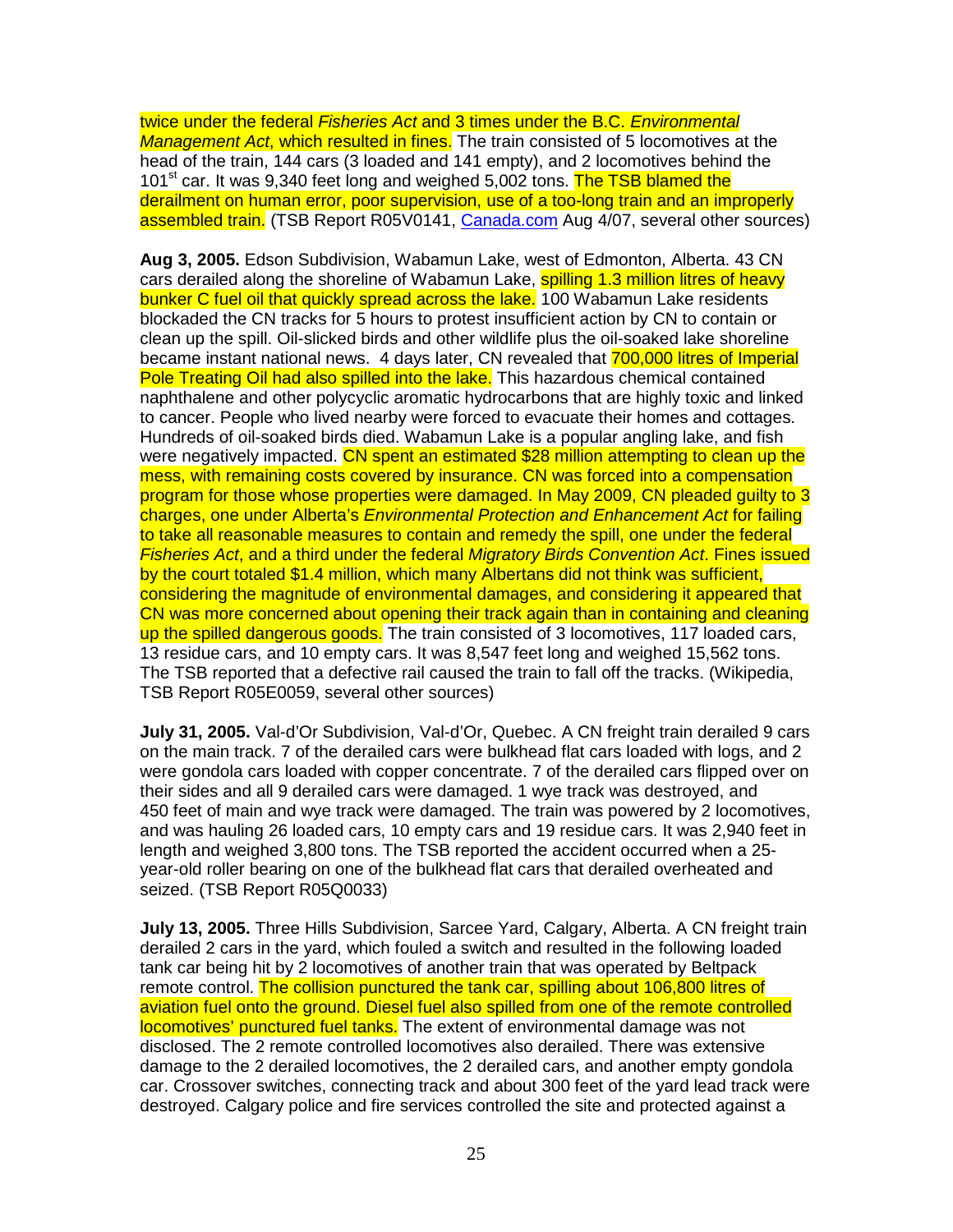potential fire hazard. 4 nearby businesses were evacuated as a precaution. The TSB reported that an improperly assembled train with empty cars ahead of loaded cars contributed to the derailment. Because CN did not investigate nor report to the TSB a prior, similar derailment at the same location, an opportunity was lost to review and identify safety deficiencies. (TSB Report R05C0116)

**July 10, 2005.** CN Yazoo Subdivision, Anding, Mississippi. 2 CN freight trains collided head on. The collision resulted in the derailment of 6 locomotives and 17 cars. About 15,000 gallons of diesel fuel were spilled from the locomotives and resulted in a fire that burned for about 15 hours. 2 crew members were on each train; all 4 were killed. As a precaution, about 100 Anding residents were evacuated. 7 residue tank cars containing hazardous materials were among the cars that derailed. 5 of those cars contained propylene residue, 1 contained isopropylamine residue, and 1 contained carbamate pesticide residue. 1 or more of the propylene tank cars vented due to pressure buildup from the extreme heat of the diesel fuel fire. CN provided the following cost estimates: \$9.6 million for equipment (locomotives and cars); \$65,000 for track and signals; \$316,800 for lading and environmental cleanup; and \$300,000 for wreck clearing. Property damage associated with the accident totaled \$9,665,000. Clearing and environmental cleanup costs totaled \$616,800. The extent of environmental damage was not disclosed. The NTSB determined that the probable cause of the collision was the failure of the northbound train to stop at a red signal, possibly due to crew fatigue. Contributing to the accident was the absence of a positive train control system that would have stopped the northbound train before it exceeded its authorized limits. Also contributing to the accident was the lack of an alerter on the lead locomotive that may have prompted the crew to be more attentive to their operation of the train. (NTSB Report RAR-07-01)

**July 4, 2005.** Kingston Subdivision, Prescott, Ontario. A CN freight train derailed all 51 of its cars on the main track. All of the cars toppled over on their sides. All of the cars contained hydrocarbon residue. 2 cars spilled gasoline and released nitrogen vapours. All of the cars were damaged and about 2,000 feet of main track were destroyed. The train consisted of 2 locomotives and 51 cars; the first 17 cars contained fuel oil residue and the trailing 34 cars contained gasoline residue. The train was 3,180 feet long and weighed 2,240 tons. The TSB reported the derailment was caused when a track moved out of alignment. Another contributing factor was a buckled track resulting from laying the track in cold weather. (TSB Report R05H0013)

**April 6 2005.** Scotford Rail Yard, Fort Saskatchewan, Alberta. An undisclosed amount of hydrogen peroxide spilled out of an overturned car when 8 CN tank cars of a 98-car train derailed. Other CN derailments in the same rail yard include one August 18, 2010 and another one November 21, 2010. (Fort Saskatchewan Record April 8/05)

**Feb 23, 2005.** Drummondville Subdivision, near Saint-Cyrille, Quebec. A CN freight train derailed 29 cars on the main track. 28 cars were destroyed and 1 car was damaged. 1 tank car carrying propane caught fire and exploded, causing major damage to a mill adjacent to the railway right-of-way. Other tank cars carrying dangerous goods including chlorine also derailed. Because of the fire and dangerous goods in the other tank cars, the area within a 1-kilometre radius of the accident site was sealed off and about 20 people were evacuated. About 600 feet of track were destroyed and about 4,000 feet of track were damaged. The train was 5,935 feet long, weighed 6,898 tons and consisted of 2 locomotives, 44 loaded cars and 45 empty cars, including tank cars containing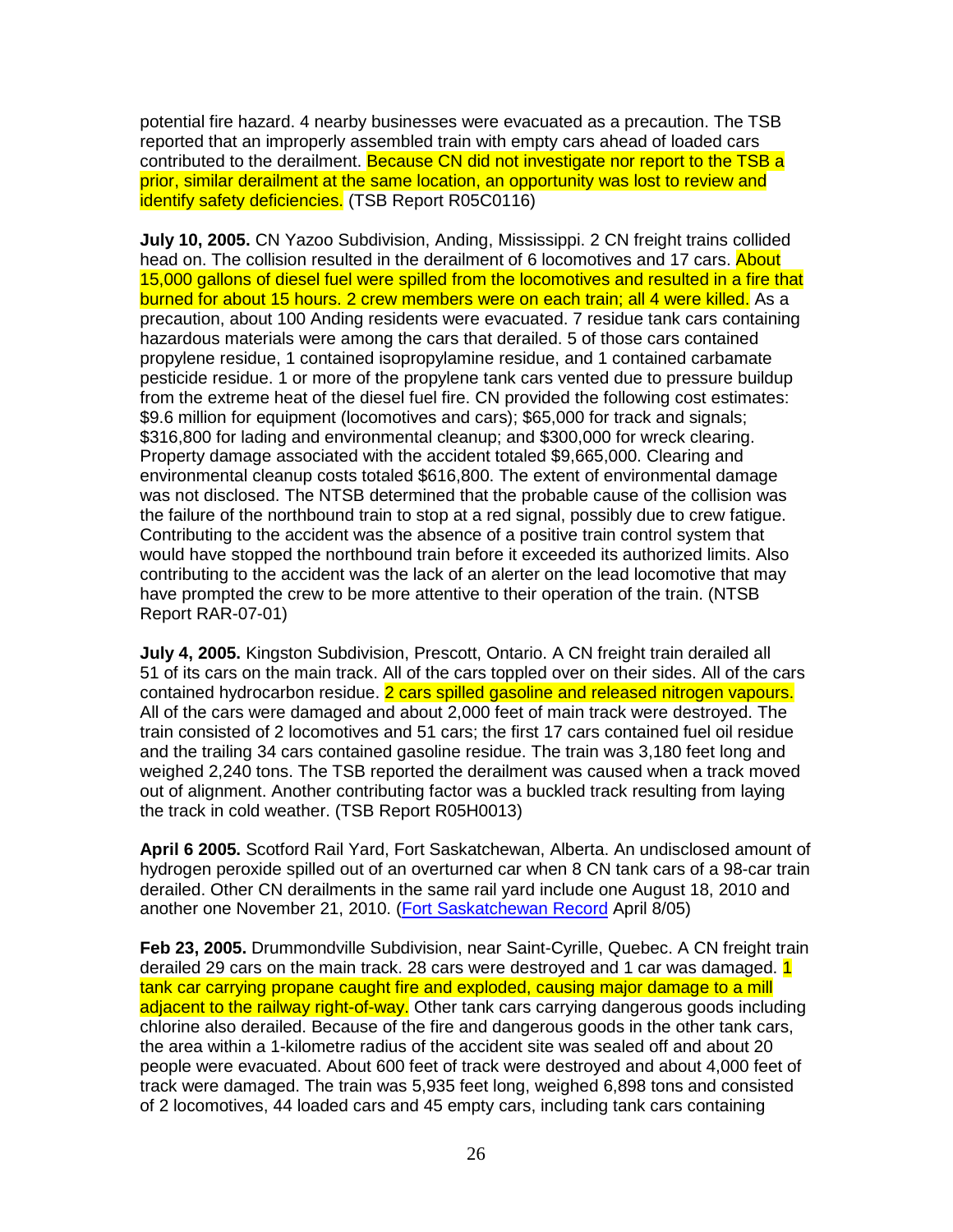chlorine, propane and other flammable liquids. The TSB reported the derailment was caused by a defective rail car wheel that failed, and pointed out that CN does not have a wheel impact load detector (WILD) between Halifax and Quebec, increasing the risk of wheel failure in eastern Canada. (TSB Report R05Q0010)

**Jan 12, 2005.** Letellier Subdivision, Winnipeg, Manitoba. A CN freight train derailed 10 cars including a tank car containing liquefied petroleum gas and a tank car loaded with liquid calcium chloride that overturned and spilled an undisclosed amount of its contents. The extent of environmental damage was not disclosed. 2 derailed loaded hopper cars blocked a public crossing. About 400 feet of track were damaged. The train comprised 1 locomotive, 30 loaded cars, 11 empty cars and 1 residue tank car. It weighed 4,297 tons and was 2,598 feet long. Several homes and businesses were evacuated due to the risks associated with derailed tank cars carrying dangerous goods. The TSB reported several factors that contributed to the derailment including track spacing anomalies, track out of alignment, track warp defects and roller bearing adapters that likely failed in 1 of the derailed cars. (TSB Report R05W0014)

**Nov 12, 2004.** Montmagny Subdivision, Levis, Quebec. 10 multi-platform CN container cars derailed on the main track. The cars were damaged, and 2 switches and 500m of track were damaged. The train was made up of 3 locomotives and 39 multi-platform container cars (113 platforms in all). It was 7,500 feet long and weighed 6,200 tons. The TSB reported that wheel failure caused the derailment. (TSB Report R04Q0047)

**July 25, 2004.** Bala Subdivision, Burton, Ontario. A CN freight train derailed 13 multiplatform intermodal cars carrying 88 containers. Containers were heavily damaged with liquid product leaking from one of the containers. About 2,300 feet of track were destroyed. The train consisted of 2 locomotives and 28 loaded intermodal cars. It was 5,919 feet long and weighed 5,750 tons. The TSB reported the following as contributing to the rail rollover that caused the derailment: car design, lacking rail lubrication, track fastening system, and track geometry. (TSB Report R04T0161)

**March 17, 2004.** Lac-Saint-Jean Subdivision, Linton, Quebec. A CN train derailed 22 cars at a curve on the main track. 18 cars were destroyed, 4 cars were damaged, and about 140m of track were destroyed. The derailed cars slid down the Batiscan River bank. The train consisted of 4 locomotives and 66 cars, 56 loaded and 10 empty. It was 4,060 feet long and weighed 6,960 tons. A broken rail caused the initial derailment. (TSB Report R04Q0016)

**Feb 17, 2004.** Sprague Subdivision, Symington Yard, Winnipeg, Manitoba. A CN train operated by Beltpack remote control derailed 17 intermodal container car body platforms at a switch in the yard. The Beltpack remote control operator was controlling the train movement from inside a motor vehicle, which is routinely done at the Symington Yard. About 1,600 feet of track were damaged. The TSB reported the location of the Beltpack remote control operator inside a vehicle, well in advance of and facing away from the remote controlled train, left the train movement unmonitored and increased the severity of the derailment, which was initially caused by a switch malfunction. (TSB Report R04W0035)

**Feb 7, 2004.** Montmagny Subdivision, Montmagny, Quebec. A CN freight train derailed 27 cars on a bridge over the Du Sud River, including a pressurized tank car loaded with liquefied chlorine gas. All of the derailed cars were damaged beyond repair. About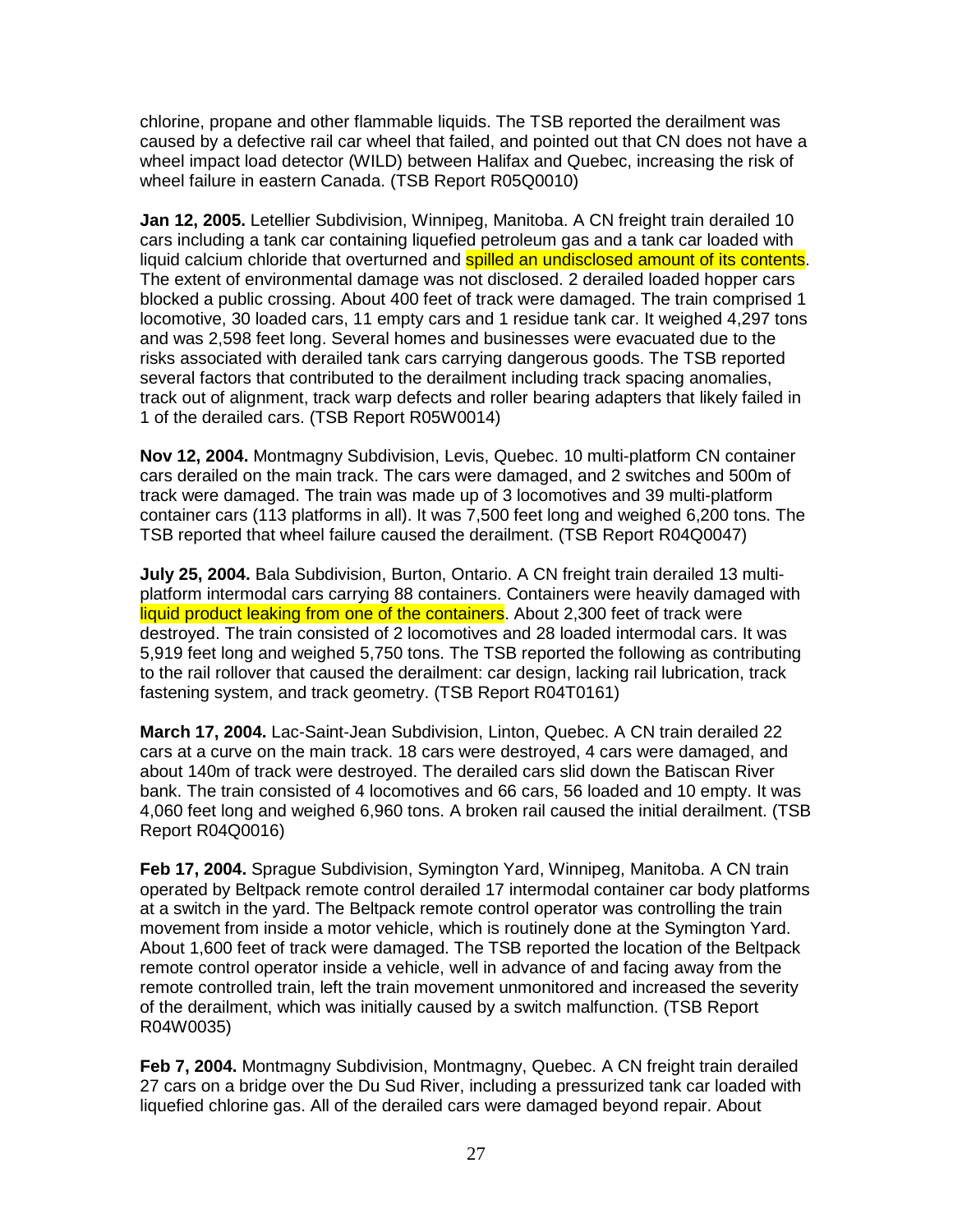1,500 feet of track and 2 public crossings were damaged. The entire timber deck of the bridge and the pedestrian walkway located on the north side were destroyed. 3 bridge spans were damaged beyond repair and required total replacement. The other 6 spans sustained major damage. The train was 5,489 feet long and weighed 9,102 tons. It consisted of 2 locomotives, 70 loaded and 24 empty. During the derailment cleanup and bridge repair work, traffic had to be rerouted on a temporary bypass track constructed over the river. The extent of environmental damage incurred by the derailment and subsequent repairs was not disclosed. The TSB reported that truck hunting (lateral oscillation of car between the tracks at high speeds) on one or more empty cars contributed to the derailment. The investigation was also confused by an inaccurate list of car positions within the train. (TSB Report R04Q0006)

**July 30, 2003.** Drummondville Subdivision, Villeroy, Quebec. A CN train derailed 32 intermodal platforms on the main track. 31 platforms were damaged, and 1 platform was destroyed. About 2,200 feet of track were destroyed, and another 1,900 feet were damaged by the derailment. The track underneath the last 30 derailed platforms was completely destroyed. In the zone of destruction, the majority of the ties were in poor condition, showing signs of water saturation and rot through half of their thickness. 2 farm crossings were destroyed and the third was seriously damaged. The train, an intermodal express freight train, was 9,973 feet long and weighed 9,310 tons. It consisted of 4 locomotives and 145 loaded intermodal platforms. Some of the cargo was dangerous goods. The TSB reported that the train derailed as a result of a track buckle while travelling above the speed limit over track on which maintenance work was being performed. The TSB also criticized the operators for not following proper safety procedures or CN for not conducting proper safety training. (TSB Report R03Q0036)

**May 21, 2003.** Bala Subdivision, Gamebridge, Ontario. A CN train derailed 49 cars on the main track at a highway crossing. The derailed equipment included 21 tank cars loaded with sulphuric acid, 2 empty box cars, and 26 box cars loaded with paper. About 250 tons of sulphuric acid spilled from 3 tank cars. A small fire started. An underground fibre-optic cable was severed, disrupting service for 16 hours. Some 1,700 feet of track were destroyed. Highway 12 was closed in the vicinity of the derailment area for 5 days. Some 50 people were evacuated due to the toxic nature of the spilled sulphuric acid and to ease clean-up operations. 2 firefighters suffered minor fume inhalation, and a local citizen suffered acid burns to his feet. The extent of environmental damage was not disclosed. The train weighed 11,800 tons and was 5,889 feet long. It was hauling 103 loaded cars, 8 empty cars, and 1 residue car. The TSB reported track defects at the Highway 12 crossing and decreasing time set aside by management for proper inspection and routine maintenance. As well, the train had been improperly assembled with empty cars ahead of loaded cars. (TSB Report R03T0157)

**May 16, 2003.** Thompson, Manitoba. Several thousand hectares of land burned from a CN-caused wildfire. Suppression costs amounted to \$565,000. (Canadian Interagency Forest Fire Centre July 24/07)

**May 14, 2003.** Fraser Subdivision, McBride, British Columbia. A CN freight train derailed 2 locomotives and 5 cars loaded with lumber on a bridge on the main track. Once derailed, the locomotives toppled off the bridge, dropping about 25 feet into the gully below along the main river valley. A fire started and the bridge, the 2 locomotives, and the 5 cars and their contents were destroyed by fire. The 2 crew members, the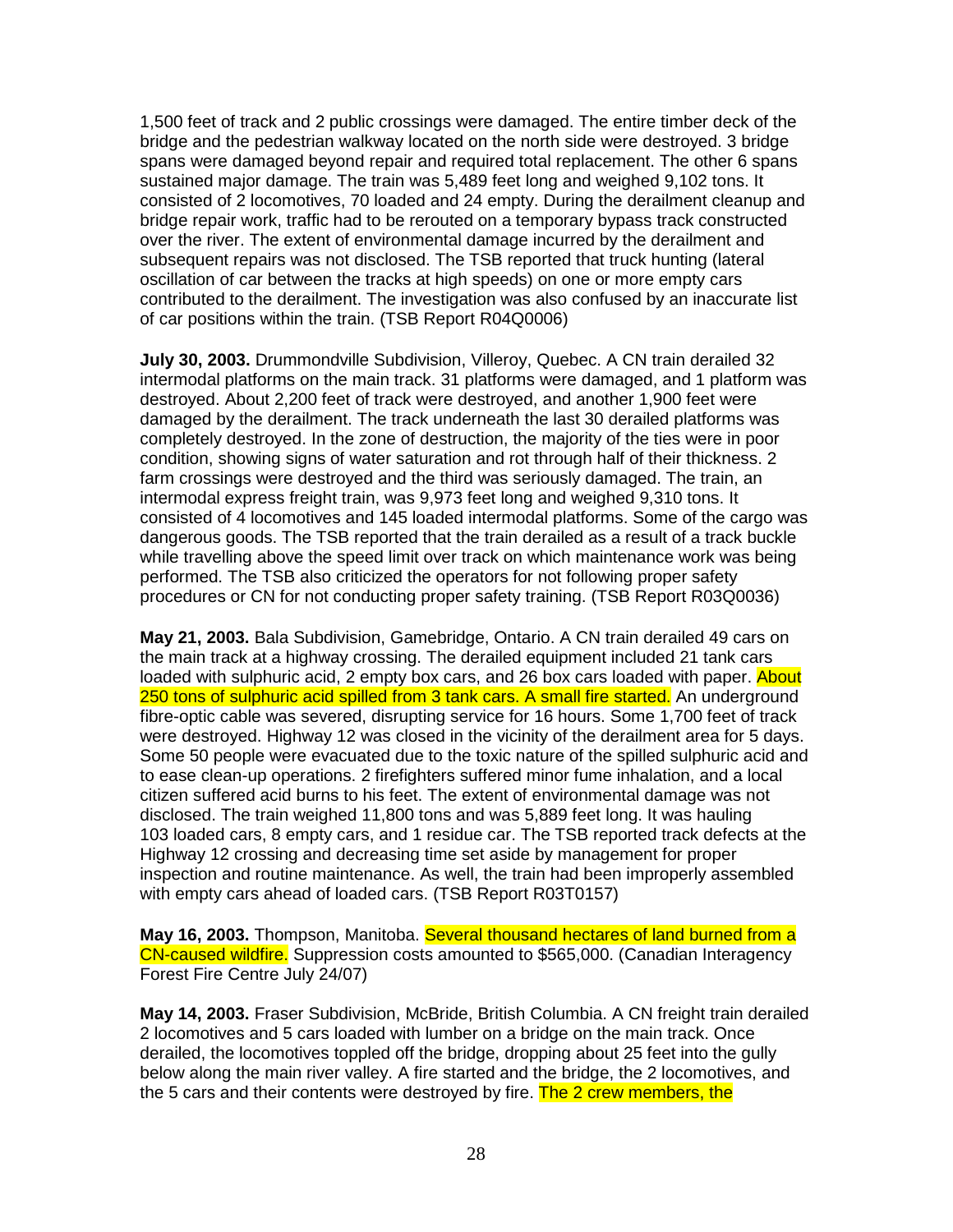locomotive engineer and the conductor, were fatally injured. Several acres of the surrounding terrain were damaged by the fire and by the ensuing clean-up operation. The extent of environmental damage was not disclosed. The train was 5,730 feet long, weighed 8,800 tons, and was powered by 2 locomotives. The train consisted of 85 freight cars: 68 loaded, 4 empty, and 13 residue tank cars. The complete destruction of the bridge and all its related components, the loss of the locomotive event recorder data, and lack of complete and comprehensive bridge maintenance and inspection records impeded the TSB investigation efforts. However, the TSB reported that the failure to identify the urgency and the severity of the deteriorating condition of the bridge was not recognized because of shortcomings in the inspection, assessment, planning, and maintenance process. (TSB Report R03V0083)

**May 12, 2003.** Drummondville Subdivision, Manseau, Quebec. A CN freight train derailed 17 platforms loaded with 34 containers at a curve on the main track. Most of the containers flipped over on their sides. 3 of the containers were carrying dangerous goods. There was damage to 1,000 feet of main track and 300 feet of siding track. The train was powered by 3 locomotives and consisted of 122 loaded cars. It weighed 5,190 tons and was 8,430 feet long. The TSB reported the derailment occurred when the car body on the platform of a loaded container car collapsed onto the main track, severely damaging the track structure, resulting in the complete loss of track gauge. The platform on the car collapsed due to fatigue at a high stress location where a weld was missing. There also was a discrepancy between the cars recorded as being in the train and the actual cars in the train. (TSB Report R03Q0022)

**Feb 9, 2003.** Tamaroa, Illinois. A CN freight train derailed 22 of its 108 cars. 4 of the derailed cars spilled methanol, and the methanol from 2 of these cars fueled a fire. Other derailed cars contained phosphoric acid, hydrochloric acid, formaldehyde, and vinyl chloride. 2 cars containing hydrochloric acid, 1 car containing formaldehyde, and 1 car containing vinyl chloride also spilled product. About 850 residents were evacuated from the area within a 3-mile radius of the derailment, which included the entire village of Tamaroa. 1 contract employee was injured during cleanup activities. Damages to track, signals, and equipment, and clearing costs associated with the accident totaled \$1.9 million. CN was also forced to pay nearly \$1 million to about 800 residents and businesses for lost time, food spoilage and other expenses. The NTSB determined the probable cause of the derailment was an improper weld on a rail which progressed to rail failure. (NTSB Report RAR-05-01)

**Dec 20, 2002.** Cornwall, Ontario. 10 CN cars derailed. (Colin Churcher's Railway Pages)

**Oct 24, 2002.** Saint-Maurice Subdivision, Hibbard, Quebec. A CN train derailed 6 cars at a curve on the main track. All 6 derailed cars were damaged and 275m of track were destroyed. The derailed cars were loaded with copper ore, toppled over on their sides and slid down the bank almost falling into a lake. The extent of environmental damage was not disclosed, but based on a photo in the TSB investigation report, there was damage to the lake shoreline. The train comprised 3 locomotives and 109 cars, 34 loaded and 75 empty. It was 6,730 feet long and weighed 7,230 tons. The TSB reported a defective rail caused the derailment. (TSB Report R02D0113)

**Aug 13, 2002.** Bedford Subdivision, Milford, Nova Scotia. A CN train derailed 7 container platforms from the last 2 five-pack cars on the main track. About 2.85 miles of track were damaged. The train was 7,540 feet long and weighed 6,230 tons. The TSB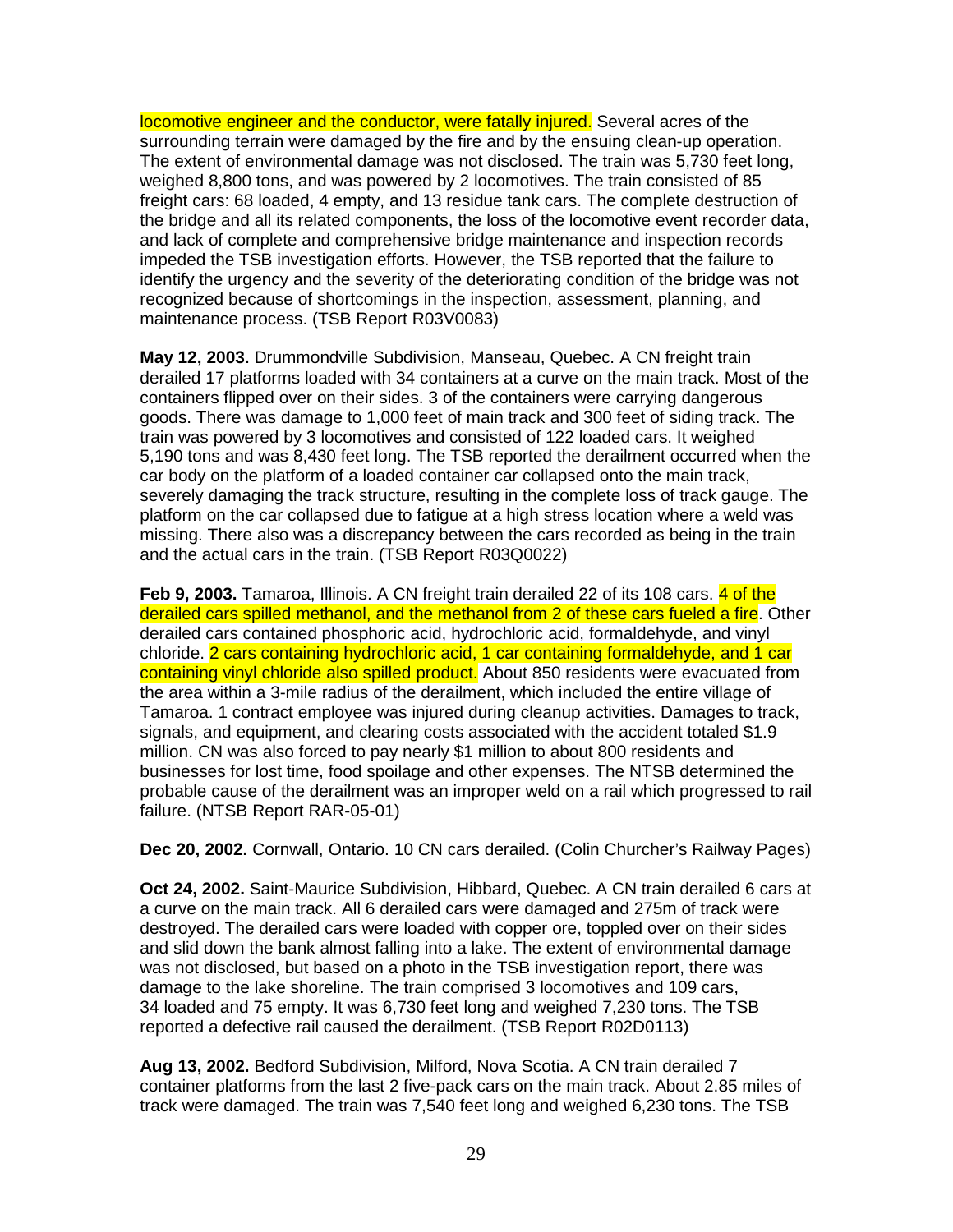reported that significant track buckle, in part resulting from higher-than-normal air temperatures, caused the tracks to move out of alignment and caused the derailment. (TSB Report R02M0050)

**July 22, 2002.** Montmagny Subdivision, Joffre Yard, Levis, Quebec. A CN train operated by remote control (Beltpack) in the yard derailed 52 cars. 51 tank cars, which contained fuel oil and gasoline residue, derailed and rolled over. An empty bulkhead flat car also derailed. 2 switches and about 3,600 feet of track were damaged. The TSB reported that heavy winds set some empty cars (without their brakes on) in motion which caused the initial derailment. (TSB Report R02Q0041)

**July 8, 2002.** Camrose Subdivision, near Camrose, Alberta. A CN freight train derailed 2 locomotives and 14 cars at a curve in the track. The train consisted of 5 locomotives, 146 loaded cars (some carrying dangerous goods), 6 empty cars, 2 residue tank cars, was 9,708 feet long and weighed 17,201 tons. The train was the longest and heaviest train the crew had ever operated on this subdivision. Derailed cars included 2 empty hopper cars right behind the locomotive, 1 empty flat car, 5 loaded intermodal flat cars, and 6 multi-platform intermodal cars. The last derailed car carried 2 containers carrying dangerous goods. The 2 derailed locomotives were damaged. All derailed cars and about 860 feet of track were destroyed. The TSB reported the primary cause of the derailment was an improperly assembled train. The presence of the first locomotive without alignment control couplers behind the operating locomotives played a secondary role in this derailment. (TSB Report R02C0050)

**July 3, 2002.** Joliette Subdivision, L'Assomption, Quebec. A CN freight train derailed 14 cars at a curve on the main track. 9 of the derailed cars flipped over, fouling both sides of the main track and siding. Softwood lumber products were strewn over the right-ofway and the adjacent private property. About 1,830 feet of main track, 660 feet of siding track and a private crossing were destroyed. A 4-inch irrigation water main was severed, and about 150 trees and seedlings were destroyed or damaged in an adjacent nursery. The train consisted of 2 locomotives, 82 loaded, 9 empty and 2 residue cars. It was 5,570 feet long and weighed 10,390 tons. The TSB reported that the higher-than-normal air temperatures buckled the track which caused the derailment. The Board pointed out that even though hot weather inspections were carried out, they were not sufficient to identify the potential for a track buckle. (TSB Report R02D0069)

**May 2, 2002.** Rivers Subdivision, near Firdale, Manitoba. A CN train derailed 2 locomotives and 21 freight cars after colliding with a loaded tractor-trailer at a public crossing. The derailed equipment included 5 tank cars carrying dangerous goods, 1 tank car carrying ethylene glycol and 12 hopper cars carrying plastic pellets. The dangerous goods products included benzene and hexene. During the derailment, 4 of the tank cars sustained multiple punctures and spilled their products which ignited and a large fire engulfed the derailed cars, burning for 2<sup>1/2</sup> days. Water bombers were brought in to help fight the fire. A fibre-optic cable was severed and the Trans-Canada Highway had to be closed. 17 of the derailed cars were destroyed. About 700 feet of the south rail, 450 feet of the north rail, and many of the ties near the public crossing were destroyed. A total of 156 people were evacuated from within a 4-mile radius of the derailment for 2 days. About 13,000 tonnes of impacted soil were excavated and removed for treatment. Water sampling conducted about 1, 2 and 3 months following the spill determined that the groundwater had been contaminated with hydrocarbons. The extent of environmental and groundwater damage was not disclosed. (TSB Report R02W0063)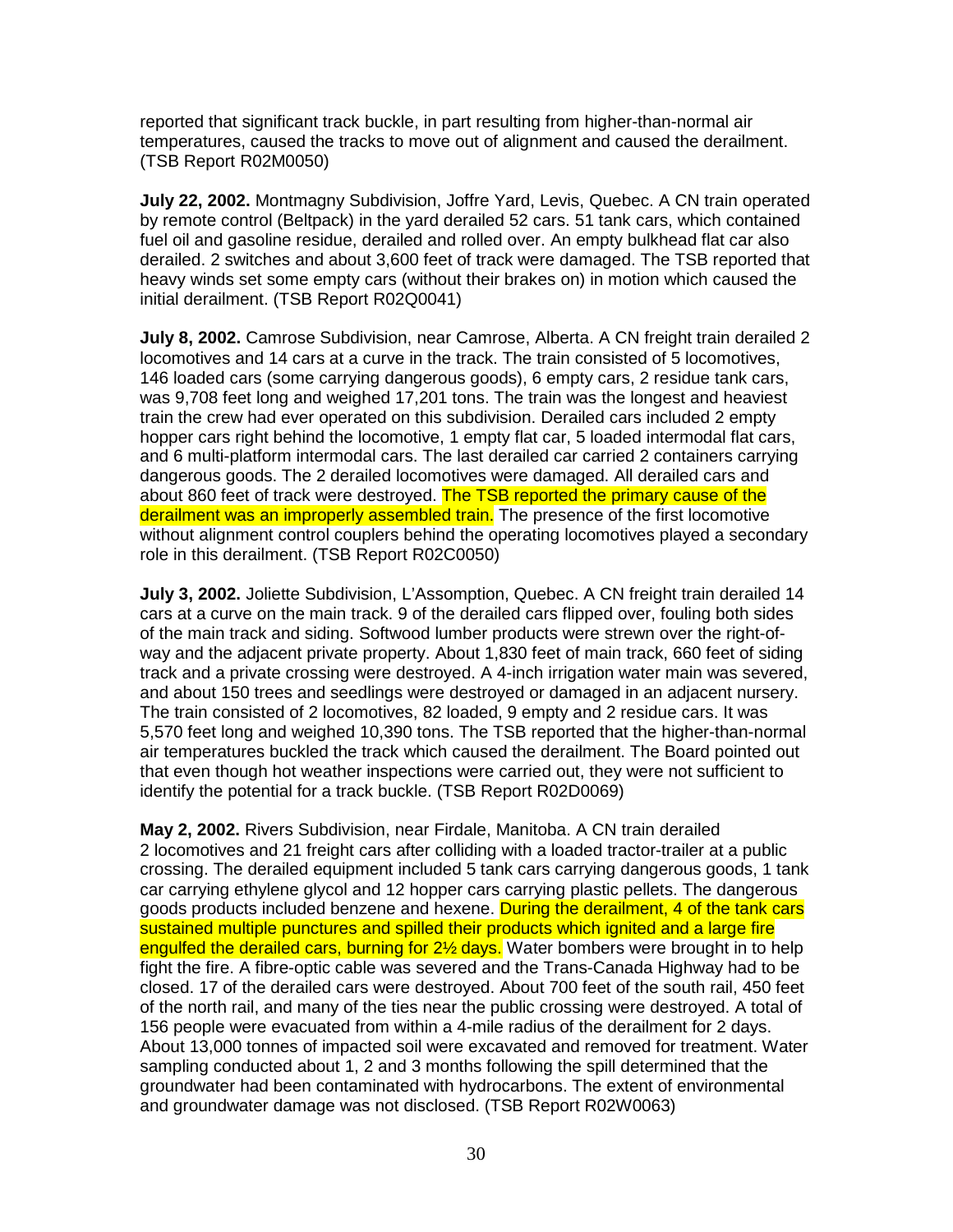**April 26, 2002.** Redditt Subdivision, Winnipeg, Manitoba. 8 cars, including 3 box cars loaded with dangerous goods, derailed on the main track as a CN freight train departed Winnipeg. The train consisted of 3 locomotives and 85 cars (76 loaded and 9 empty), was 5,412 feet long, and weighed 9,363 tons. In addition to damaged cars, about 300 feet of track, a roadway underpass, and a fibre-optic system buried in the grade were damaged. 6 homes adjacent to the main track were evacuated. An improperly assembled train contributed to wheel lift on an empty flat car and subsequent derailment. (TSB Report R02W0060)

**Feb 15, 2002.** Dartmouth Subdivision, Dartmouth, Nova Scotia. A CN train derailed 5 cars in the yard, blocking a private crossing to an electrical shop. 3 of the derailed cars were tank cars loaded with liquefied petroleum gas, and the other 2 cars were flat cars loaded with vehicles. 2 derailed tank cars contained propane and 1 derailed tank car contained butane. 1 of the tank cars loaded with propane flipped over on its side as did 1 of the flat cars. The train consisted of 2 locomotives and 15 loaded cars. It was 925 feet long and weighed 1,200 tons. About 300 feet of track were damaged, and the private crossing required repairs. About 800 Dartmouth residents were evacuated from their homes, and the Angus L. MacDonald suspension bridge, one of the 2 major bridges connecting Dartmouth and Halifax, was closed for 12 hours. The TSB reported that deteriorating rail ties contributed to the derailment. (TSB Report R02M0007)

**Nov 15, 2001.** Holly Subdivision, Clarkson, Michigan. 2 CN/Illinois Central Railway trains collided at a switch at the Andersonville Siding. One of the trains missed a red stop signal as it entered the main track and hit the other train on the main track. Both crew members of the train that was hit were killed; the 2 crew members of the other train were seriously injured. The total cost of the accident was about \$1.4 million. The NTSB determined the probable cause of the collision was fatigue by the crew whose train hit the other, and the same train was also traveling above the speed limit. (NTSB Report RAR-02-04)

**Oct 6, 2001.** Napadogan Subdivision, Drummond, New Brunswick. A CN freight train derailed 15 cars after striking an automobile at a farm crossing. 7 of the derailed cars were tank cars carrying liquefied petroleum gas. One of the tank cars suffered damages and **spilled butane**, resulting in undisclosed environmental damage. The train consisted of 3 locomotives at the head of the train, 130 cars (78 loaded and 52 empty), was 8,700 feet long and weighed 10,000 tons. 9 cars and about 1,000 feet of track were destroyed. The TSB investigation determined that an undesired emergency brake application occurred when the train struck the automobile, resulting in rail rollover and the derailment. (TSB Report R01M0061)

**Sept 24, 2001.** Bala Subdivision, Richmond Hill, Ontario. A CN freight train derailed 21 cars on the main track. The running gear on all the derailed cars was damaged. The general merchandise train, powered by 2 locomotives, was hauling 40 loaded cars and 20 empty cars. It was 3,000 feet long and weighed 5,100 tons. The TSB reported that a heavy bulkhead door on one of the cars had opened, swung out, contacted the side of a train passing on an adjacent track and fell onto the track, causing the derailment. The Board indicated the closing device on the bulkhead door was inadequate and should have been replaced. (TSB Report R01T0255)

**Aug 29, 2001.** Saint-Hyacinthe Subdivision, Montreal, Quebec. A CN train approaching the Turcot Yard in Montreal derailed 8 container cars at a curve in the track. 5 cars rolled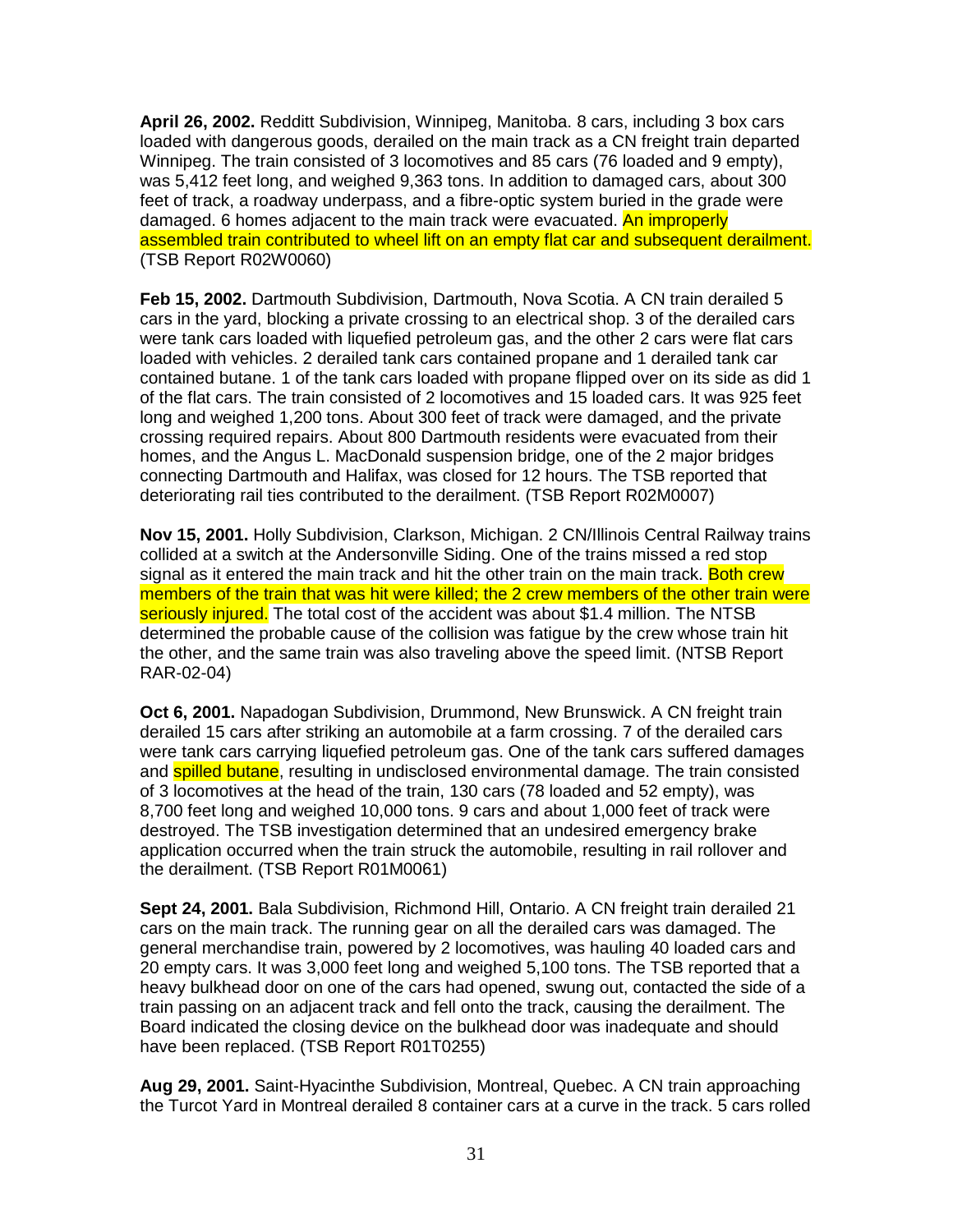down the railway embankment, and came to rest obstructing Butler Street. The train consisted of 2 locomotives and 86 cars (85 loaded and 1 empty). It was 5,900 feet long and weighed 5,200 tonnes. The TSB reported that a wheel of one of the cars climbed over a defective rail and caused the derailment. (TSB Report R01D0097)

**May 23, 2001.** Chisholm, Alberta. CN started one of the largest human-caused fires in Alberta's history that destroyed 116,000 hectares of forest plus 10 homes, a trapper's cabin, 48 outbuildings and some vehicles primarily in the Hamlet of Chisholm. The environmental impacts were devastating – an undisclosed number of mammals, birds and other animals burned, and there was significant loss of wildlife habitat. The forest industry lost about 4.5 million  $m<sup>3</sup>$  of growing timber stock and over 6,300 ha of regenerated cutblocks. The Alberta government spent \$10 million fighting the fire with 514 firefighters and an abundance of equipment. CN eventually accepted responsibility for starting the fire by running locomotives in an inappropriate manner during a high fire hazard period. (Canada.com May 31/07, several other sources)

**April 12, 2001.** Bedford Subdivision, Stewiacke, Nova Scotia. A Via Rail passenger train consisting of 2 locomotives and 14 cars, travelling on CN main track from Halifax to Montreal, derailed at a manually operated main track switch in Stewiacke. A standard CN switch lock used to secure the switch in correct position had been tampered with. As a result of this tampering, the 2 locomotives and the first 2 cars continued on the main track, but the following cars took a diverging route onto an industrial track adjacent to the main track. 9 of the cars derailed and a farm supply building, as well as the industrial track were destroyed. 750 feet of the main track and a main track turnout were extensively damaged. One of the derailed cars was destroyed and the rest were damaged. 4 occupants of the building escaped without injury prior to impact. There were 132 persons on board the train. 22 persons were transported to hospital by ground or air ambulance; 9 were seriously injured. (TSB Report R01M0024)

**Feb 15, 2001.** Drummondville Subdivision, Trudel, Quebec. A CN train derailed 25 cars on the main track. 24 cars were destroyed, and 1 car was damaged. A main-track switch, the signal system, 800 metres of track, and goods stored on the property of a construction material distributor were damaged. A signal bungalow as well as a communications tower belonging to CN were also destroyed. An underground fibre-optic cable was severed. The train was comprised of 3 locomotives and 93 covered hopper cars loaded with wheat. It was 6,043 feet long and weighed 12,158 tons. The TSB reported the train derailed as a result of a fatigue fracture in an axle on one of the cars that derailed. (TSB Report R01Q0010)

**Jan 16, 2001.** Kingston Subdivision, near Mallorytown, Ontario. A CN freight train derailed 26 cars on the main track including 2 tank cars loaded with propane. A public school was closed for a day as a precautionary measure. The train consisted of 2 locomotives at the head of the train, 149 cars (76 loaded and 73 empty), was 9,450 feet long and weighed 11,700 tons. The TSB investigation determined that improperly assembling the long train contributed to a wheel lift and the derailment. Confused communication between the locomotive engineer and the rail traffic controller also appeared to contribute to the derailment. (TSB Report R01T0006)

**Dec 11, 2000.** Kashabowie Subdivision, Shabaqua, Ontario. A CN freight train derailed 17 cars. The derailed cars included 2 loaded tank cars containing methanol, 1 that had flipped upside down and was damaged, spilling all of its contents, and the other which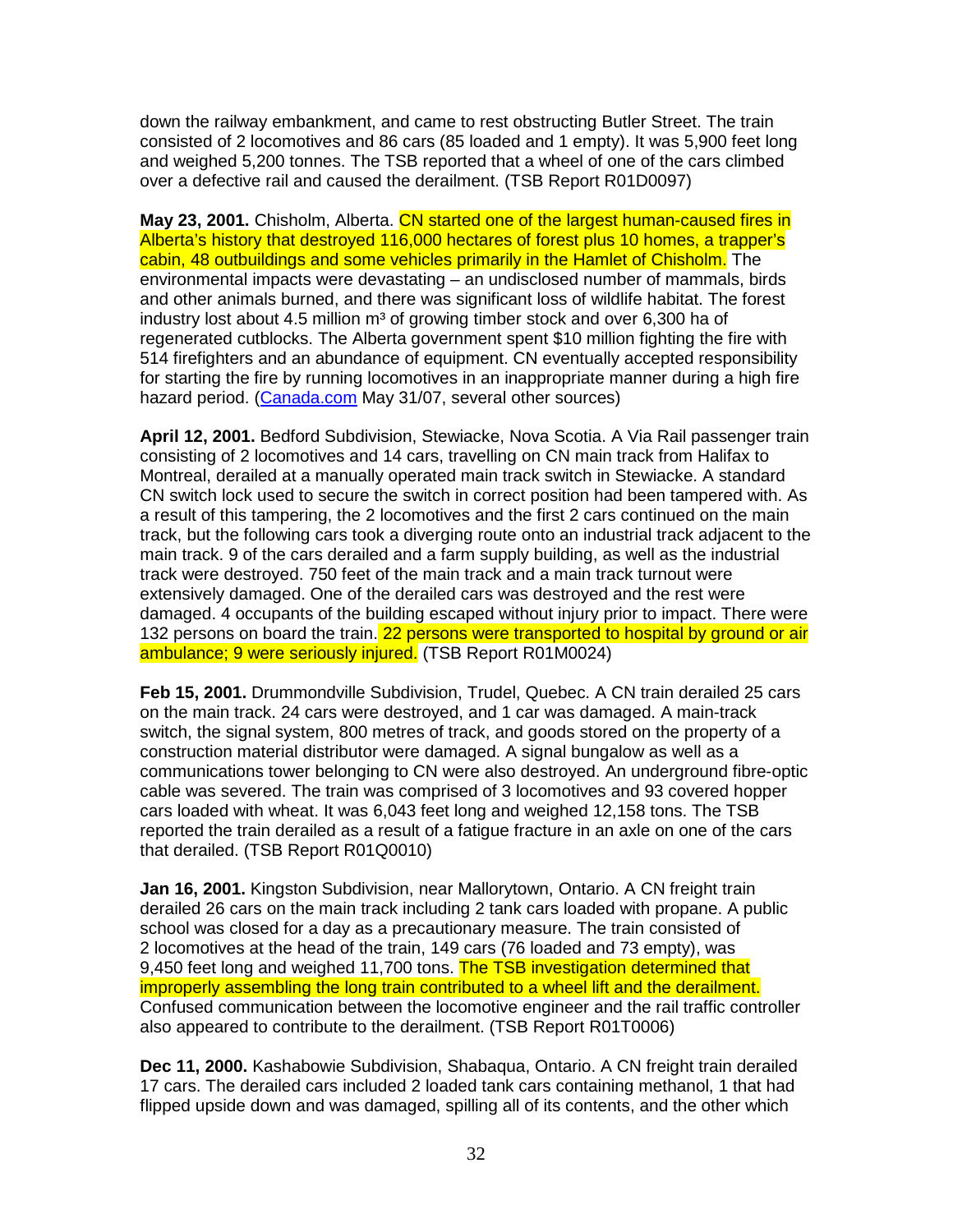was leaking methanol from an unloading valve that had opened during the derailment. A total of about 100,000 litres of methanol spilled, most of which entered the Shebandowan River. Methanol is a colourless, flammable and poisonous liquid. Persons living close to the river, downstream, were cautioned not to consume water drawn from wells near the river. Water was not declared free of methanol by local health authorities for almost a month following the spill. The extent of environmental damage to the Shebandowan River's ecosystem was not disclosed. The other derailed cars included 5 loaded cars of grain, 7 empty flat cars and 3 empty box cars. The train comprised 3 locomotives, 59 loaded cars and 27 empty cars. It was 5,400 feet long and weighed 8,500 tons. The TSB reported that emergency brake pressure on a cracked defective rail caused the rail to fail, and resulted in the derailment. (TSB Report R00W0253)

**Dec 10, 2000.** Kingston Subdivision, Marysville, Ontario. A CN train derailed 2 cars in a curve on the main track. 1 of the derailed cars, a bulkhead flat car loaded with lumber, lost its load, blocking the adjacent north main track. The other derailed car was a residue tank car. The train comprised 2 locomotives, 51 loaded and 44 empty cars. It was 6,600 feet long and weighed 8,300 tons. The TSB reported that, in each track curve of the train's journey, the load of lumber shifted slightly laterally, causing the banding around the load of lumber to dig into the corners of the lumber, gradually lessening the degree of securement and allowing even greater movement as the trip progressed. Travelling in an unstable state, the lumber shifted at the curve near Marysville and the unbalanced load caused one or more wheels on the car to lift and derail, destabilizing the trailing tank car which also derailed. (TSB Report R00T0324)

**Dec 9, 2000.** Napadogan Subdivision, Blue Bell, New Brunswick. A CN freight train derailed 7 multi-platform double-stack container cars at a curve on the main track. 36 containers were spread over an area covering both sides of the main track for about ½ km. 11 of the containers were carrying bags of white asbestos (a hazardous material): 2 containers released product onto the right-of-way. A total of 660m of track structure was damaged. The train was powered by 4 locomotives, was 5,700 feet long and weighed 5,200 tons. The TSB reported the derailment occurred due to a rail failure at a curve in the track. (TSB Report R00M0044)

**May 22, 2000.** Saint-Maurice Subdivision, Cressman, Quebec. A CN train derailed 23 cars at a curve on the main track on a bridge over the Saint-Maurice River. Derailed cars included: 13 gondola cars loaded with wood chips, 2 cars loaded with paper, 1 empty hopper car, and 7 tank cars with gasoline residue. 3 of the tank cars with gasoline residue fell into the river. 2 tank cars were punctured, **spilling an undisclosed amount of** gasoline into the river. The extent of environmental damage was not disclosed. 400 feet of track were destroyed and 2 spans of the railway bridge across the river were heavily damaged. 22 of the derailed cars were damaged and 1 was destroyed. The train consisted of 3 locomotives and 159 cars, including 128 loaded cars, 19 empty cars and 12 tank cars with gasoline or heating oil residue. The train was 9,586 feet long and weighed 15,230 tons. The TSB reported that the derailment was caused by a defective rail in the track curve. (TSB Report R00Q0023)

**May 16, 2000.** Redditt Subdivision, White, Ontario. A CN freight train derailed 19 of its 136 cars along a curve in the main track. 4 of the derailed cars contained dangerous goods. The train consisted of 2 locomotives at the head of the train, 136 cars (51 loaded and 85 empty), was 8,800 feet long and weighed 9,440 tons. The TSB investigation determined that, during throttle reduction while in a curve, the train experienced a wheel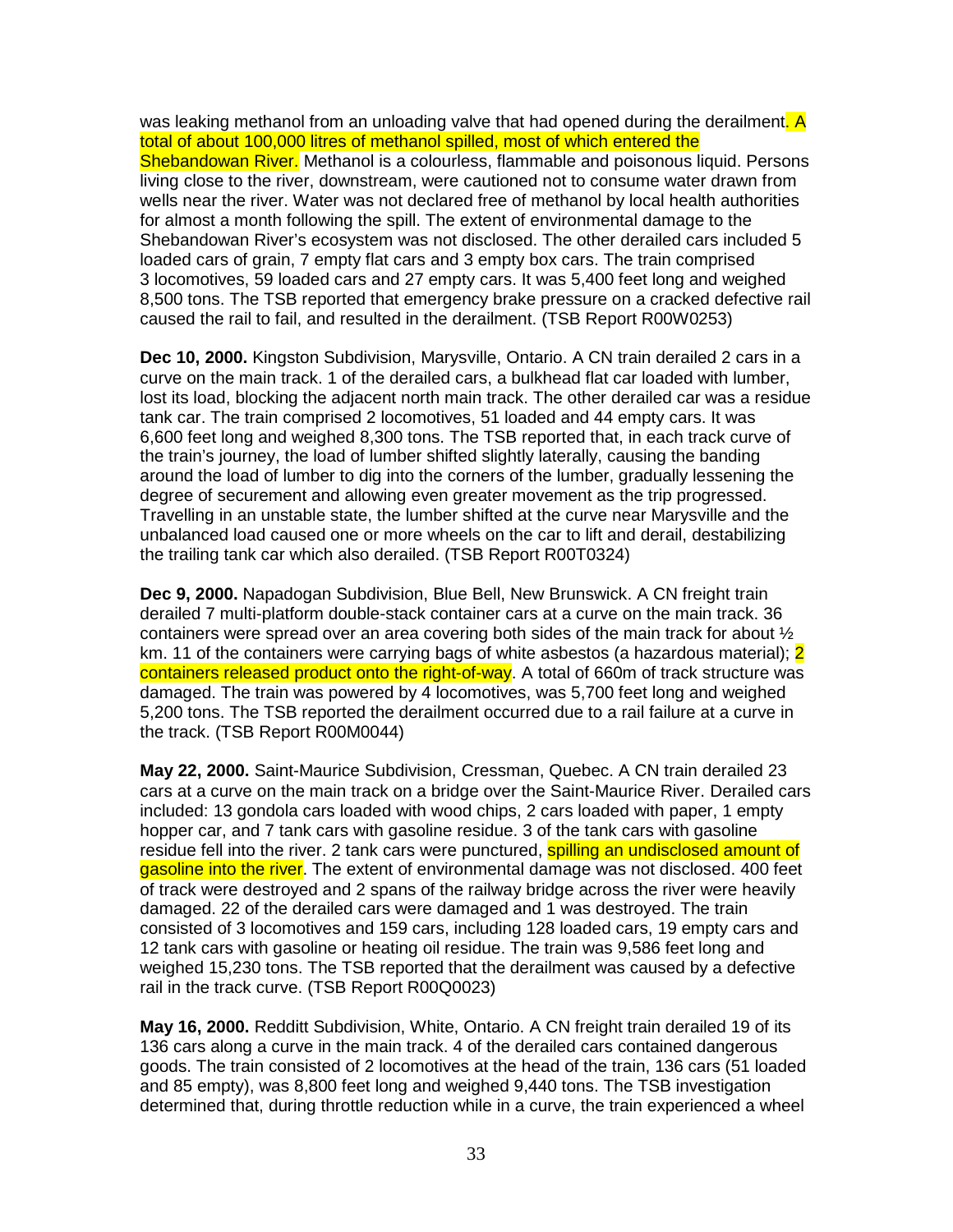climb derailment that was a result of a number of factors including *improperly* assembling the train. (TSB Report R00W0106)

**March 10, 2000.** Rouses Point Subdivision, Brossard, Quebec. A CN train derailed 5 cars on the Massena Spur after traveling through a public crossing. 4 cars toppled over on their sides in a ditch; 3 of these contained dangerous goods. 2 of the tank cars were carrying molten naphthalene (a flammable solid), and the third was carrying creosote. The other 2 derailed cars were hopper cars. All 5 derailed cars were damaged. The track was heavily damaged over a length of about 170 feet. The train consisted of 2 locomotives and 11 cars (8 loaded and 3 empty), was about 730 feet long and weighed 1,330 tons. As a precautionary measure, the Brossard Fire Department ordered the evacuation of about 20 people in the area. The TSB reported the train spread the track gauge, and the wheels of the first derailed car dropped inside the rail near the public crossing. The fact that CN had planned to replace the rail ties indicate that CN was aware of track structure problems at this location. (TSB Report R00D0026)

**Dec 30, 1999.** Near Mont-Saint-Hilaire, Quebec. A CN Ultratrain, a petroleum products unit train linking the Saint-Romuald oil refinery with a petroleum depot in Montreal, derailed and collided with another CN Ultratrain traveling in the opposite direction on a neighbouring track. There was a violent explosion and some rail cars burned for more than 4 days, creating a smoke plume about 500m high. The 2 crew members on the train hit by the derailed train were killed. About 350 families had to be evacuated. 2 locomotives and 61 cars were damaged in the accident. About 2.7 million litres of hydrocarbons spilled and caught fire, damaging private property, public property and the environment. The Ultratrain derailed at a broken rail caused by a defective weld, causing the TSB to call into question CN's quality assurance program for rail welds. The quality assurance system in place did not detect the welds that did not meet the company's standards (mismatch between rail ends, absence of a weld tag, weld not entered in the inventory of continuous welded rail [CWR] repairs and adjustments). (TSB Report R99H0010, TSB News Release Sept 26/02)

**Nov 23, 1999.** Kingston Subdivision, Bowmanville, Ontario. A westward CN freight train struck an abandoned tractor-trailer at a farm level crossing. Metal parts from the trucktrailer became entangled under the wheels of the lead locomotive, resulting in the derailment of both locomotives and the following 10 rail cars, 4 of which rolled over onto their side. An eastward Via Rail passenger train struck the debris on an adjacent track and derailed, just before the freight train had come to a halt. The derailing Via train dragged the trailer portion of the truck-trailer for about 700 feet, causing the Via locomotive and the following 5 passenger coaches to derail. The jackknifing passenger train hit the derailed freight train cars. Fuel spilling from the tractor-trailer ignited and a fire started. About 6,800 litres of diesel fuel spilled from the Via locomotive and was also ignited. About 4,550 litres of diesel fuel also spilled from the lead locomotive of the CN freight train. 3 of the derailed freight cars contained liquefied petroleum gas residue and 5 of the derailed freight cars were loaded with butadiene. Minor injuries were sustained by 6 Via Rail employees and 5 passengers. (TSB Report R99T0298)

**Oct 9, 1999.** Bedford Subdivision, Bedford, Nova Scotia. A CN freight train derailed a locomotive and the first 8 cars. Some of the derailed cars flipped over on their sides and the entire derailment was spread over a distance of about 655 feet. Corn from 2 damaged hopper cars was spread over the derailment site. Over 800 feet of track were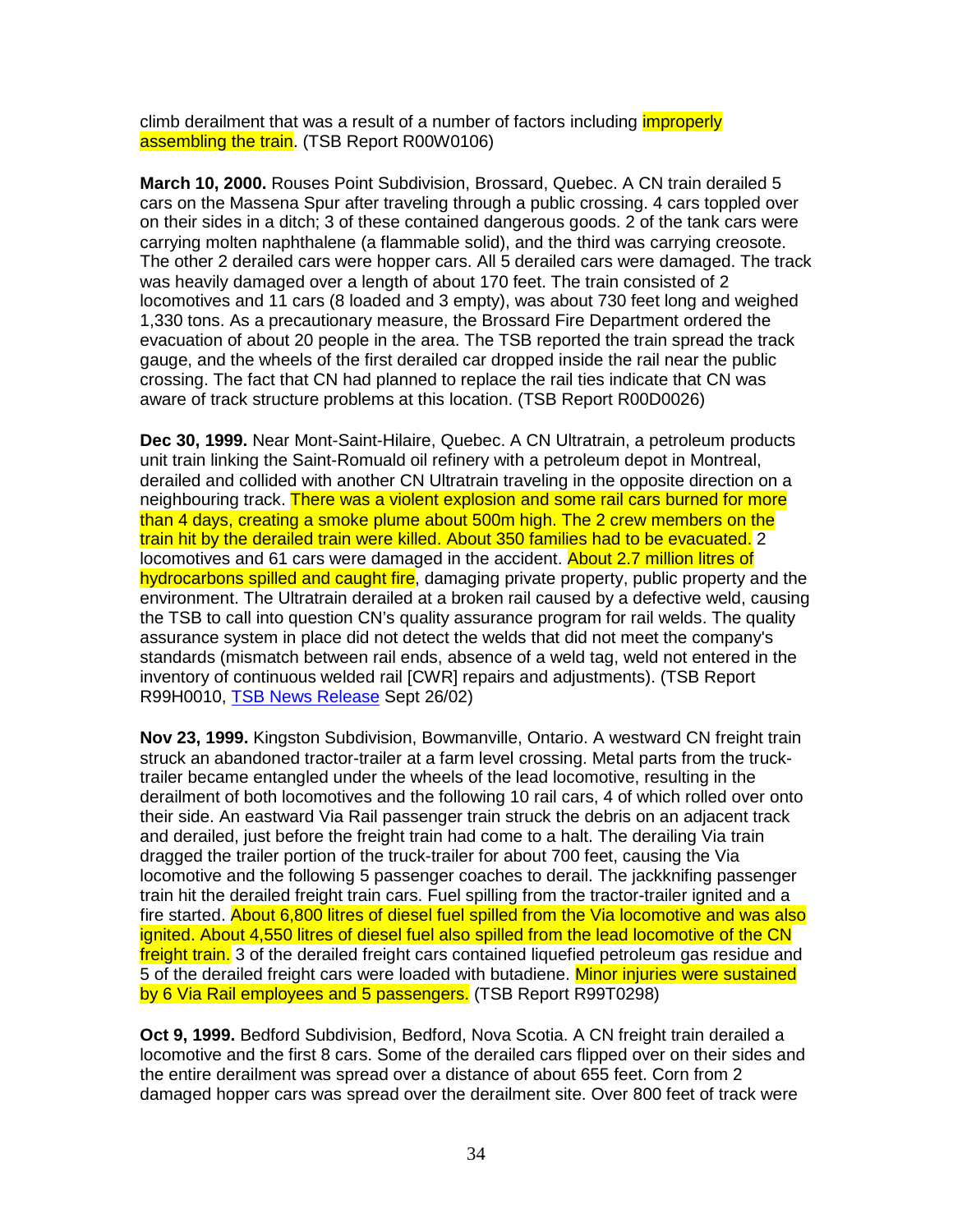damaged. The train comprised 3 locomotives, 64 loaded and 3 empty, and was 4,580 feet long and weighed 4,470 tons. The TSB reported a damaged rail initiated the derailment. (TSB Report R99M0046)

**Sept 23, 1999.** Bala Subdivision, near Britt, Ontario. A CN freight train derailed 26 cars at a curve in the tracks at Mowat, near Britt. The train consisted of 94 cars, 54 of which were tank cars (41 of the 54 were carrying dangerous goods or dangerous good residues). The 26 derailed cars included: 19 tank cars, 2 box cars and 5 hopper cars. Of the 19 tank cars, 1 was a load of liquefied petroleum gas (LPG), 14 had LPG residues, 3 were loaded with anhydrous ammonia, and 1 was empty. The loaded LPG car and 1 of the loaded anhydrous ammonia cars were ruptured, each spilling their product and igniting, causing several fires. The loaded car of LPG exploded, projecting pieces of its tank and jacket in all directions. About 127,000 pounds of LPG and 158,000 pounds of anhydrous ammonia were spilled. A crater in the right-of-way measuring about 2m deep, 3m wide and 15m long was created by the LPG fire and subsequent violent rupture of the tank, which destroyed the roadbed and altered the physical state of the soils and other materials in the area. A box car immediately west of the LPG tank was crushed and bent 90°. About 600 feet of main track and sidi ng were destroyed, the turnout for the siding at Mowat required extensive repairs, and the nearby public crossing required minor repairs. 18 of the derailed cars were damaged, and 8 cars were destroyed. The adjacent trees, other vegetation and earth were scorched black and killed for a radius of about 200 feet by the fire ball and chemical releases. CN employees at the Mowat siding, 3 local woodcutters and 2 hunters located downwind of the accident site were evacuated due to the toxic fumes. An Ontario Provincial Police officer, a local woodcutter, and two firemen suffered minor injuries as a result of contact with ammonia vapours. The TSB reported on many deficiencies as contributing to the derailment including: deficiencies in track gauge and alignment, and improper track condition for freight train speeds they were traveling. The TSB also reported that older-design, belowstandard and defective construction of tank cars contributed to the magnitude of the ensuing fires. The total extent of environmental damage, including to the adjacent Little Key River and shoreline, was not detailed in the TSB investigation report. (TSB Report R99T0256)

**Aug 27, 1999.** Kingston Subdivision, Wesco Spur, Yard CB, Cornwall, Ontario. A CN crew was performing switching operations in the yard when 6 tank cars ran away on one of the tracks. The cars rolled for 475 feet and struck the stop block at the end of the track. 1 car derailed and its tank was punctured. About 5,000 gallons of product, a class 3 combustible liquid, spilled onto the ground. About 2,000 gallons seeped into the ground or flowed into the sewer system. The soil contaminated by the liquid was collected and hauled away for treatment. The extent of environmental damage was not disclosed. Cornwall police and firefighters immediately set up a 1,000-foot safety perimeter and evacuated customers and staff from nearby businesses. The TSB reported the evacuation caused inconvenience and economic losses for nearby businesses. (TSB Report R99D0159)

**Aug 15, 1999.** Clearwater Subdivision, Messiter, British Columbia. A CN freight train derailed 40 cars of a 100-car grain train. 2 of the derailed cars rolled into the North Thompson River. About 5,000 tons of mixed grains were spilled over the right-of-way and in the river. Most of the 40 cars sustained extensive damage. About 1,500 feet of track were destroyed and an additional 3,000 feet were damaged. The train was powered by 2 locomotives, was 5,900 feet long and weighed 11,800 tons. The extent of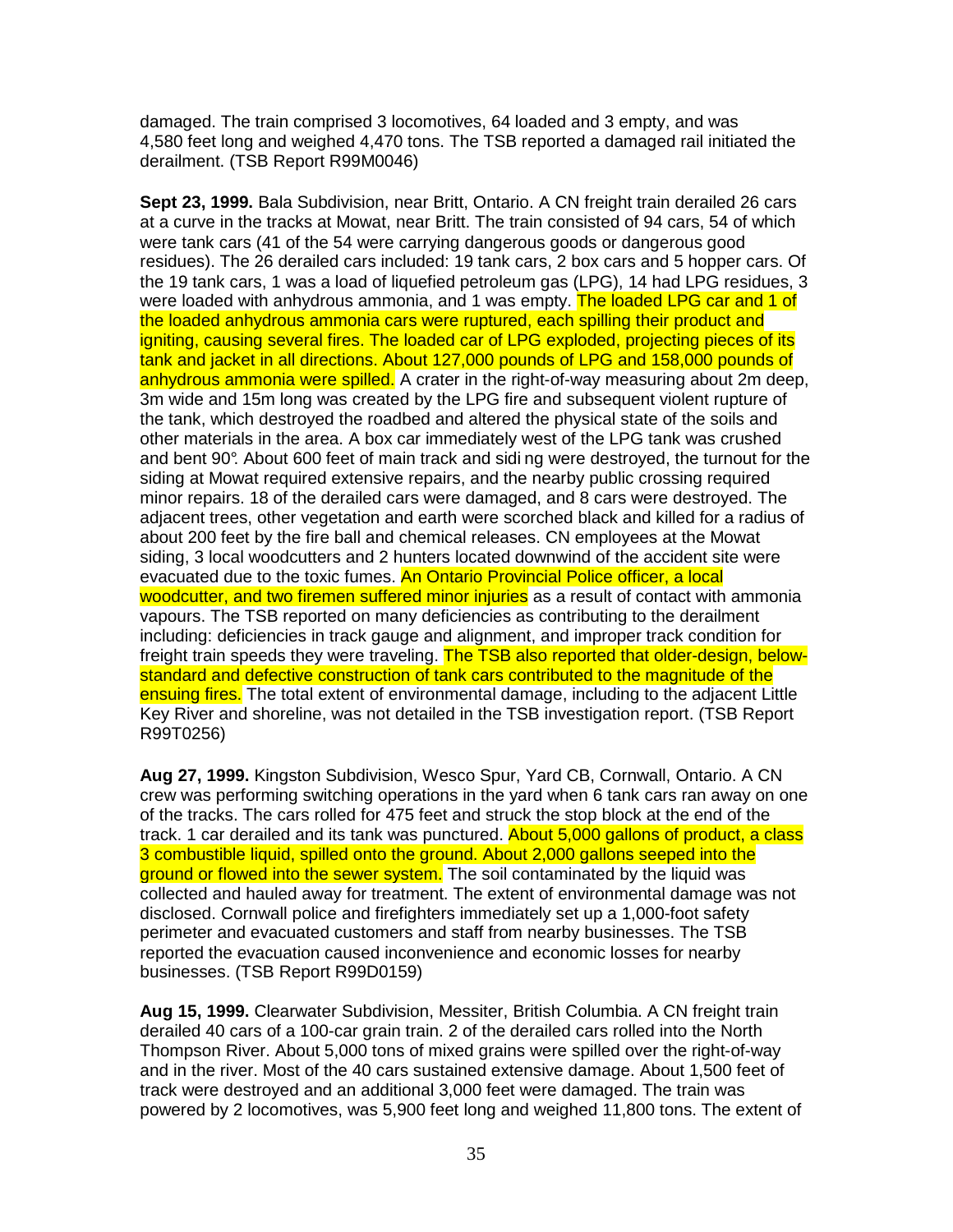environmental damage to the Thompson River and bank was not disclosed. The TSB reported a defective wheel caused the derailment. (TSB Report R99V0141)

**July 14, 1999.** Kingston Subdivision, Morrisburg Station, Ontario. 16 CN cars derailed in front of the station. (Colin Churcher's Railway Pages)

**April 23, 1999.** Chatham Subdivision, Thamesville, Ontario. A Via Rail passenger train travelling east on the north main track hit an open switch, causing it to tip over and collide with stationary CN cars full of ammonium nitrate on an adjacent yard track. All 4 passenger cars and the locomotive of the passenger train derailed as well as 4 of the stationary cars. The 2 crew members in the locomotive cab were killed. 77 of the 186 passengers and crew on board were treated at the hospital. 4 people were admitted with serious injuries. About 50m of main track and 100m of the adjacent yard track were destroyed. The locomotive was damaged beyond repair and the leading 2 passenger cars sustained substantial damage. A December 18, 2012 version of the TSB investigation report identified safety deficiencies relating to the level of defenses associated with the Occupancy Control System method of train control, particularly in "dark territory," where trains are not always provided with sufficient advance warning of reversed main track switches, and to the storage of dangerous goods in rail cars for prolonged periods of time at locations adjacent to main tracks. The TSB also pointed out the need to eliminate some passenger safety hazards in a timely fashion. (TSB Report R99H0007)

**April 13, 1999.** Montmagny Subdivision, Bégin, Quebec. A CN petroleum product unit train derailed 10 tank cars loaded with gasoline on the main track. Some cars flipped over on their sides and 1 car completely toppled over landing on its top. About 230 litres of gasoline were spilled into Les Quarante Lacs (Forty Lakes), causing undisclosed environmental damage. The 10 derailed cars were damaged, as was another car which did not derail. 450 feet of track were destroyed, and another 300 feet of track were damaged. The TSB reported soft subgrade and a cluster of rotten ties as causing the derailment. Confusion of responsibilities among 3 acting inspectors may also have contributed to the derailment. (TSB Report R99Q0019)

**Feb 6, 1999.** Ruel Subdivision, Neswabin, Ontario. A CN freight train derailed 21 cars. The derailed cars included a tank car loaded with liquefied petroleum gas and 2 tank cars loaded with flammable benzene and dicyclopentadiene. **1 of the tank cars with the** benzene mixture was punctured resulting in a fire and a total loss of product. The liquid benzene and some lumber that was strewn about the derailment site fuelled a fire that burned for several days. 16 of the 21 derailed cars were destroyed, including 3 tank cars that were involved in the post-derailment fire. 4 cars were damaged. A power switch and dwarf signal, and 500 feet of track were destroyed. In the main derailment area, 4 telephone poles were destroyed. Another power switch and a hot box detector were damaged. Total property damage exceeded \$1.5 million. The TSB reported a roller bearing on one of the cars overheated and seized, resulting in an axle fracture and the derailment. Unclear lines of authority and communication failures regarding the Wayside Inspection System (WIS) were cited by the TSB as contributing to the derailment. The TSB also reported Transport Canada has no national program to audit and monitor WISs, to ensure the safety of operating trains. (TSB Report R99T0031)

**Jan 31, 1999.** Albreda Subdivision, Jasper, Alberta. A CN runaway train on the main track entered the rail yard in Jasper and collided head on with a stationary CN train. 5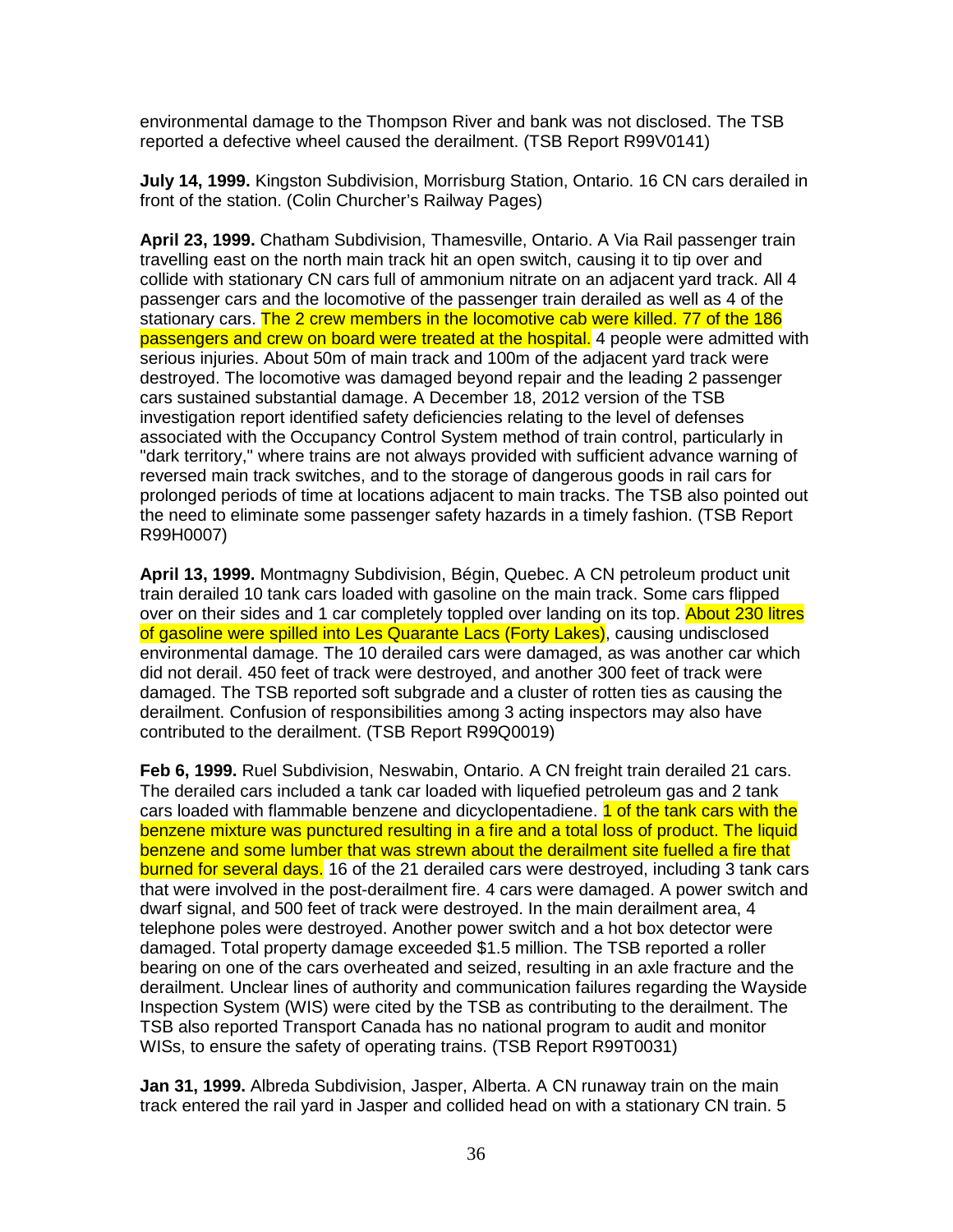locomotives and 11 cars derailed. The 3 locomotives and 2 cars on the runaway train were extensively damaged, as were the 2 locomotives and 1 car on the stationary train in the yard. The collision damaged about 520 feet of track and 4 switches. The conductor of the runaway train received minor injuries. The TSB reported the extreme blowing snow conditions during the accident rendered the air brake system ineffective, and the crew was unaware of the condition of the dynamic braking system. The crew of the runaway train was apparently fatigued which may have affected their performance. (TSB Report R99E0023)

**Nov 26, 1998.** Halton Subdivision, MacMillan Yard, Concord, Ontario. A CN train derailed 3 tank cars loaded with anhydrous ammonia. 1 of the tank cars rolled down a 20-foot embankment and another tank car flipped over on its side. 1 of the tank cars was damaged and spilled anhydrous ammonia. The yard was evacuated and the public roadways in the area, including Highway 7, were closed for about 5 hours. The TSB reported the train derailed as a result of 2 rail breaks caused by surface and sub-surface cracking, the wear exceeding CN's allowable limits. The Board identified a safety deficiency relating to the maintenance standards and practices. (TSB Report R98T0292)

**Sept 24, 1998.** Mont-Joli Subdivision, Mont-Joli, Quebec. 25 cars from a CN train rolled downhill uncontrolled on the main track of the Matapédia Railway Company (MRC), and collided with 4 MRC yard locomotives standing on the main track in front of the station at Mont-Joli. The CN crew thought they had secured their locomotives on a grade, then left their train and went to the station to complete some paperwork. Then, both CN and MRC employees heard a loud noise. When they looked out, they realized the CN train had rolled down the hill and crashed into the MRC locomotives. 5 rail cars were damaged, 2 rail cars were destroyed, and 4 yard locomotives and several hundred feet of main and yard tracks were damaged. A tank car, which was crushed and opened by the impact, spilled some residual product into the parking lot and onto the street. A commercial truck carrying cylinders of compressed gas was crushed. The employees in the vicinity of the station immediately left. The derailed cars came to rest close to commercial and residential properties in the centre of the town. 4 automobiles parked in the station parking lot were destroyed by the derailed rail cars. There was extensive damage to the station platform, and several hundred feet of main and yard tracks, including 78 feet of rail and 34 railway ties that required replacing. The police later determined that, once the CN crew left their train unattended, 2 boys had walked over to the train and released the brakes on most of the 25 parked rail cars, causing the train to roll downhill. (TSB Report R98M0029)

**March 1, 1998.** Kingston Subdivision, Lyn, Ontario. 8 CN cars derailed, 2 of which carried dangerous goods – ethylene refrigerated liquid and alkylamines. The train derailed at a track crossover. The train was pulled by 2 locomotives and was 7,482 feet long and weighed 5,866 tons. The TSB investigation determined the derailment occurred when a rail car wheel climbed over a defective switch that was severely chipped. Proper track maintenance and inspection practices had not been followed. (TSB Report R98T0042)

**March 1, 1998.** Edson Subdivision, near Obed, Alberta. A moving CN train collided with the tail end of a stationary CN train. The lead locomotive from the moving train and the last car from the stationary train derailed and were extensively damaged. The 2 crew members in the lead locomotive of the moving train were seriously injured, and were taken from the scene by ambulance. The moving train was powered by 2 locomotives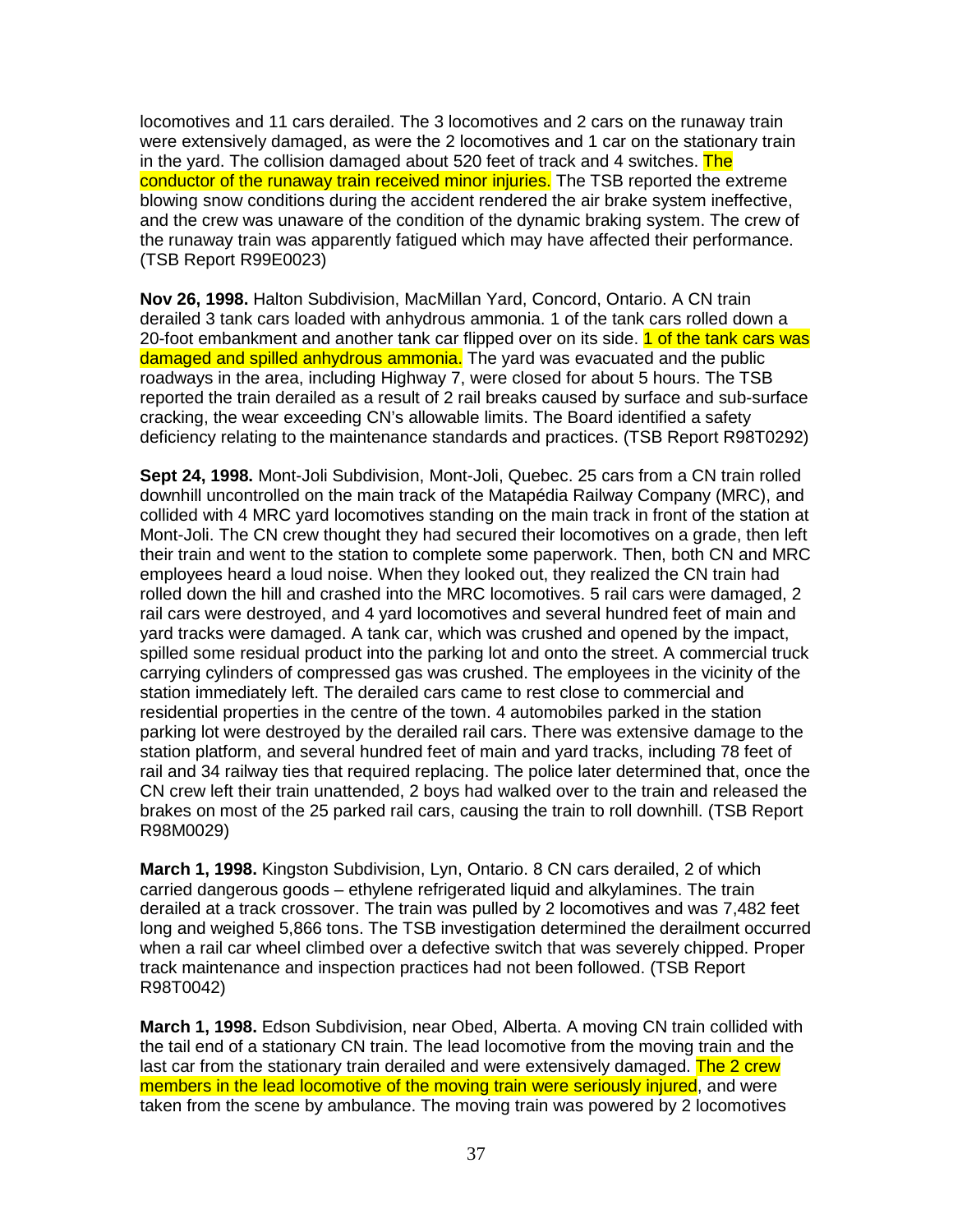and was hauling 20 loaded and 33 empty cars. It was 3,140 feet long and weighed 3,490 tons. The stationary train consisted of 4 locomotives and 100 loaded cars. It was 6,140 feet long and weighed 13,850 tons. The TSB reported the collision occurred because the crew of the moving train did not maintain adequate vigilance and miscalculated how far away the stationary train was located. (TSB Report R98C0022)

**Nov 24, 1997.** Diamond Subdivision, Carrier, Quebec. While a CN train was proceeding from a stop signal at a siding, a tank car loaded with sulphuric acid split open, spilling its entire contents. The extent of environmental damage was not disclosed. The TSB determined that the tank car had been fabricated with a gap and missing butt weld, in variance with approved design drawings, and that it fractured under normal service loading at a pre-existing crack. The TSB has pointed out many times to CN and Transport Canada the risks associated with the frequent inferior construction of tank cars that carry dangerous goods, including oil and other hazardous products. (TSB Report R97D0253)

**May 6, 1997.** Kingston Subdivision, Coteau-du-Lac, Quebec. A CN train dropped into a depression in the subgrade on the main track and derailed 2 locomotives and 12 freight cars. The lead locomotive toppled over on its side. The fuel tanks on both locomotives were punctured and about 12,000 litres of diesel fuel spilled into the Rouge River which was only 10m from the railway tracks. Although emergency personnel placed booms and absorption materials in the river, very little diesel fuel (1,000 litres) was recovered. The extent of environmental damage, especially to the river and the river shoreline, was not disclosed. 2 crew members were injured. The train consisted of 2 locomotives and 19 loaded cars. It was 1,060 feet long and weighed 1,000 tons. The 2 locomotives and 12 freight cars were damaged, and about 270 feet of track were destroyed. The TSB reported the derailment occurred because the subgrade collapsed under the moving train as a result of weak, water-saturated clays in and around the embankment. The Board was concerned that CN maintenance and inspection employees were not apparently sensitive to the hazards posed by unusual events in bodies of water adjacent to railway embankments. The TSB also reported that locomotive fuel tanks are particularly prone to puncture and spilling of diesel fuel at derailment. (TSB Report R97D0113)

**March 27, 1997.** Ashcroft Subdivision, Conrad, British Columbia. A CN train travelling from Boston Bar to Kamloops encountered a large railbed depression and derailed on the main track near Conrad. Both crew members were killed. 2 locomotives, 14 freight cars and about 1,200 feet of main track and siding were destroyed. Loaded open hopper sulphur cars stored on an adjacent siding were hit and also derailed, and some of these cars overturned and spilled their contents. Fuel spilled from the derailed locomotives and ignited. The resulting fire engulfed the derailed equipment and scattered container contents. The fire was finally extinguished March 28. Fire again erupted around the locomotives March 29 and took several hours to extinguish. The TSB ascertained that improper drainage of run-off from the adjacent Trans-Canada Highway contributed to destabilizing the railway subgrade which then collapsed, causing the derailment. (TSB Report R97V0063)

**Aug 12, 1996.** Edson Subdivision, east of Edson, Alberta. All 3 occupants in the lead locomotive of a CN freight train were fatally injured when their train, which was travelling about 54 mph on the main track, collided head-on with 20 runaway cars moving toward them at about 30 mph. The runaway cars had been left on a track in the Edson Yard with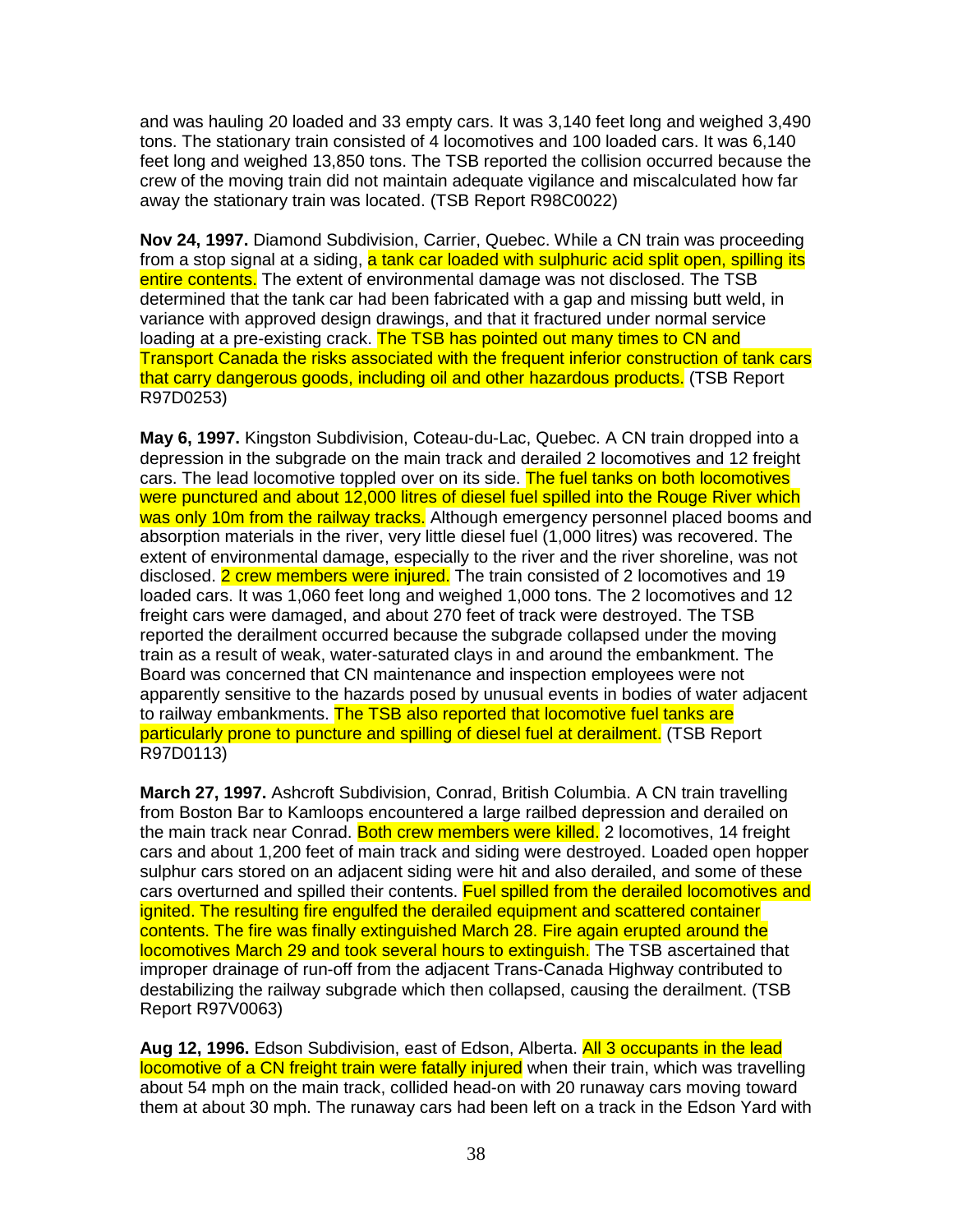their hand brakes on, which eventually failed to hold them, causing them to move onto the main track uncontrolled. The TSB reported that, for the years 1991 to 1996, 190 runaways were reported to the TSB and in spite of repeated warnings and recommendations issued by the TSB, the problem persisted. This particular runaway situation, which ended in 3 deaths, triggered a TSB investigation with wider scope and depth. Consequently, the TSB raised serious questions about the effectiveness of standard railway operating rules, rail traffic control systems, rail safety regulatory overview, and CN's safety management programs. (TSB Report R96C0172)

**July 2, 1996.** Aberdeen Subdivision, North Battleford, Saskatchewan. A CN train was unintentionally diverted onto a spur track, and collided head-on with a stationary and uncrewed CN freight train. The locomotives of both trains were extensively damaged, and 10 freight cars derailed. The **locomotive engineer was injured** when he jumped from the train. The moving train consisted of 3 locomotives and 88 loaded cars. It weighed 10,000 tons and was 6,500 feet long. The TSB determined that the switch for the spur track was inadvertently left in the reverse position. The train was also travelling at an excessive speed, according to the TSB. (TSB Report R96W0171)

**April 24, 1996.** Hagersville Subdivision, Nanticoke, Ontario. A CN train crew was switching at the Esso oil refinery near Nanticoke, when 5 tank cars went out of control. The cars rolled southward about 2 miles, crossed over 2 public road crossings and through the Ontario Hydro thermal generating plant building. The cars continued another 600 feet to the end of the track where the 2 leading cars derailed. 1 derailed car contained sulphuric acid and the other derailed car that flipped over on its side contained sulphuric acid residue. Both derailed cars were damaged. There was substantial damage to private property, including a car mover which had been standing on the track in the Ontario Hydro building. It was pushed ahead of the runaway cars to the end of the track and was destroyed. The entrance gate to Ontario Hydro's property was also destroyed. There was damage to CN's track. The TSB determined the tank cars rolled away and derailed because they were not securely coupled during a switching operation. (TSB Report R96T0137)

**March 11, 1996.** Sussex Subdivision, River Glade, New Brunswick. A CN train derailed 22 freight cars on the main track. 16 of the derailed cars were tank cars loaded with various dangerous goods including gasoline, butane and fuel oil. About 455 litres of gasoline spilled from 1 tank car and butane was released into the atmosphere from 2 leaking pressure tank cars. As a precautionary measure, 8 residents in the area were evacuated. The extent of environmental damage was not disclosed. About 400 feet of track were destroyed and about 1,000 feet of track were extensively damaged. 18 derailed cars were destroyed, and the remaining 4 were damaged. The train was powered by 3 locomotives and was hauling 27 loaded cars, 17 empty cars and 9 residue cars. It was 3,200 feet long and weighed 3,500 tons. The TSB determined that a defective rail led to the derailment. (TSB Report R96M0011)

**March 10, 1996.** Saint-Maurice Subdivision, Dix, Quebec. A CN freight train derailed 27 cars. 4 of the derailed cars were residue cars, 2 contained gasoline residue and the other 2 contained diesel fuel residue. 4 of the derailed loaded gondola cars were dug into the subgrade and several other cars were piled on top of the gondola cars. The ore concentrate from the gondola cars spilled over the subgrade and covered the tracks. At least 1 of the derailed cars came to rest on a bridge deck. The bridge deck was destroyed and the girders were extensively damaged. The train consisted of 3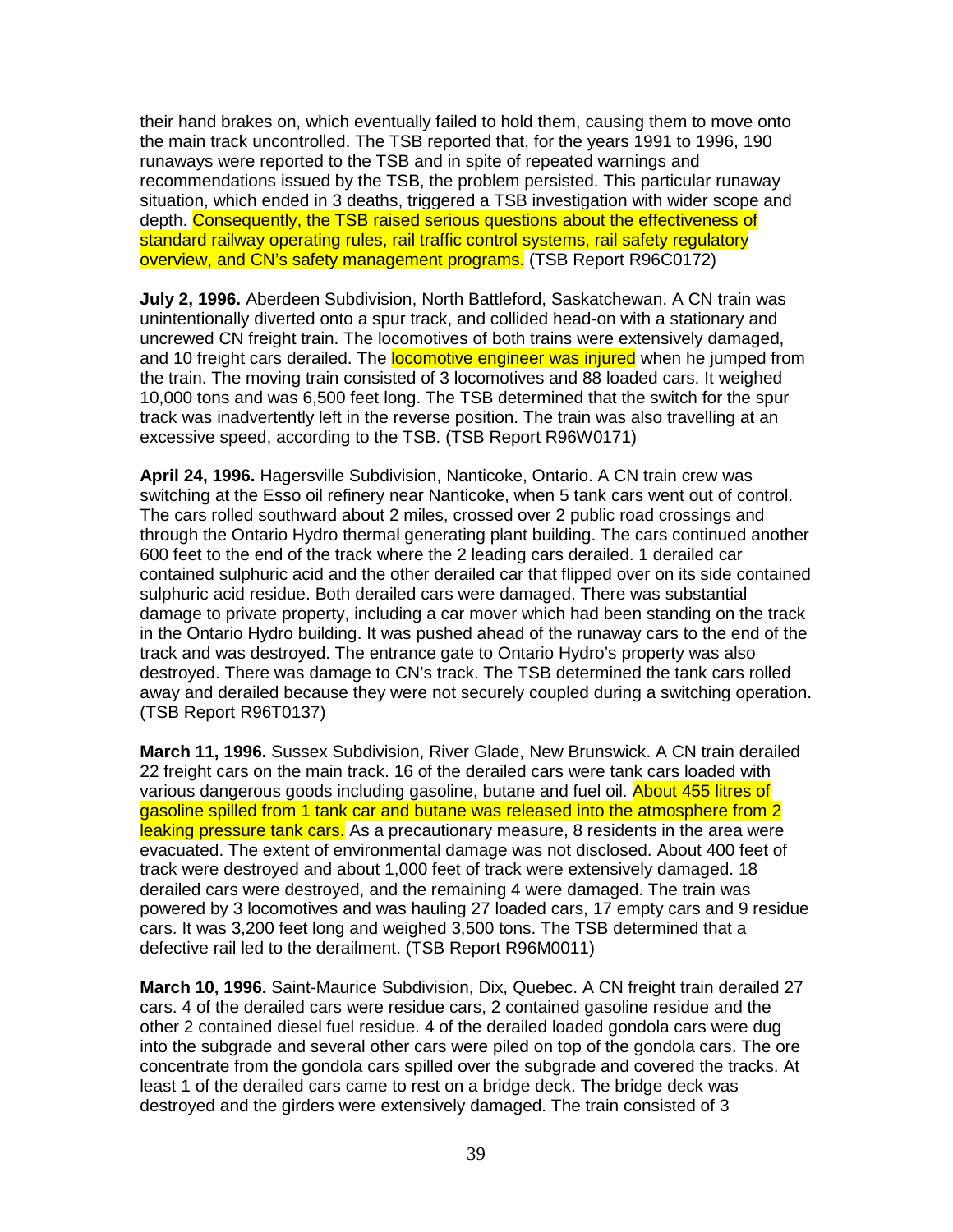locomotives and 76 cars. It was 4,526 feet long and weighed 7,394 tons. The TSB was not able to determine the cause of the derailment because key rail car components and pieces of rail were missing. (TSB Report R96D0035)

**March 6, 1996.** Halton Subdivision, MacMillan Yard, Toronto, Ontario. A remote controlled CN train collided with a standing CN train in the yard, derailing 7 cars. 4 of the derailed cars rolled down a small embankment onto a paved yard roadway. A tank car loaded with ethylene oxide flipped upside down and came to rest on its top, and was extensively damaged. 2 tank cars containing petroleum product residue also derailed, 1 of them knocked over on its side. Because of the upside down tank car with flammable and toxic contents, emergency procedures were implemented. 2 yard locomotives and 7 cars were damaged, some of them extensively. About 250 feet of track and 1 crossover switch were damaged. The TSB determined that the derailment occurred because the crew running the train by remote control lost sight of the head of the train in an unsafe part of the yard. (TSB Report R96T0080)

**Feb 27, 1996.** Bécancour Subdivision, near St. Grégoire, Quebec. 59 cars from a CN train that had been left on the main track, standing unattended with no hand brakes applied, rolled away unnoticed for about 4,000 feet and struck another CN train on the Lama Warehouse Spur. The impact derailed 1 locomotive and 13 cars, 11 of which were tank cars containing dangerous goods residue. The locomotive and 2 tank cars containing caustic soda (corrosive substance) residue were knocked on their sides; and 7 other tank cars containing caustic soda residue, 2 containing chlorine (poisonous gas) residue and 2 box cars also derailed. A fuel tank on the overturned locomotive was punctured and spilled about 9,000 litres of diesel fuel. The extent of environmental damage was not disclosed. 1 box car was destroyed, 1 locomotive and 7 cars were extensively damaged, and 6 cars were damaged. About 200 feet of track were destroyed. 1 crew member was seriously injured. The runaway train weighed 3,600 tons and was 3,000 feet long. The TSB determined that the air brakes on the 59 runaway cars were accidentally released when the cars were uncoupled. Unfortunately, hand brakes had not been applied to any of the cars. (TSB Report R96D0029)

**Jan 31, 1996.** Joliette Subdivision, Charette, Quebec. 2 CN trains carrying dangerous goods residue cars collided. 2 box cars were destroyed, and 1 locomotive, 2 box cars and 1 flat car were extensively damaged. One of the trains comprised 2 locomotives, 60 loaded cars and 6 residue cars. The train was 3,980 feet long and weighed 6,770 tons. The other train consisted of 2 locomotives, 8 loaded cars, 28 empty cars and 3 residue cars. It was 2,200 feet long and weighed 1,830 tons. The TSB reported that the crew in the train that caused the collision and derailment should have used the automatic brake as well as the independent brake to stop their train. (TSB Report R96D0018)

**Jan 11, 1996.** Allanwater Subdivision, near Armstrong, Ontario. Opposing CN hi-rail vehicles collided in a curve. The driver of 1 of the vehicles sustained serious injuries in the collision. The driver of the other vehicle sustained minor injuries after jumping from the vehicle prior to impact. The TSB determined that the opposing hi-rails, travelling in an area of restricted sight-lines and frosty rail conditions, were operated at excessive speeds that did not permit them to stop before colliding. (TSB Report R96T0008)

**Dec 14, 1995.** Pelletier Subdivision, Edmundston, New Brunswick. A group of unattended freight cars recently uncoupled from locomotives in the Edmundston Yard rolled away uncontrolled for about 4,800 feet through a main track switch. They came to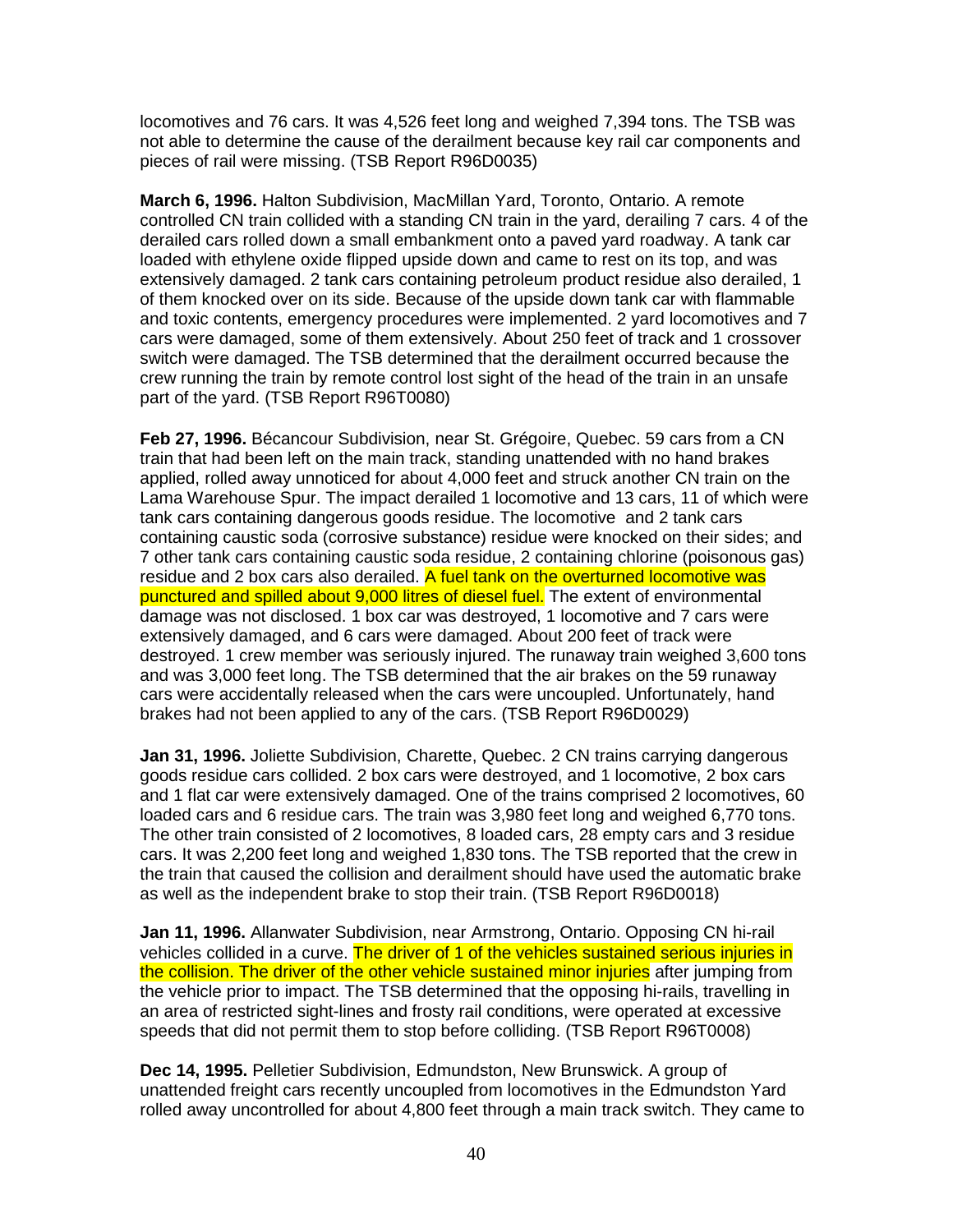a stop with about 15 cars standing on the main track. A switch that the cars had rolled through onto the main track was damaged. The TSB reported the cars were not properly secured (hand brakes not applied) when the locomotives were uncoupled, which resulted in the cars running away downhill uncontrolled. (TSB Report R95M0072)

**Nov 5, 1995.** Sprague Subdivision, Symington Yard, Winnipeg, Manitoba. A remotely controlled CN train in the yard separated, which led to the derailment of 1 locomotive and 12 cars. The derailed cars fouled the adjacent track and were struck by another remote-controlled CN train, derailing 2 locomotives, 2 booster units and 6 cars from that train. 12 cars were destroyed, and 1 locomotive and 1 car were damaged from one of the remote controlled trains. 1 car was destroyed and 2 locomotives, 2 booster units, and 5 cars were damaged from the other remote controlled train. Some of the derailed cars toppled over on their sides and were piled on top of one another. About 600 feet of track were damaged. The TSB determined that, in both accidents, the remote control operating system did not provide the operators with safeguards and technology sufficient to ensure the safe operation of their respective trains. (TSB Report R95W0291)

**Aug 20, 1995.** Dundas Subdivision, Brantford Yard, Brantford, Ontario. A CN train derailed 3 tank cars loaded with dangerous goods (butane) in the yard. The residents of 9 nearby homes were evacuated as a safety precaution. The TSB reported the derailment was a result of the conductor not being positioned properly to control the train being shoved into the yard tracks. He also miscalculated the number of cars that would fit on a particular yard track. (TSB Report R95T0262)

**June 23, 1995.** Saint-Laurent Subdivision, Taschereau Yard, Saint-Laurent, Quebec. A CN train collided with another CN train in the yard. **1 employee was injured.** The TSB determined the collision was caused by the crews from the 2 trains receiving simultaneous permission to use the same track in opposing directions (toward one another). They were both operating at speeds that did not allow them to stop as they approached one another. The TSB has repeatedly suggested that the Canadian Rail Operating Rules build in a speed safety margin to account for trains that are approaching one another. (TSB Report R95D0097)

**June 21, 1995.** Cran Subdivision, La Doré, Quebec. A CN freight train derailed 4 locomotives and 8 cars at a washout. About 31,800 litres of diesel fuel were spilled from the derailed locomotives. The extent of environmental damage was not disclosed. 3 cars were destroyed, and 4 locomotives and 5 cars were extensively damaged. About 700 feet of main track were destroyed. The train consisted of 4 locomotives, 3 loaded cars and 57 empty cars. It was 3,800 feet long and weighed 2,300 tons. The TSB determined the derailment was caused by a washout of subgrade and ballast resulting from a sudden surge of water from a breached beaver dam at Sarry Lake. The train was also traveling above the maximum permissible speed just before the derailment. (TSB Report R95D0093)

**June 6, 1995.** Saint-Laurent Subdivision, Langelier Spur, Saint-Léonard, Quebec. A locomotive was pushing a tank car toward a public crossing when the train hit a tractortrailer. The conductor and trainman were riding on the platform at the leading end of the tank car. Although some hand gestures were made by the trainman as the tractor-trailer approached the crossing, no one got off the train to flag and stop the truck, as required. The conductor got caught between the train and the tractor-trailer and was fatally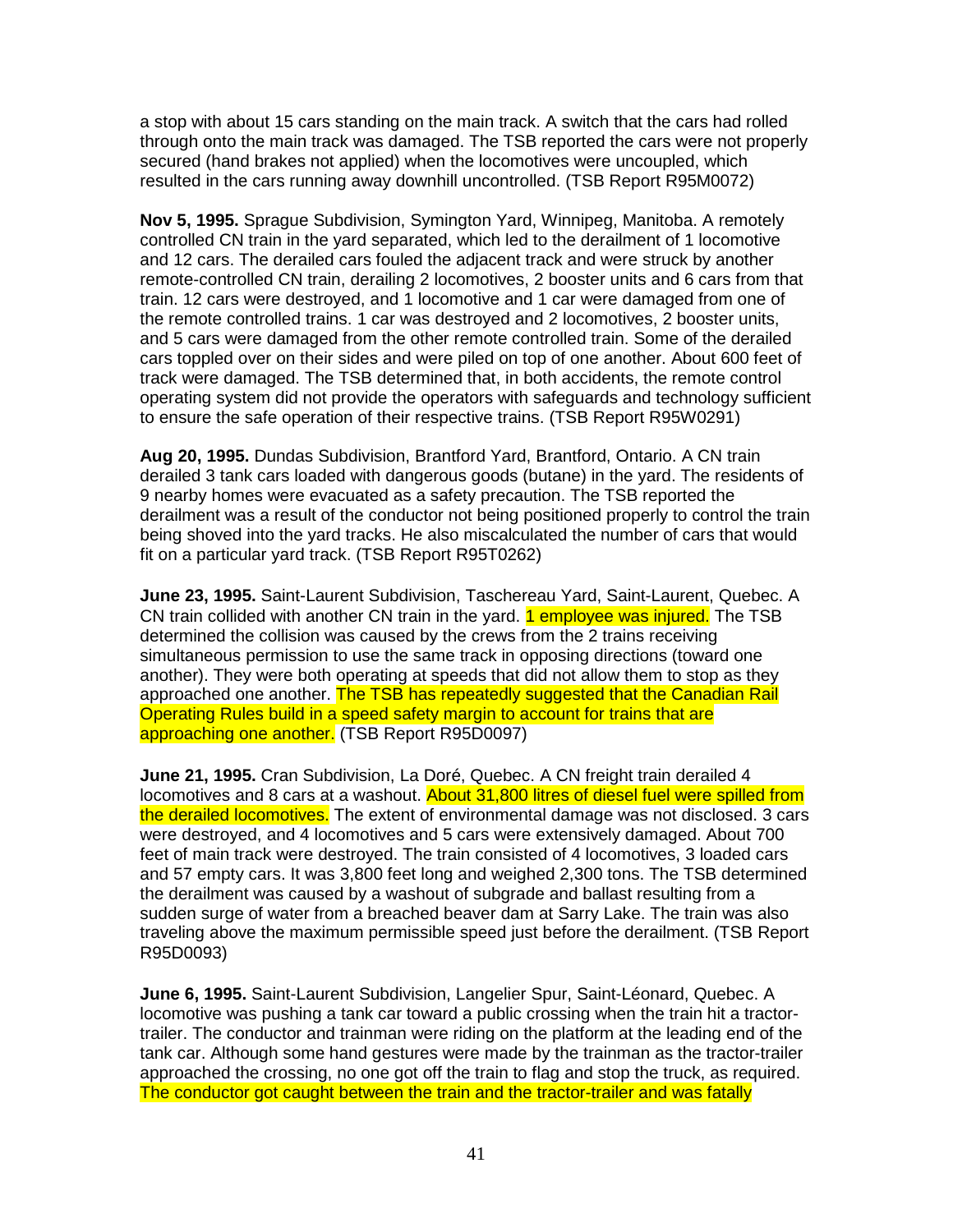injured. The TSB reported the collision resulted when the train crew elected not to stop and flag traffic from the ground. The absence of a flagman at the crossing permitted the tractor-trailer to approach the crossing without stopping. Ambiguous hand gestures from the trainman interpreted by the tractor-trailer driver as an indication to proceed rather than stop also contributed to the accident. (TSB Report R95D0081)

**April 6, 1995.** Napadogan Subdivision, Napadogan, New Brunswick. A CN train derailed 8 freight cars. 2 of the derailed cars were tank cars loaded with dangerous goods caustic soda. 3 of the derailed cars were damaged. About 400 feet of track and a switch were destroyed. Rail ties were severely damaged for about 150 feet. The train consisted of 3 locomotives, 51 loaded cars and 15 empty cars. It was 4,200 feet long and weighed 6,100 tons. The TSB reported the train came off the main track at an excessive speed. Track irregularities induced oscillations, and a wheel climb derailment of a covered hopper car destroyed the track and derailed 7 other cars. (TSB Report R95M0027)

**Feb 23, 1995.** Montmagny Subdivision, Saint-François, Quebec. The trailing sleeper car derailed from a Via Rail passenger train at a switch and side-swiped an empty box car. The derailed Via car sustained extensive damage and the box car sustained minor damage. About 5,460 feet of track were damaged, and 2 switches were extensively damaged. The 7 passengers occupying the derailed Via car continued their trip in forward coaches. The train consisted of 1 locomotive, 4 coaches, 5 sleeper cars, 1 diner car and 1 baggage car. There were 195 passengers and 13 service personnel on the train. The TSB reported that a switch broke, which resulted in the last Via car being diverted onto another track and derailing. Switch parts were worn. CN was responsible for maintaining the track and switches. (TSB Report R95Q0014)

**Feb 16, 1995.** Strathroy Subdivision, London, Ontario. A CN freight train collided with the rear of a stationary CN freight train. The force of the collision propelled the stationary train forward where it collided with another stationary CN freight train. The locomotive engineer and conductor in the train that caused the collisions sustained serious injuries. A total of 2 locomotives and at least 10 cars derailed. 2 cars were destroyed, 2 locomotives and 3 cars were extensively damaged, and 3 cars sustained minor damage. 400 feet of track were extensively damaged. 1 fuel tank was punctured, spilling about 500 litres of diesel fuel. The extent of environmental damage was not disclosed. The TSB determined the locomotive engineer of the moving train probably fell asleep and not only missed a signal, but did not appear to do anything to try and stop his train from colliding with the first stationary train. The conductor was not attentive to train operation and did not provide the necessary backup to the locomotive engineer. (TSB Report R95S0021)

**Jan 29, 1995.** Stamford Subdivision, near Netherby, Ontario. A CN freight train collided with the rear end of another CN freight train. The derailed units included: the 3 locomotives from the train that rear-ended the other train, and 3 covered hopper cars and the caboose from the train that was hit. The caboose and 2 hopper cars were destroyed. 3 locomotives and 1 hopper car were damaged. The train that hit the other one consisted of 3 locomotives, 53 loaded cars and 6 empty cars; and was 3,473 feet long and weighed 6,189 tons. The train that got hit consisted of 2 locomotives, 19 loaded cars and an unoccupied caboose; and was 2,011 feet long and weighed 1,793 tons. The locomotive engineer and a conductor, located in the lead locomotive of the train that was hit, were injured. The TSB reported that the collision occurred because the train that hit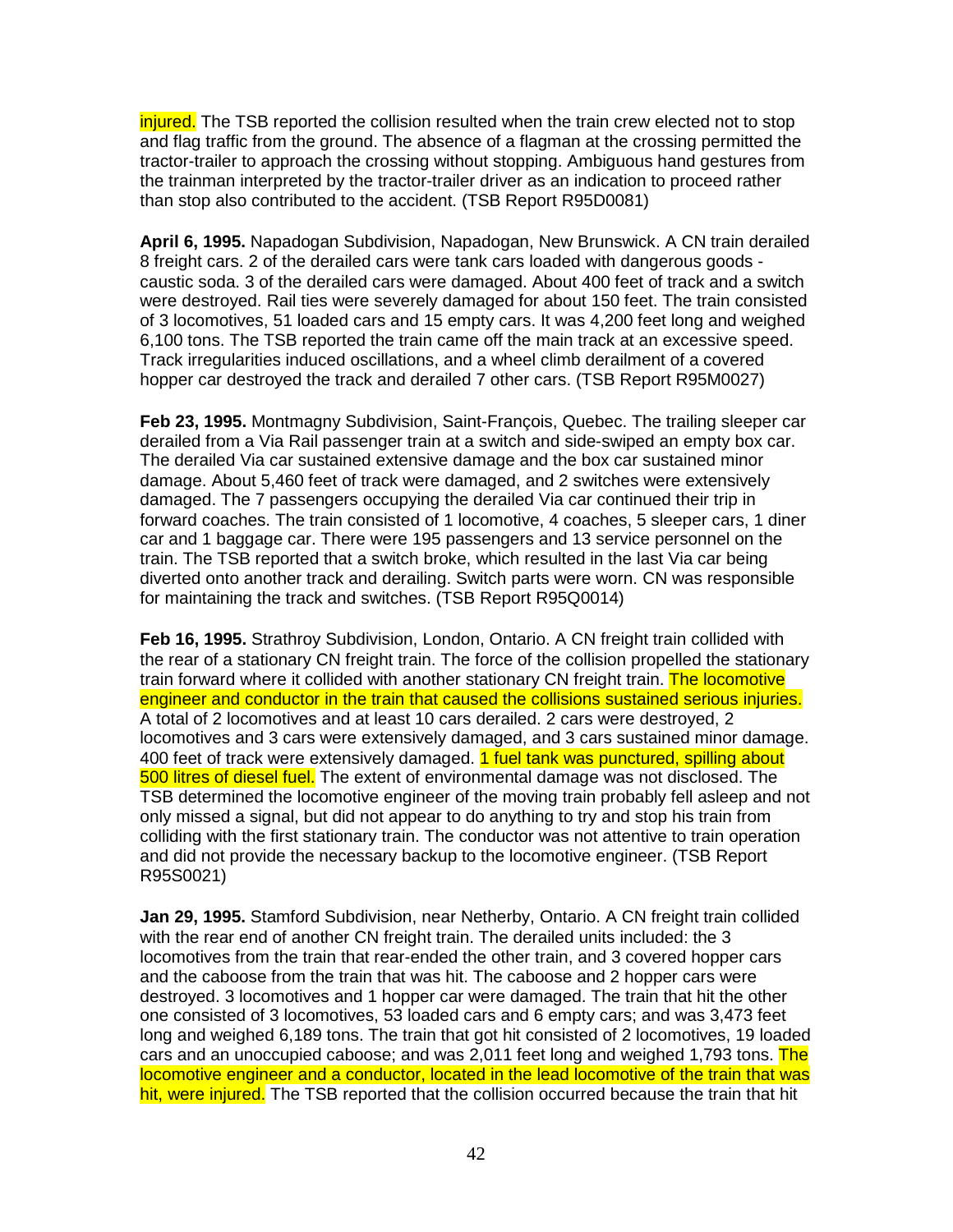the other train was travelling much faster than the maximum speed permitted. (TSB Report R95T0023)

**Jan 21, 1995.** La Tuque Subdivision, Gouin, Quebec. A CN train derailed 28 cars at a curve in the track. The cars were loaded with sulphuric acid, which spilled from 11 derailed tank cars into Petit lac Masketsi and the Tawachiche River. 3 cars fell into Petit lac Masketsi, 14 lay inverted near the lake shore and 11 were lying on their sides near the track. 2 tank cars lost their entire sulphuric acid loads, 6 lost about 50%, and 3 others lost about 20%. About 230,000 litres of toxic sulphuric acid spilled and settled on the bottom of Petit lac Masketsi in about 33m of water. Provincial authorities instructed local residents not to use lake water until the contamination was "neutralized". It took over 3 months to bring the pH level of the water in the lake back to its normal level. About 725 tonnes of limestone were used to neutralize the acid. Although the TSB reported that the spill caused environmental damage, the extent of damage was not disclosed. It can be expected that the environmental damage was significant, considering the volume of toxic sulphuric acid that was spilled. This would have been devastating to fish, other wildlife and other aquatic life. (The lake is a popular fishing lake.) 22 of the derailed cars were extensively damaged and 6 were scrapped. About 2,000 feet of track were destroyed and 500 feet of track were damaged. A railway bridge was extensively damaged. The TSB determined the derailment was caused by lateral track movement, likely attributable to rotting rail ties. The Board also reported that sulphuric acid tank cars are usually loaded to the maximum allowable weight, which causes severe weight stress over a relatively short length of track. (TSB Report R95D0016)

**Oct 28, 1994.** Halton Subdivision, Etobicoke, Ontario. A CN freight train collided with the rear of a stationary CN freight train on the main track. The lead locomotive of the moving train and 2 empty hopper cars in the stationary train derailed. The TSB determined the moving train was traveling much faster than the prescribed maximum limit, and the crew was fatigued. (TSB Report R94T0334)

**Oct 19, 1994.** Lac-Saint-Jean Subdivision, Lac Edouard, Quebec. A CN freight train derailed 12 cars at a curve in the track - 7 box cars and 5 gondola cars. 6 cars were extensively damaged and 6 sustained minor damage. The train consisted of 3 locomotives, 50 loaded cars and 1 empty car. It weighed 4,976 tons and was 3,482 feet long. The TSB determined that a misaligned track rolled over and caused the derailment. (TSB Report R94Q0054)

**March 6, 1994.** York Subdivision, Markham, Ontario. As a CN freight train passed through a curve, it derailed 21 cars. 18 rail cars sustained extensive damage and 3 were slightly damaged. The contents of 1 car loaded with clay were spilled throughout the derailment area. Other derailed cars carried paper products and 2 tank cars were loaded with caprolactam. About 1,700 feet of main track were destroyed and a railway bridge was damaged. The train consisted of 2 locomotives, 42 loaded cars and 50 empty cars. It was 5,320 feet long and weighed 6,600 tons. The TSB determined the derailment was a result of a rail that failed. The Board reported that the rail at the accident site was nearly worn to condemning limits, and was scheduled for replacement. (TSB Report R94T0072)

**Jan 30, 1994.** Ruel Subdivision, near Westree, Ontario. A CN freight train derailed 23 cars as the train passed through a curve. 3 tank cars containing dangerous goods spilled